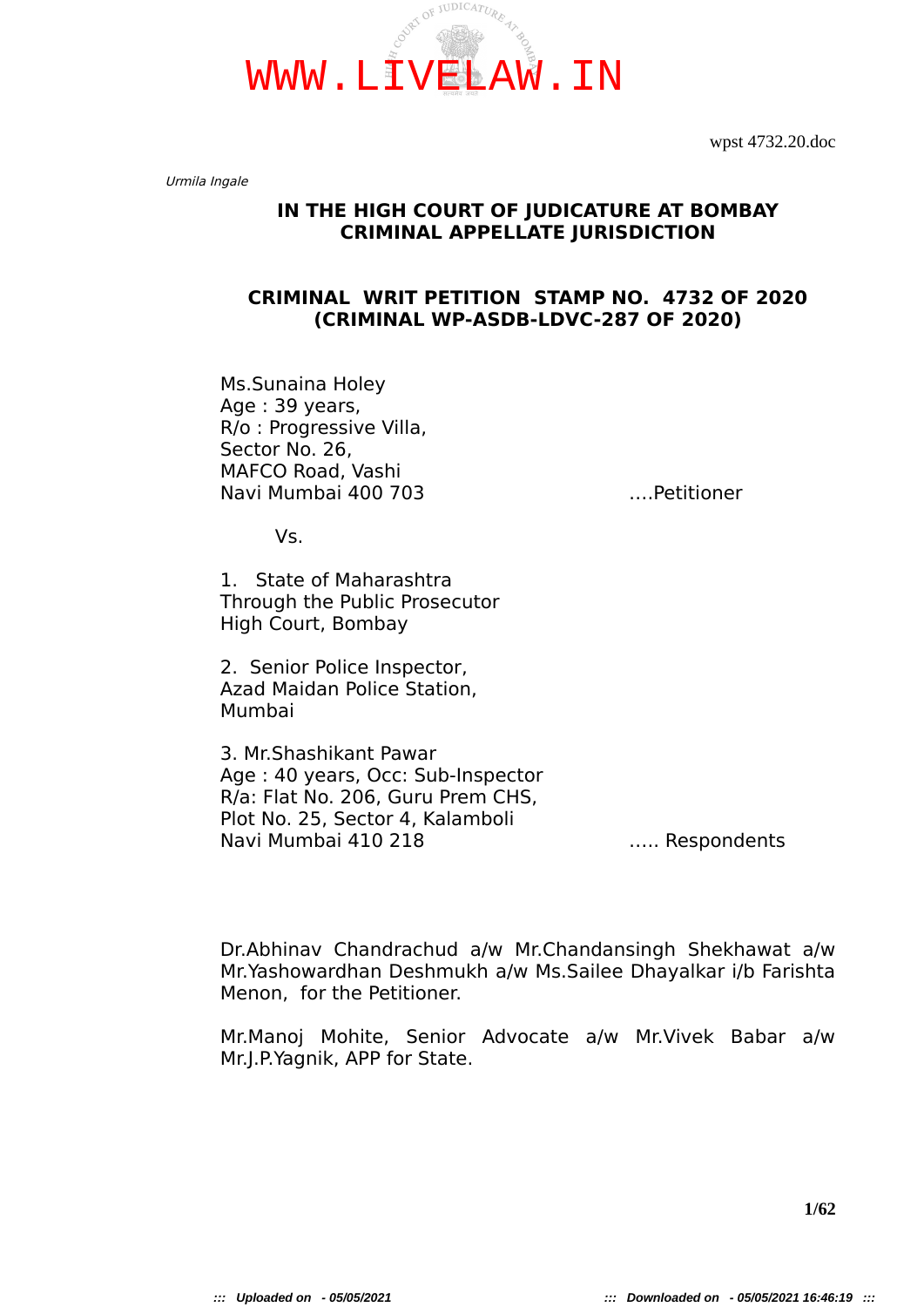

# **CORAM : S. S. SHINDE & M. S. KARNIK, JJ**

# **RESERVED ON : 07th JANUARY, 2021 PRONOUNCED ON : 05th MAY, 2021**

# **JUDGMENT :**

. Rule. Rule is made returnable forthwith. Heard fnally with consent.

2. Invoking the Jurisdiction of this Court under Article 226 of the Constitution of India read with section 482 of the Code of Criminal Procedure, the Petitioner prays for quashing of FIR No. 97 OF 2020 dated 15/04/2020 registered with Azad Maidan Police Station for the offence punishable under Section 153A of the Indian Penal Code, 1860 (for short 'IPC') .

3. The said FIR has been registered against the Petitioner for a "tweet" (or referred to as a statement) which she posted on the social media website known as 'Twitter' on 14/04/2020. The said tweet reads thus :

"Crowd shouting Yeh ALLAH KE TARAF SE NAHI HAI YE MODI KE TARAF SE HAI- What's going to happen next  $\odot$  officeofut  $\odot$ AUThackeray @priyankac19? PR karona ab. Blame it on @narendramodiji.Hain? Bandra Masjid Location Hai. Ab aur kuch bolu? Single Source Kaafi Hai. @ Dev\_Fadnavis Help".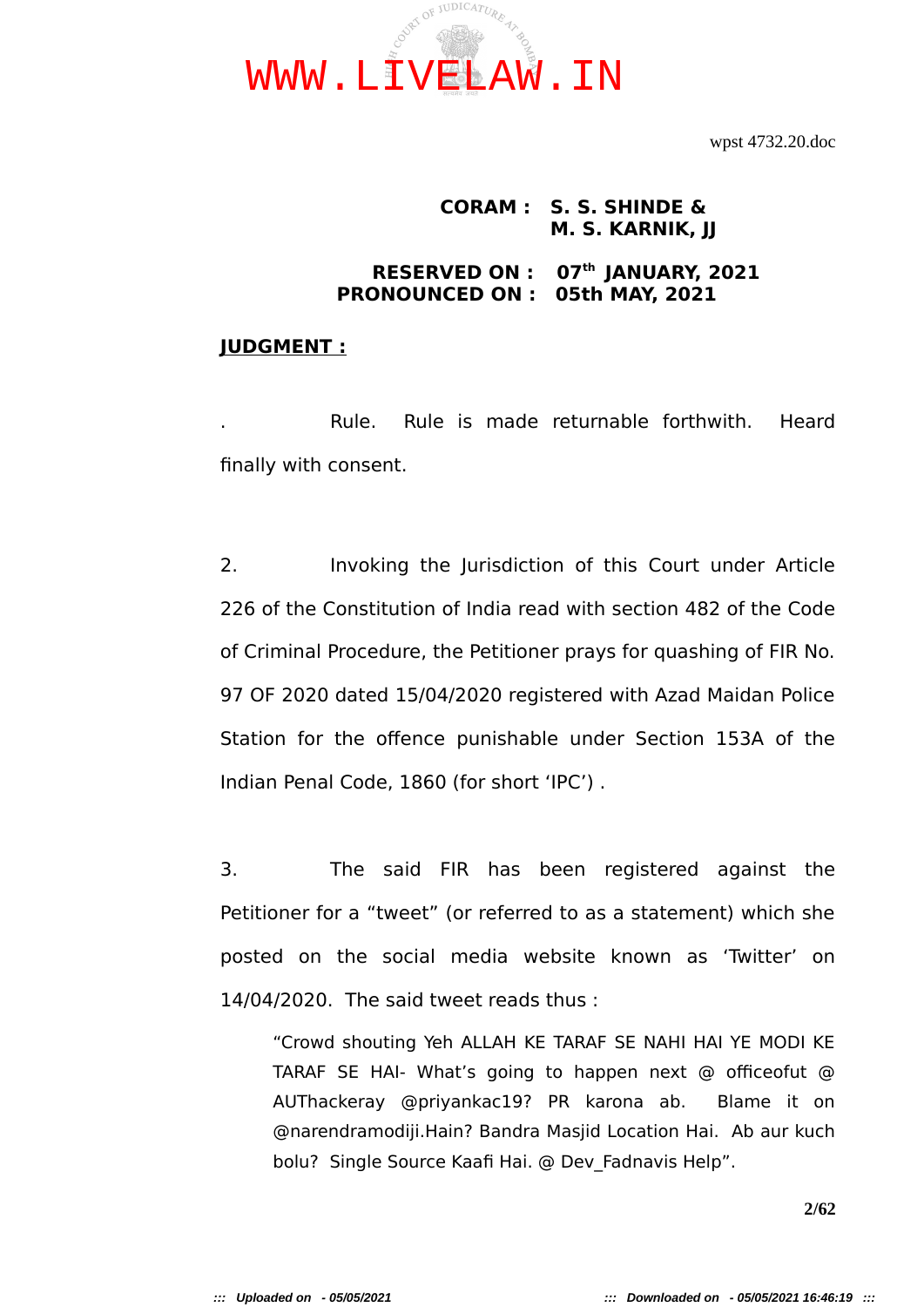

4. It is the stand of the Respondent - State that by reposting the video on Twitter with the above message on 14/04/2020, the Petitioner thereby sought to create hatred and enmity between Hindus and Muslims. The transcript of the video recording reposted by the Petitioner on Twitter is as follows:

> "Person addressing the crowd (Person 1): Tum log jo ye dar rahe hai thik hai, takleef hai, takleef ho Rahi hai, mein samaj sakta hu, lekin….. ye Allah ke tarraf se hai, agar jo ye bol de ke ye Allah ke taraf se nahi hai wo iman waala nahi hai. Bolo Allah ke taraf se hai ke nahi?"

In the video, a member of the crowd is seen blaming the Prime Minister of India for the outbreak of Covid-19 pandemic.

5. According to learned Counsel Shri Chandrachud appearing on behalf of the Petitioner, if the contents of tweet, the FIR, the materials accompanying the FIR and the material collected during the investigation by the police from April 2020 are considered in its entirety, it would clearly reveal that ingredients for constituting an offence under Section 153A IPC are not made out. Learned Advocate submitted that the Petitioner is not the author or the creator of the said video and that, no case has been registered against the person(s) who created the said video. He further pointed out that no case has been registered against the person blaming Prime Minister of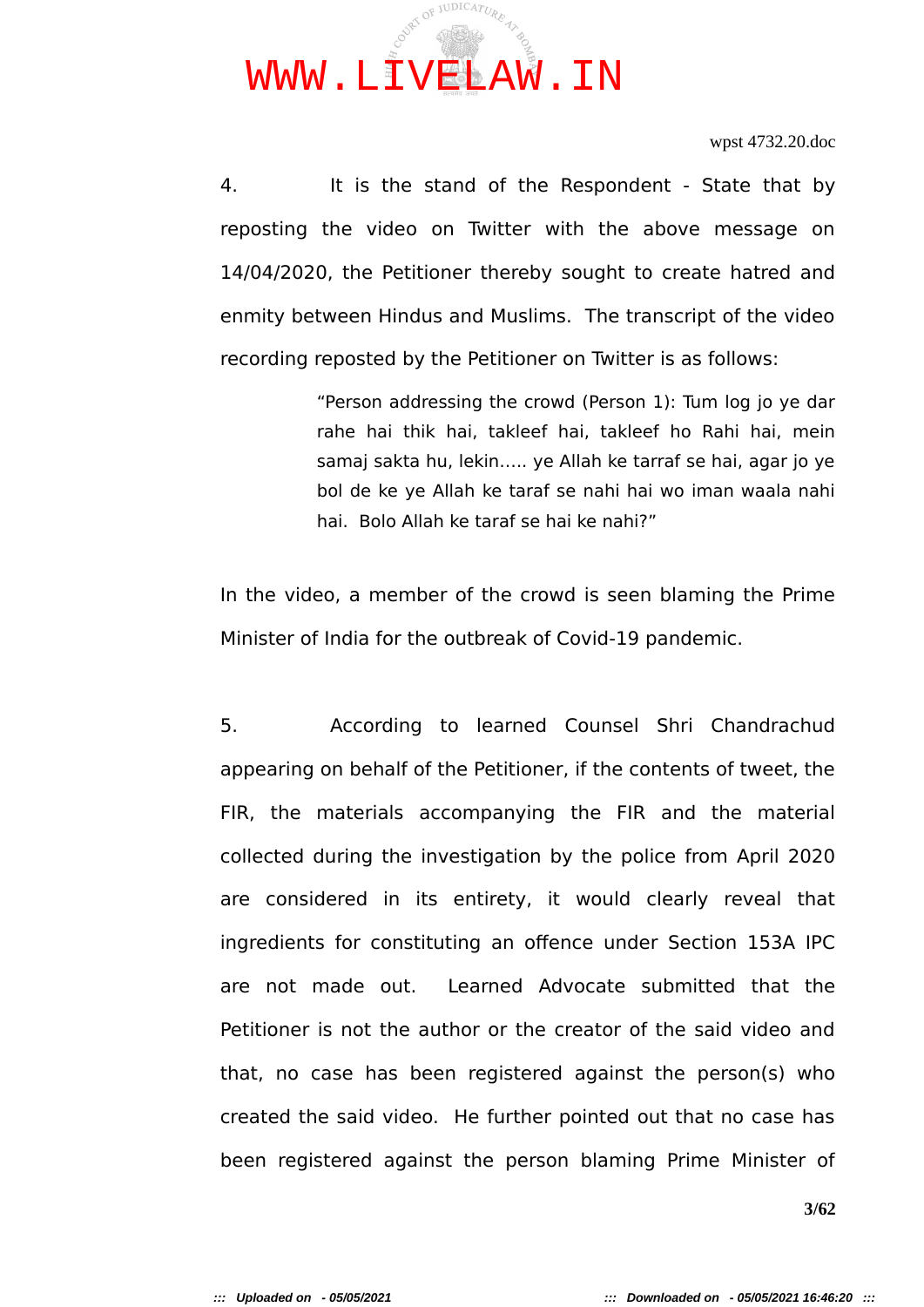

India for the outbreak of Covid-19 pandemic in the video. According to him, the Petitioner merely "reposted" the video on her twitter feed which was already created by someone else.

6. Learned Counsel urged that while "Person 1" in the video informs the crowd that Covid-19 pandemic is an act of God, one member of the crowd can be heard shouting that Covid-19 pandemic is not an act of God but has been brought about by the Prime Minister of India. The Petitioner was unhappy with this viewpoint and reposted the video in order to criticize the viewpoint of the person that Covid 19 pandemic was brought about by Prime Minister of India.

7. Learned Counsel then invited our attention to Section 153A of the IPC. He submitted that the ingredients of Section 153 are not made out even upon considering all materials on record. Learned Counsel relied upon various judgments of the Hon'ble Supreme Court, this Court and also those of the United States (for short US) Supreme Court in support of his submissions that no case is made out against the Petitioner.

8. In support of his submissions, learned Counsel relied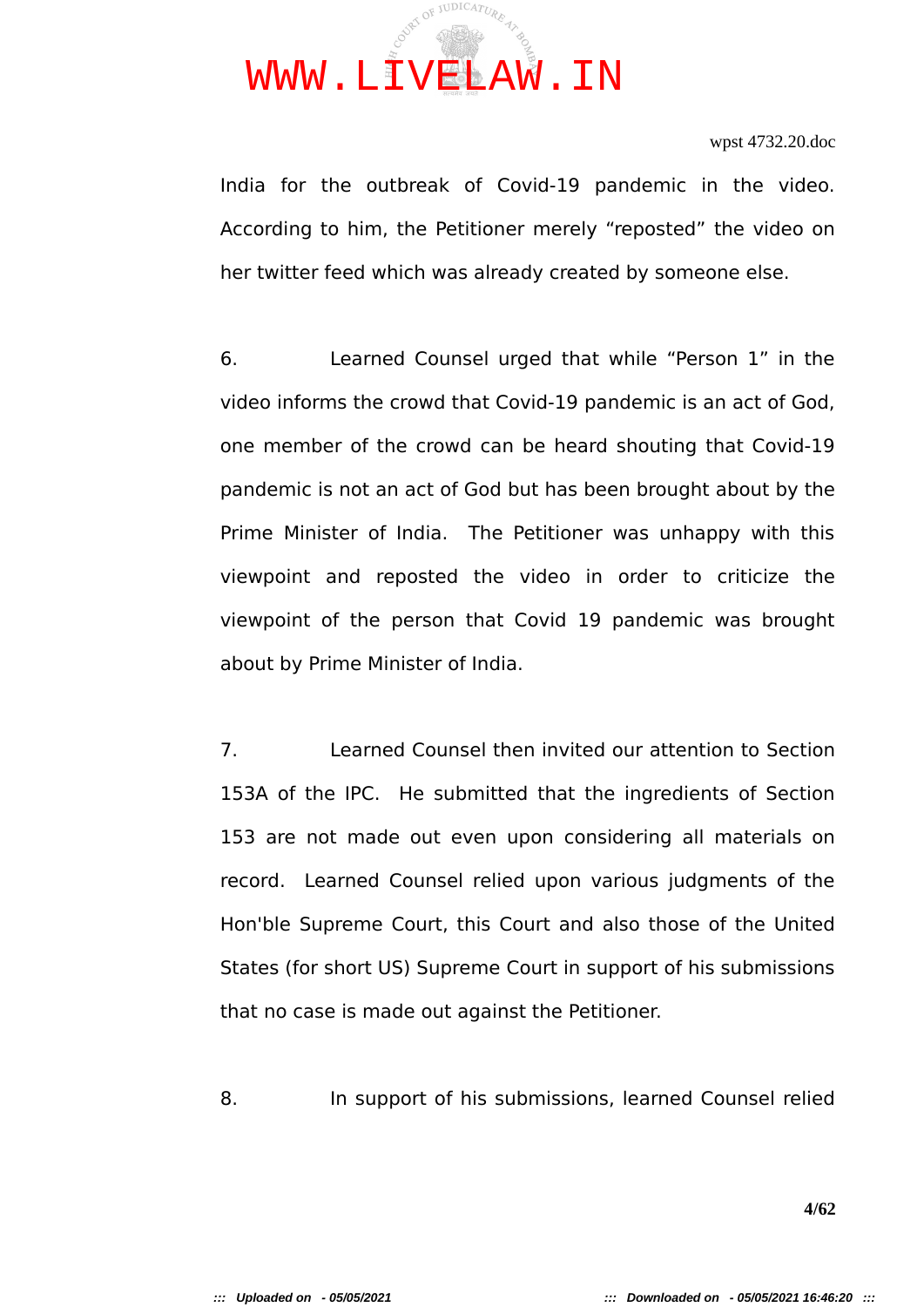

upon the decision of the Hon'ble Supreme Court in the case of <sup>1</sup>**Manzar Sayeed Khan Vs. State of Maharashtra**. According to him there are four principles discernible from the said decision which are thus :

a. Firstly, there is no need to wait for an investigation to be completed before quashing an FIR under Section 482 of the Code of Criminal Procedure,1973 (paragraphs 10, 20). In Manzar Sayeed Khan's (supra) case, the High Court had taken the view that the investigation must be completed before an FIR can be quashed. However, the Supreme Court disagreed with this view and quashed the FIR.

b. Secondly, the intention of the accused must be judged on the basis of the words used by accused along with surrounding circumstances (paragraph 16).

c. Thirdly, the statement in question, on the basis of which the FIR has been registered against the accused, must be judged on the basis of what reasonable and strong-minded person will think of the statement, and not on the basis of the views of hypersensitive persons who scent danger in every hostile point of view (paragraph 17)

d. Fourthly, in order to constitute an ofence under Section 153A of the IPC, two communities must be involved. It is not enough to hurt the feelings of only one community alone (Paragraph 18)."

9. Counsel then relied upon the decision of this Court in

<sup>1</sup> (2007) 5 SCC 1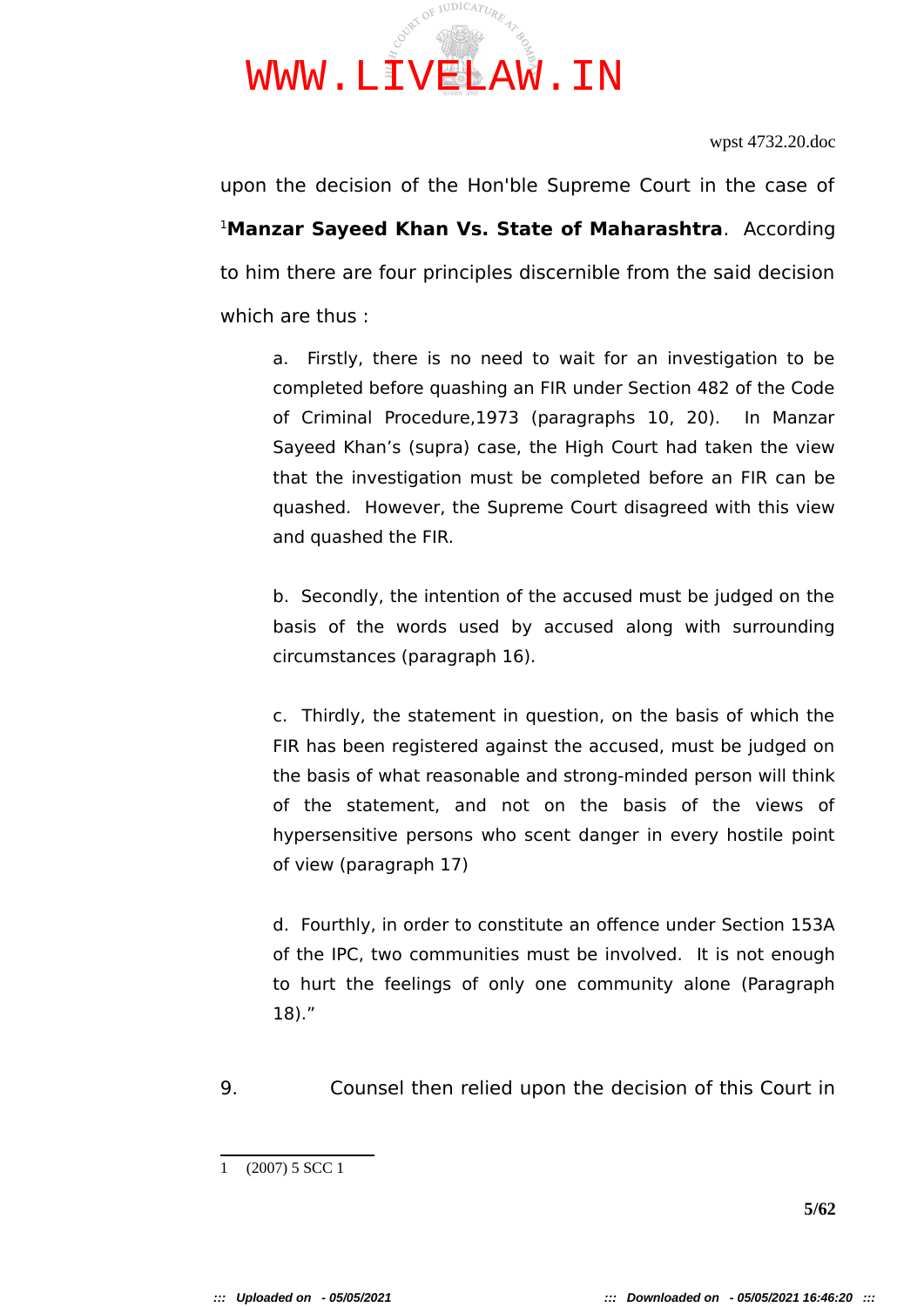

the case of <sup>2</sup> **Joseph Bain D'Souza and anr. Vs. The State of Maharashtra.** He pointed out that despite strong and extreme language used against the Muslim community and despite the tense circumstances in which the said editorials which were subject matter of FIR were written, this Court thought it fit not to direct the police to register an FIR against the editor of 'Saamna' under Section 153A of IPC for writing the said editorial. This because the editorial was a criticism against the anti-national activities of some of the members of minority community and not against the minority community as a whole and therefore this Court was of the view that the article does not come within the ambit of Section 153A and 153B of Code. Learned Counsel compared the words used by the Petitioner in her tweet in the instant case with the extreme and harsh words used by the editor of 'Saamna' in the Joseph Bain's case (supra) to contend that Petitioners words were innocuous and harmless in comparison. He urged that the Petitioner in the present case was not making the statement against the Muslim community as a whole but was only criticizing one member of a crowd who was blaming the Prime Minister of India for the outbreak of Covid - 19 pandemic.

<sup>2</sup> 1994 SCC Online Bom 461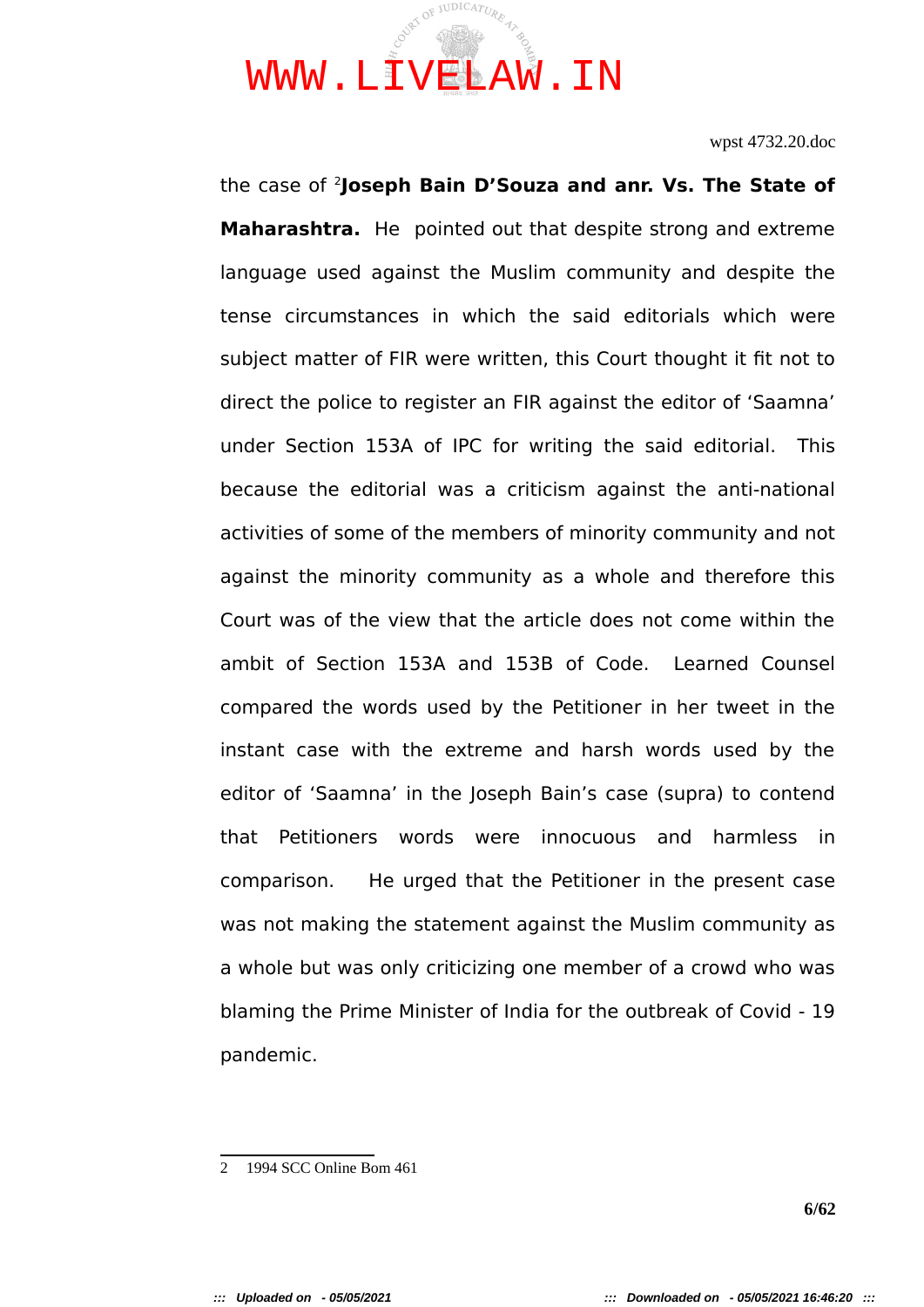

10. Relying on the decision of the Division Bench of this Court in <sup>3</sup>**Rajaram Shankar Patwardhan Vs. State of Maharashtra and anr**. in Criminal Application No. 4746 of 2017, learned Counsel pointed out that when the accused is not the creator of a source material, but has only made a reference to the such material, maintaining a criminal prosecution in such circumstances would be an abuse of the process of law. Learned Counsel placed emphasis on the Sanskrit shlok (verse) cited in the said decision holding that the way forward for progressive society is for one thought to be countered by another and not to prosecute the speaker for saying something which is incorrect. Relying on the ratio of Rajaram Patwardhan case (supra), learned Counsel submitted that frstly the Petitioner is not the creator of the video and therefore cannot be prosecuted for merely reposting the video, more so when the creator of the video has not been prosecuted; secondly if the Petitioner has said something wrong in her video, then the way of a progressive society is for her thought to be countered with another thought by some other member of the public and not by prosecuting her.

11. Learned Counsel then invited our attention to the judgment of the US Supreme Court in the case of <sup>4</sup>**Whitney Vs.**

<sup>3</sup> Cri. Application No. 4746 of 2017

<sup>274</sup> US 357 (1927) (pp.372-376)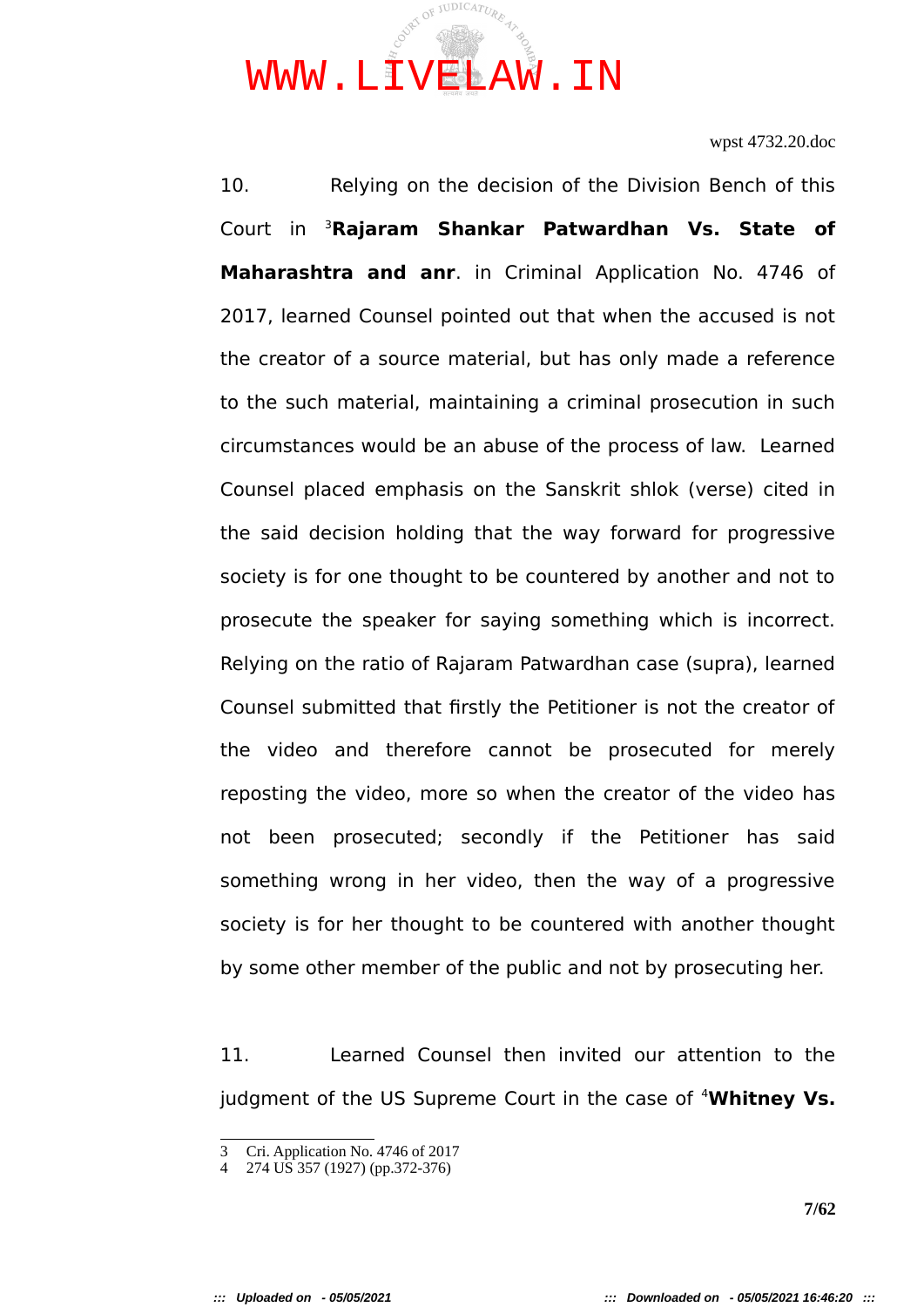# OF JUDICATUR WWW.LIVELAW.IN

### wpst 4732.20.doc

**California**. He submitted that US Supreme Court delivered a classic judgment stating that remedy for false speech was "more speech, not enforced silence" According to him the distinction was made between mere "advocacy" of a point of view and "incitement" of an offence, a test which was subsequently adopted in Shreya Singhal's case. He urged that Justice Brandeis laid down the test for imminence by holding that when accused person delivers a speech, if there is sufficient time for discussion to take place whereby others can contradict the accused person with their own thoughts, then the accused person should not be prosecuted.

12. Learned Counsel then relied on the decision in the case of <sup>5</sup>**Cohen Vs. California.** The U.S. Supreme Court was dealing with the case of a person who was convicted for wearing a jacket in a courthouse which contained a four-lettered abusive word on it. He pointed out that the Supreme Court reversed the conviction. While arriving at its decision, Justice Harlan, who delivered the majority judgment, held that those who were in the courthouse could have simply averted their eyes. Learned Counsel quoted the words of Justice Felix Frankfurter holding that right to freedom of speech and expression include the "right

<sup>5</sup> 403 U.S.15 (1971) (at pp.19-26)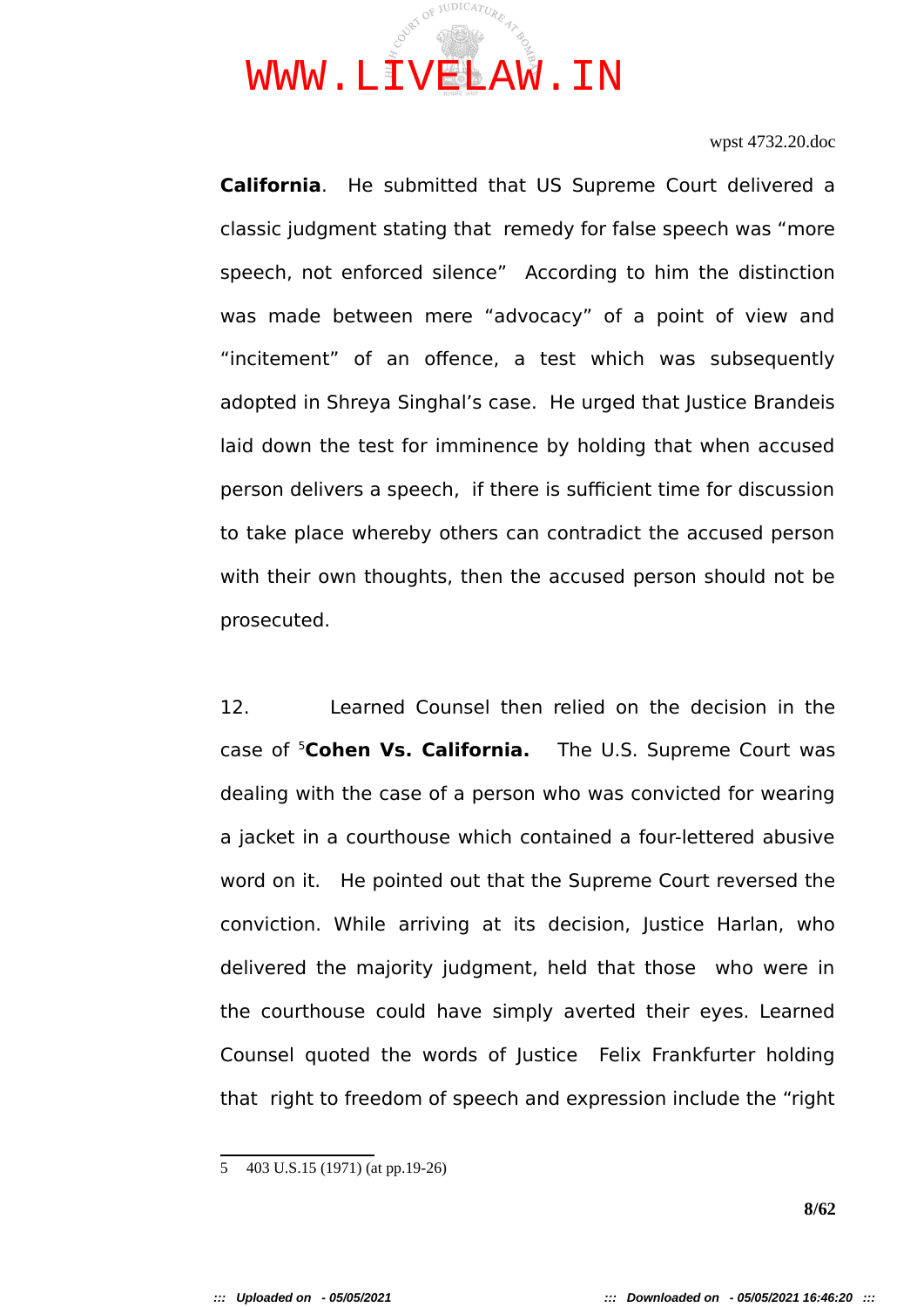

to speak foolishly and without moderation'.

13. Reliance was then placed by learned Counsel on the decision of this Court in the case of <sup>6</sup>**Shreya Singhal Vs. Union of India**. According to him the Hon'ble Supreme Court has held that the Judgments of the U.S. Supreme Court have great persuasive value when it comes to interpreting the right to freedom of speech and expression in India. He submits that it has been held in the said case that restrictions on free speech are even narrower in India than they are in U.S., since in India there are only 8 specifc exceptions to free speech under Article 19(2) as compared to U.S. Constitution under which the restrictions can be much broader.

14. Citing the decision in the case of <sup>7</sup>**Balwant Singh Vs. State of Punjab** where the Supreme Court was considering the case of two persons who shouted offensive slogans like 'Khalistan Zindabad' in a crowded place on the day on which the former Prime Minister of India, Smt. Indira Gandhi was assassinated, learned Counsel submitted that Supreme Court held the fact that no public disorder had actually occurred after

<sup>6</sup> (2015) 5 SCC 1

 $(1995)$  3 SCC 214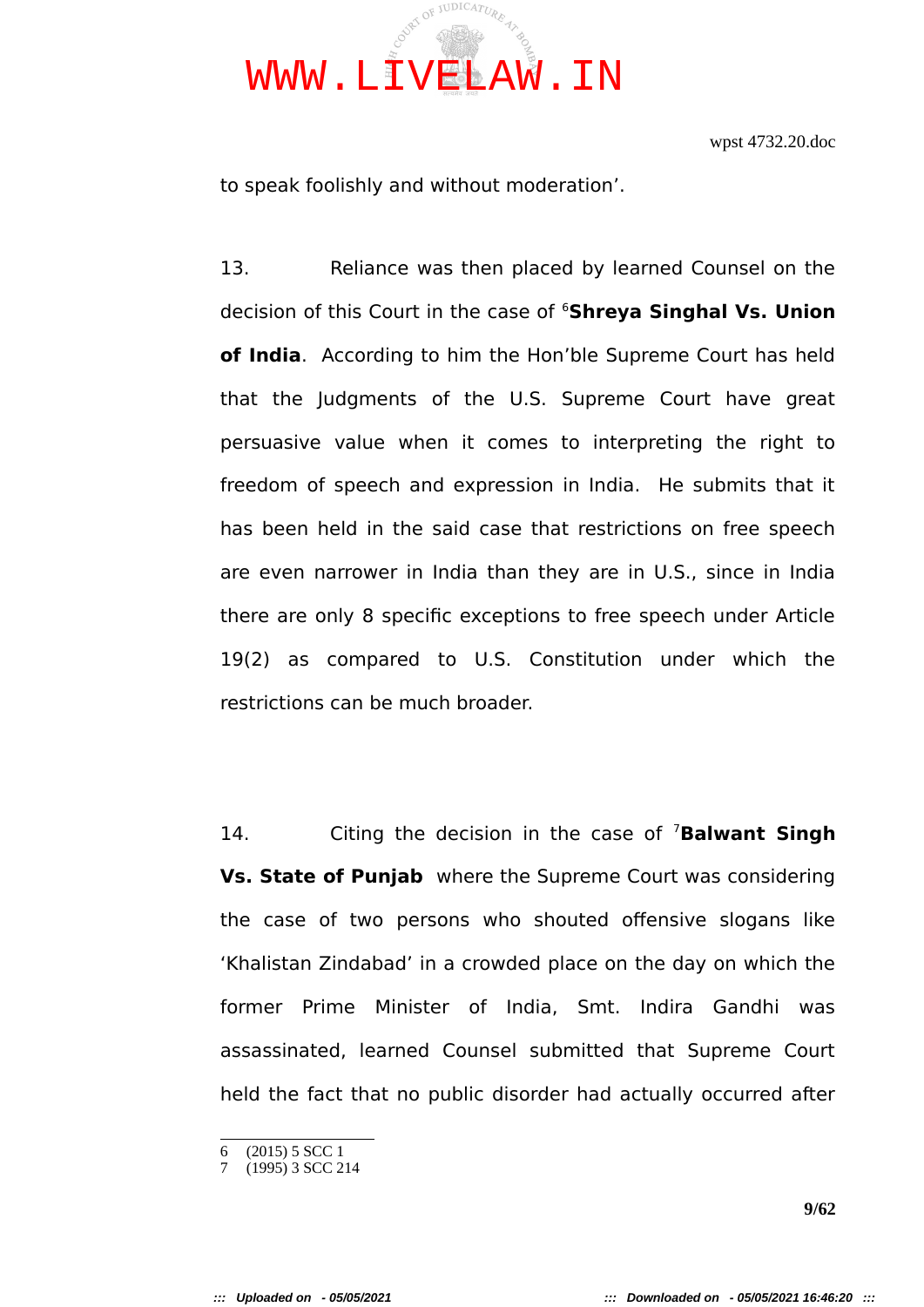

the slogans were uttered was relevant in holding that no ofence has been committed.

15. It is the submission of learned Counsel that in <sup>8</sup>**Bilal Ahmad Kaloo Vs. State of A.P.,** the Supreme Court was considering a case of a boy from Kashmir who had visited Hyderabad and informed young Muslim boys there that the Indian army was perpetrating atrocities against Muslims in Kashmir. Learned Counsel submits that despite espousing such extreme view, the Supreme Court held that no offence under Section 153A of IPC is made out unless there are two communities involved. Learned Counsel urged that applying the principles in Balwant Singh's and Bilal Ahmed Kaloo's cases to the instant case, no case is made out against the Petitioner for the reason frstly, despite having investigated the case from April 2020 onwards, the police have not been able to point out even a single untoward incident which occurred on account of Petitioner's speech, and secondly the Petitioner in her tweet has not referred to even a single community, let alone to two communities. He thus submitted that as per the principles laid down in Bilal Kaloo's case, no ofence is made out.

<sup>8</sup> (1997) 7 SCC 431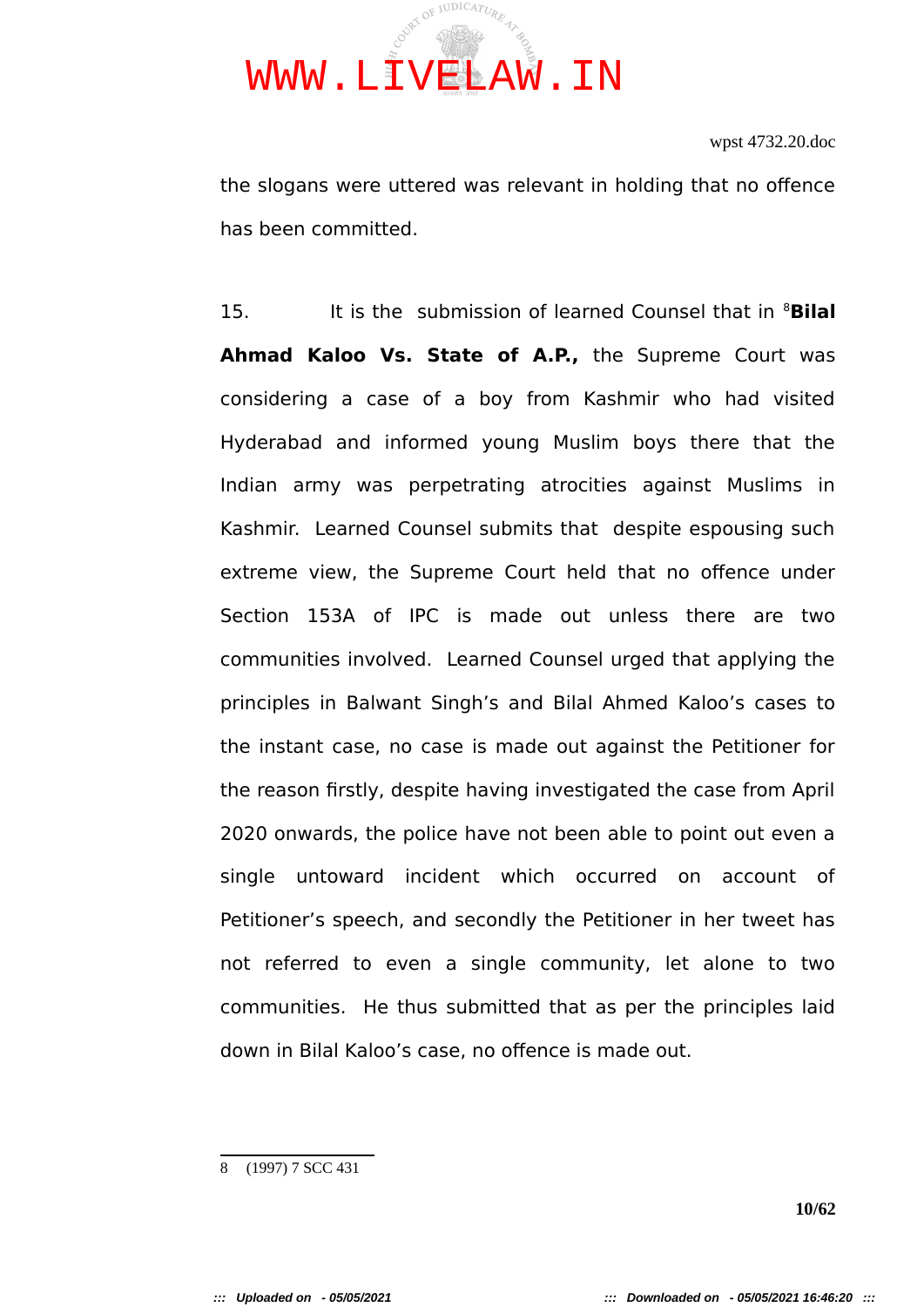

16. A detailed reference is then made to the decision of the Hon'ble Supreme Court in the case of **Amish Devgan Vs. Union on India in Writ Petition (Criminal) No. 160 of 2020 decided on 07/12/2020**. He submitted that the television anchor on a prominent news channels (News 18 India and CNBC Awaaz) has referred to a beloved saint, Moinuddin Chisti, as "Terrorist Chisti" and "Robber Chisti". The anchor had said that terrorist Chisti came, Robber Chisti came and thereafter the religion changed. He pointed out that the Hon'ble Supreme Court held that the anchor in the said case has impliedly referred to two communities, Hindus and Muslims, by imputing that "Pir Hajrat Moinuddin Chisti, a terrorist and robber, had by fear and intimidation coerced Hindus to embrace Islam".

17. Learned Counsel invited our attention to the test of 'reasonable person' expressed by Hon'ble Supreme Court in paragraph 49 as 'the words used by accused must be judged from the standpoint of a reasonable person, not an oversensitive person who scents danger in every hostile point of view'. Learned Counsel submitted that the 'reasonable person test' has not been diluted in any manner in the said judgment. He submitted that an infuential person such as 'top government or executive functionary, opposition leader, political or social leader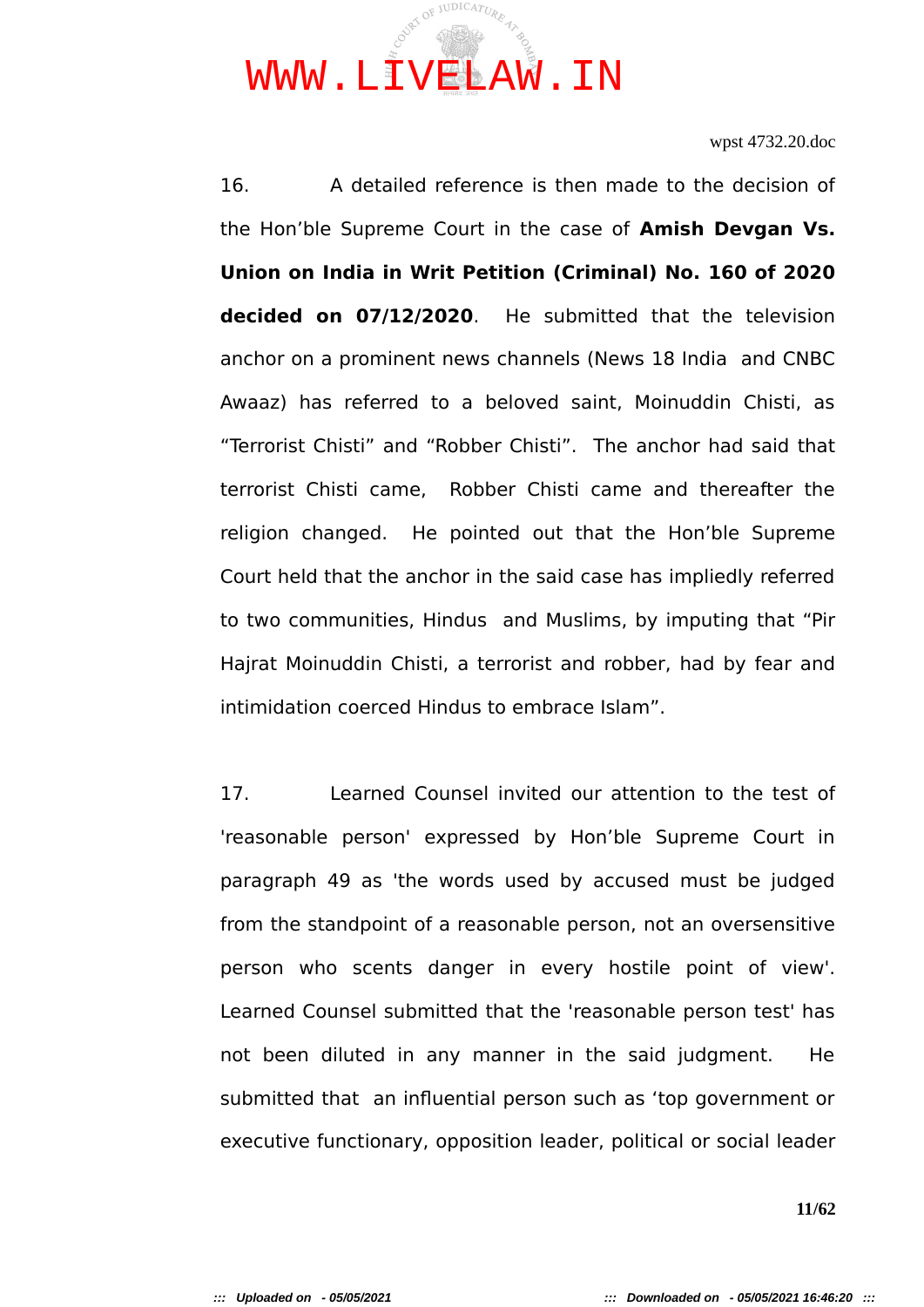

of following or a credible anchor on a T.V. show' carries more credibility and has to exercise his right to free speech with more restraint, as his/her speech will be taken more seriously than that of a 'common person on the street'. He submitted that merely because the Petitioner in the present case has thousands of followers on Twitter does not mean that she is a social "leader" as understood by the Supreme Court. He submits that there are several persons on Twitter who have thousands of followers but who are not social "leaders" by any stretch of imagination. According to him, the Petitioner is akin to a "common person on the street" and her tweet must therefore be treated as such. Learned Counsel then emphasized that the person is under no obligation to avoid a controversial or sensitive topic. Even expressing an extreme opinion does not amount to hate speech. Learned Counsel further urged that Hon'ble Supreme Court reiterated the test of imminence, by holding that the likelihood of harm arising out of the accused's speech must not be remote, conjectural or far-fetched. He submits that "public tranquillity" under Section 153A of the IPC does not mean that the accused's speech must merely affect public serenity, but mean that the accused 's speech must give rise to violence or an insurrection as has been explained by the Apex Court.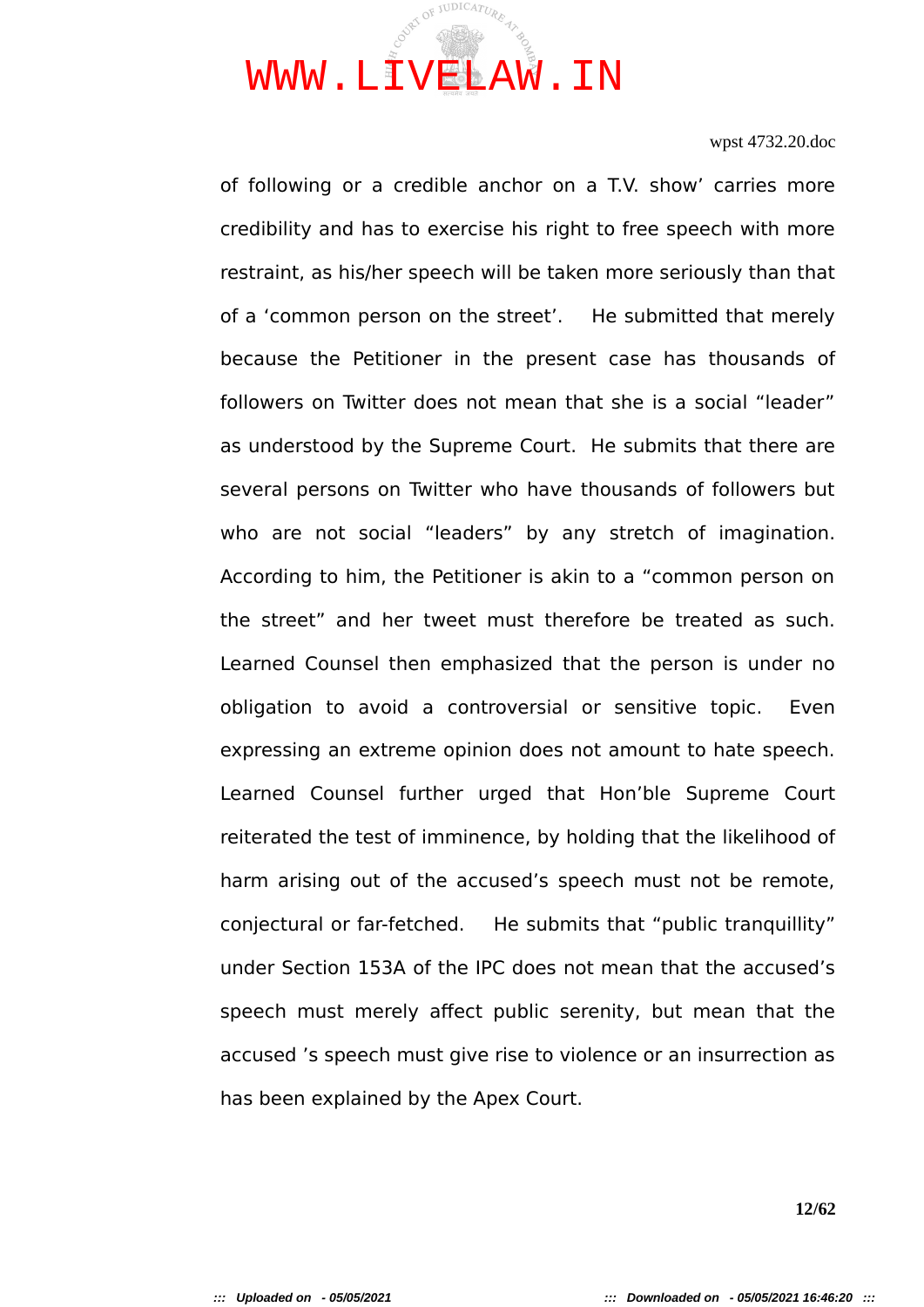

18. Accordingly it is submitted that the allegations in the FIR even if they are taken at their face value and in their entirety do not prima facie constitute any ofence or make out case against the Petitioner under Section 153A of IPC. He placed reliance on the decision of the Hon'ble Supreme Court in the case of <sup>9</sup>**State of Haryana Vs. Bhajan Lal** to submit that applying the principles laid down in Bhajanlal's case to the instant case, the materials accompanying the FIR in the instant case (tweet and video) and the investigation done by Police from April 2020 onwards do not make out any ofence against the Petitioner.

# **SUBMISSIONS OF THE RESPONDENTS**

19. Shri Manoj Mohite learned Senior Advocate appearing on behalf of the Respondent – State submitted that FIR against the Petitioner was lodged by a Police Officer who is working in the Social Media Lab branch of the police department. According to him this fact assumes immense importance as the complainant is well experienced and a trained police officer who has the onerous responsibility of monitoring various social media platforms so as to cull out material from social media which can cause breach of public order situation. According to him the complainant police officer lodged the FIR against the Petitioner

<sup>9</sup> 1992 Supp (1) SCC 335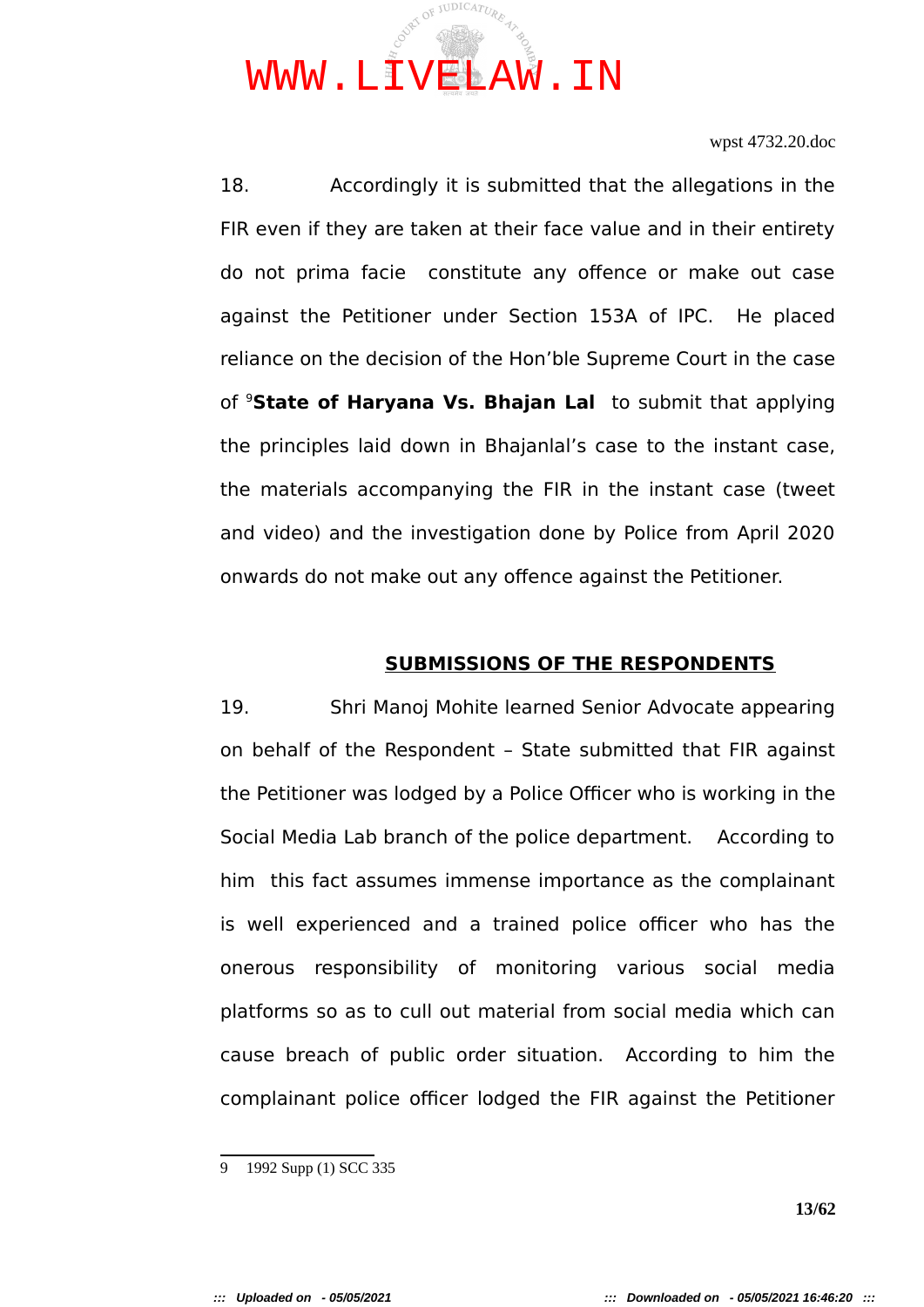

only after diligently noticing that her tweet is offensive against the people of Muslim faith and taking into consideration the public order situation during the pandemic and the migrant crisis. This fact according to him gives immense amount of importance to the FIR as it has not been lodged by a layman but by a trained police officer.

20. Learned Senior Advocate invited our attention to the video recording and the tweet. He submits that from the tweet made by the Petitioner it becomes explicitly clear that she has deliberately distorted facts. Learned Senior Advocate painstakingly pointed out that what has been claimed by the Petitioner in her tweet is that the entire crowd was blaming the Hon'ble Prime Minister whereas if the video is seen it becomes extremely difficult to ascertain as to who amongst the crowd took the name of Hon'ble Prime Minister. He urged that the Petitioner has deliberately amplifed the weakened voice of a single individual and has projected in her tweet that the entire crowd is shouting the name of Hon'ble Prime Minister. He emphasised that the Petitioner has deliberately drawn the attention to a neighbouring Masjid as the location of the crowd gathering which was completely unnecessary and uncalled for as the crowd which had gathered comprised of people of all faiths and in no way was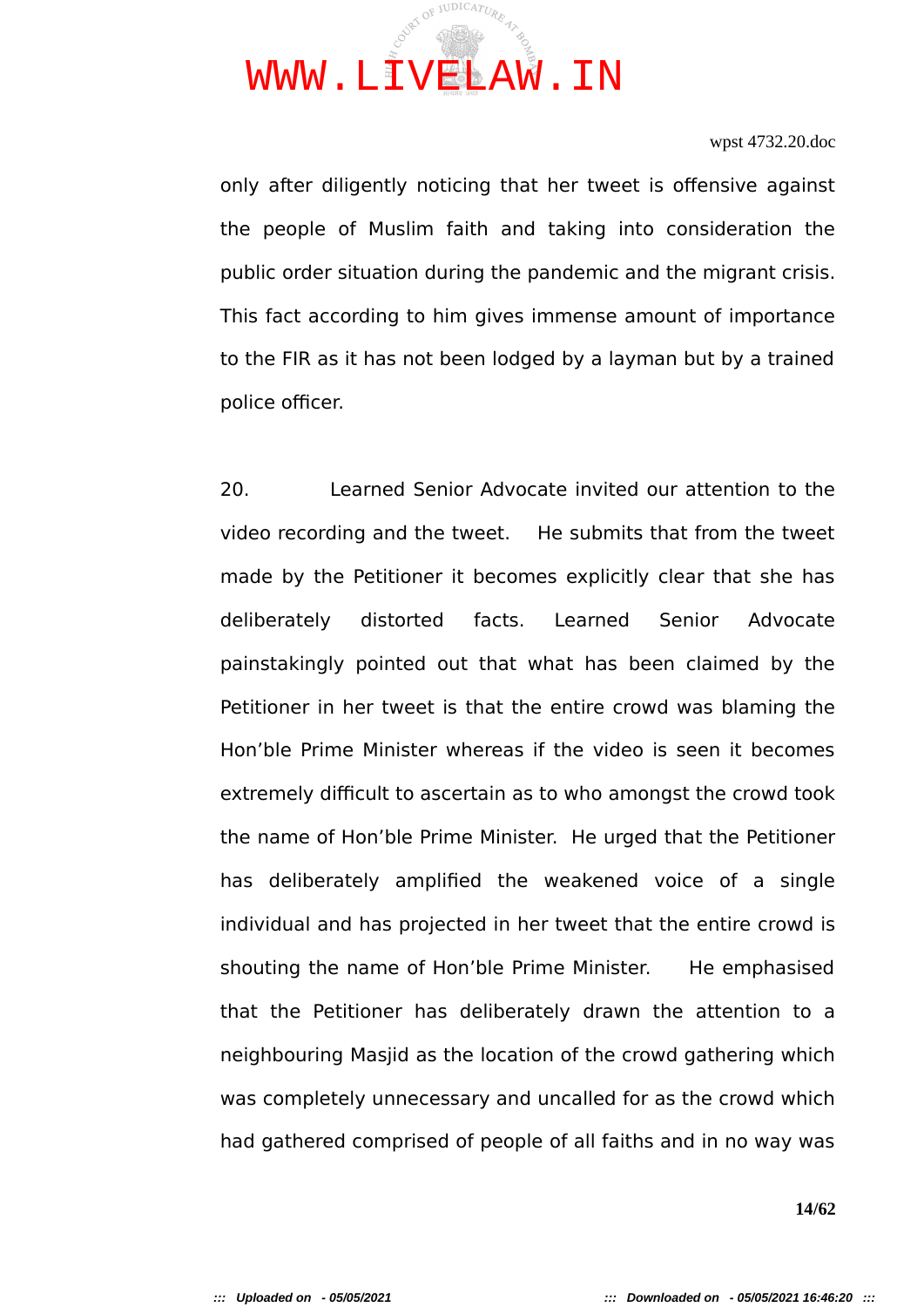

the location of the Masjid important or necessary to be stated. The entire attempt was to wrongly portray it to be a gathering of members of the Muslim community and blame them for the spread of the virus.

21. Learned Senior Advocate submits that the tweet was made on 14/04/2020. According to him, this date assumes immense importance as there was a nationwide lockdown declared from 25/03/2020 to 14/04/2020. The nation was battling with one of the worst crisis befallen on mankind. The pandemic had infused fear, terror, chaos and confusion in the minds and hearts of the people. He points out that the crowd had gathered near the Bandra railway station due to a rumour circulated that the trains shall be leaving Bandra railway station to enable the people to reach their native place. He submits that if a crowd of such huge magnitude assembles at such place, it defnitely creates a public order situation. The police machinery realising the sensitivity of the situation asked a gentleman to address the crowd and thereby pacify them. However, the Petitioner through her tweet distorted this bonafde fact and started identifying the crowd gathered by means of their religion and also by the location at which they had assembled. This fact in his submission clearly expresses the true intention of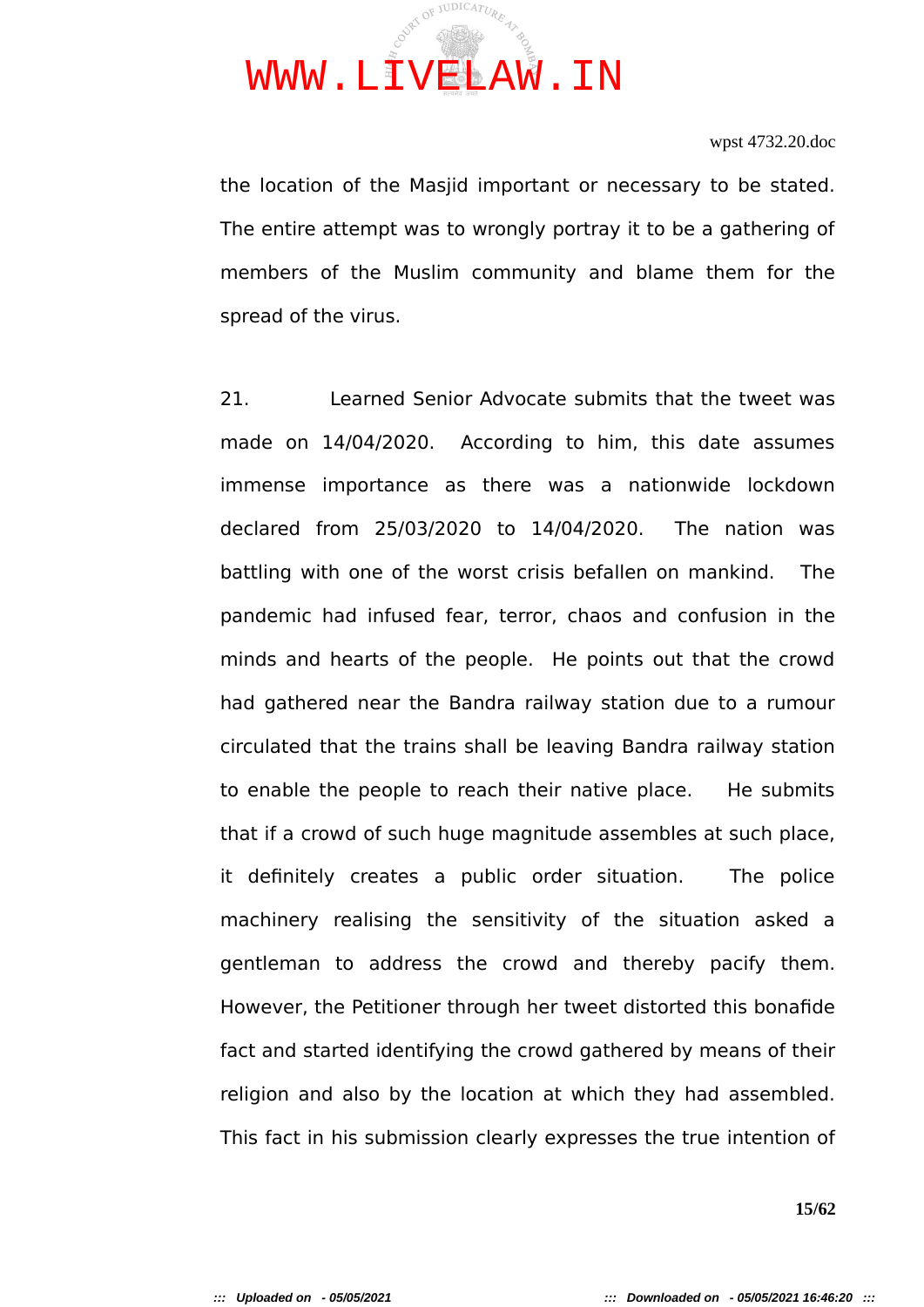

the Petitioner which is defnitely malafde and is provocative and instigative in nature.

22. Learned Senior Advocate submitted that video shared by the Petitioner along with a tweet was further circulated by other people on twitter wherein further blame was cast on the people of Muslim faith for spreading Corona virus just as it was done targeting the people belonging to the Tabligi Jamat, wherein the virus itself was renamed as the Tabligi Jamat Virus. Learned Senior Advocate submitted that the tweet of the Petitioner had far reaching consequences and implications and as a result the true intent and scope of the Petitioner's tweet needs to be investigated, which would not be possible if the FIR is quashed. He submits that the Petitioner's tweet clearly satisfed the ingredients mentioned in Section 153A(b) as her tweet is prejudicial to the maintenance of harmony of diferent religious group and is also likely to disturb public tranquillity.

23. Learned Senior Advocate then submitted that if the tweeter profle of the Petitioner is examined, it becomes apparently clear that the Petitioner is an ardent follower of a particular religion and an ideology. He fairly submits that this by itself is in no manner an illegal act. However, according to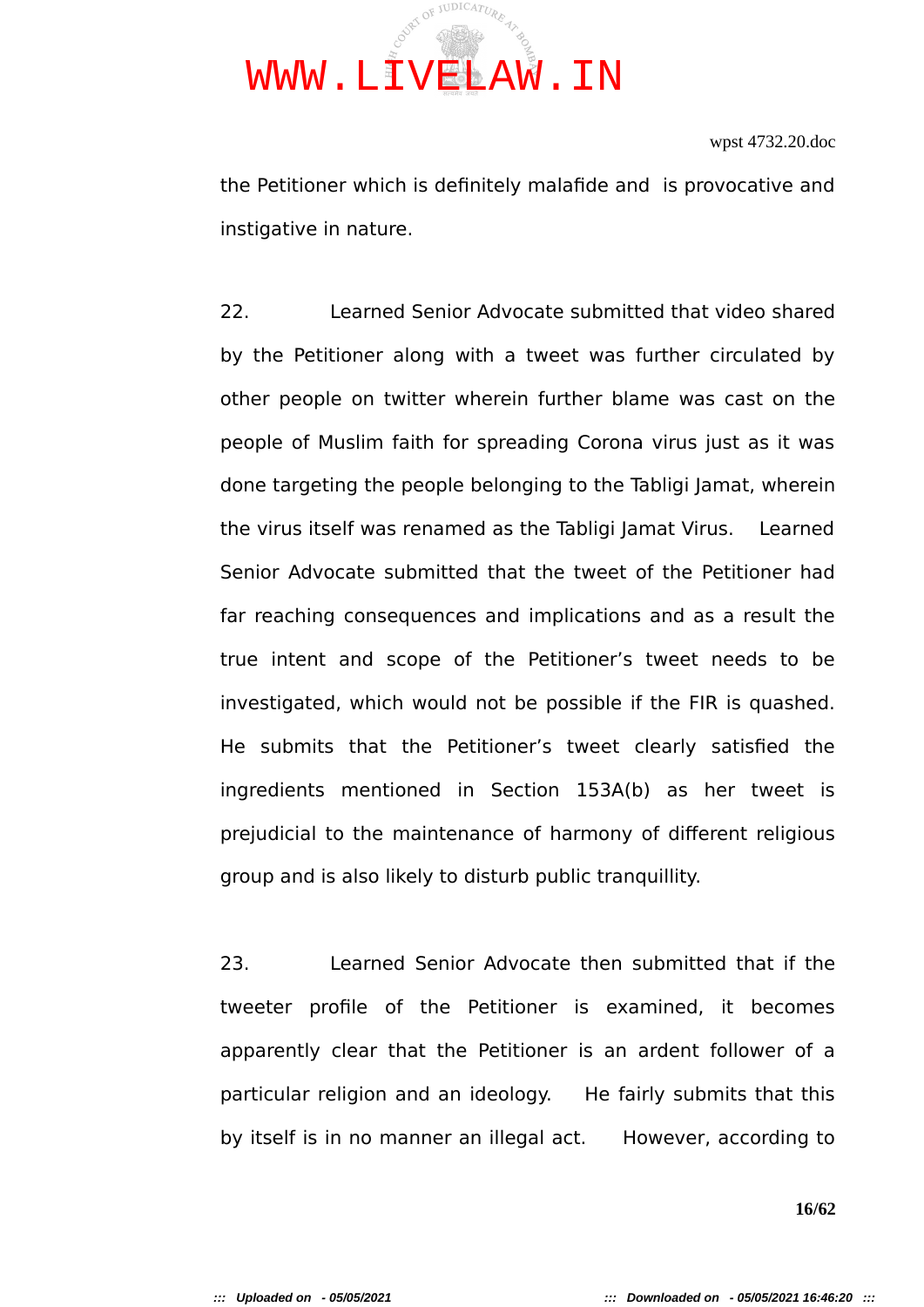

him, the said facts assumes immense importance from the point of view of examining the tweet made by the Petitioner, wherein she has specifcally targeted people of Muslim faith. He then provided statistics of the followers which the Petitioner had on tweeter to indicate the magnitude of the efect and reach of the Petitioner's tweet. He pointed out that the Petitioner possessed 10.5 thousand followers and also had made around 10.8 thousand re-tweets. Learned Senior Advocate submitted that, this fact makes it explicitly clear that the Petitioner has a very popular and ardent following in social media which obviously elevates her to the position of a social media infuencer.

24. Relying on the decision of the Hon'ble Supreme Court in the case of Amish Devgan (supra), learned Senior Advocate submits that people exerting infuence stand on a diferent footing and are accordingly obligated to exercise more restraint and speak responsibly. Learned Senior Advocate submits that the Petitioner enjoys a humongous fan following and as a result her tweet carries substantial weightage and credence in the social media. He submits that the Petitioner has clearly abused this responsibility by making this tweet insinuating that the people of Muslim faith were responsible for spreading the virus as a "single source" and the State Government was only doing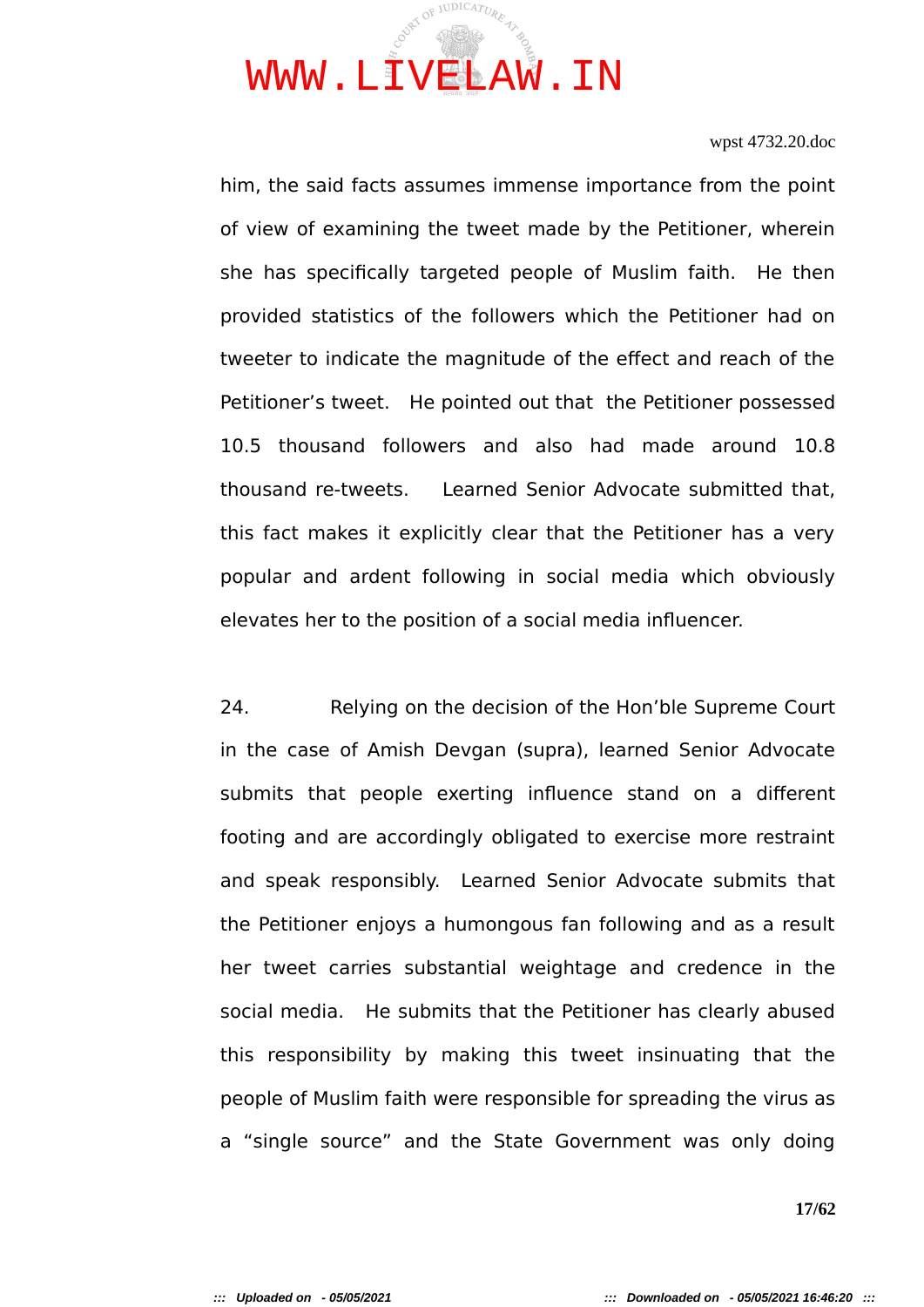

"P.R." and encouraging them. Learned Senior Advocate submitted that in order to constitute an offence under Section 153A of the IPC, it is expedient that only mere words should not be looked into but sometimes the intention is obscured as well as it may possess an underlying hidden meaning which also needs to be looked into. According to learned Senior Advocate, applying the said principle to the tweet of the Petitioner, it becomes explicitly clear that even though the outward appearance of the tweet might seem innocuous, still the true meaning needs to be ascertained on the basis of the surrounding situation and circumstances engulfing the tweet due to which investigation is required to ascertain the said hidden meaning of the tweet.

25. Inviting our attention to the Section 153A of IPC, learned Senior Advocate submits that section starts with the word 'promoting' which with all its connotation lays down that promoting enmity between diferent groups on several grounds is sufficient to fall within the ambit of this section. He submits that section 153A in no manner whatsoever envisages a pre-requisite condition that violence or harm must ensue as a result of the act of promotion of enmity. Learned Senior Advocate then pointed out that three FIRs were registered relating to the Bandra railway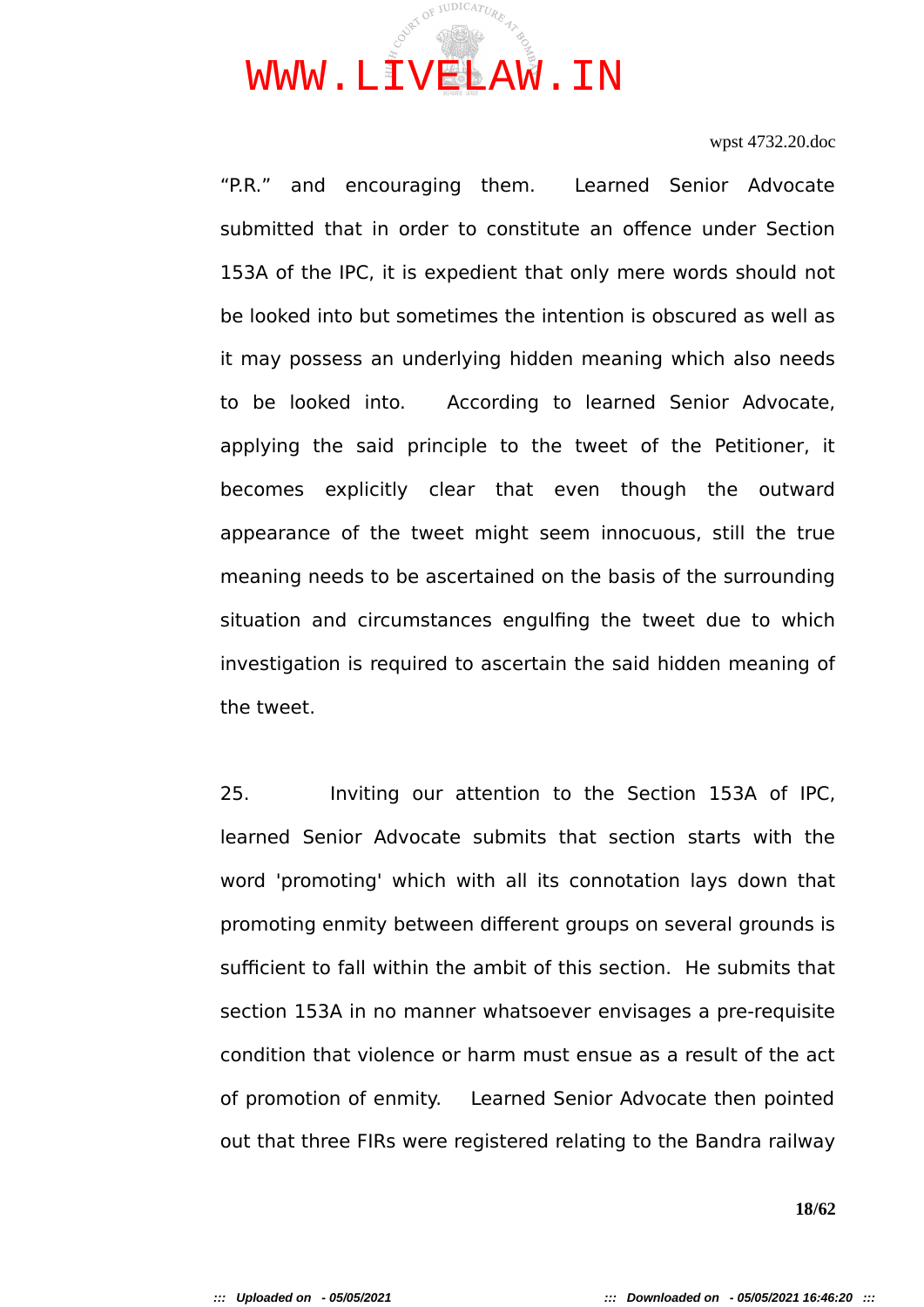

station, wherein one of the FIR is registered against 200 unknown people due to the reason that a law and order situation had occurred at the said place and as to whether the said law and order situation had erupted due to the tweet of the Petitioner is a matter of investigation and hence according to him the FIR should not be quashed to allow this investigation. Learned Senior Advocate was at pains to point out that FIR has to be judged on the basis of the situation as it then existed when the FIR was registered and not on basis subsequent events.

26. Learned Senior Advocate also made extensive reference to the decision of the Hon'ble Supreme Court in the case of Amish Devgan (supra). His argument is that Hon'ble Supreme Court having discussed the variable context, intent and harm, has further clarifed that the FIR need not be quashed when there are factually disputed arguments raised which can only been ascertained after the investigation. The same principle will have application to the instant case as the Petitioner is raising several disputed questions of facts which are defnitely matter of investigation, apart from that it is a trite principle of law that the High Court should exercise its jurisdiction under section 482 in the rarest of rare case and with circumspection before quashing the FIR. He submits that same principle was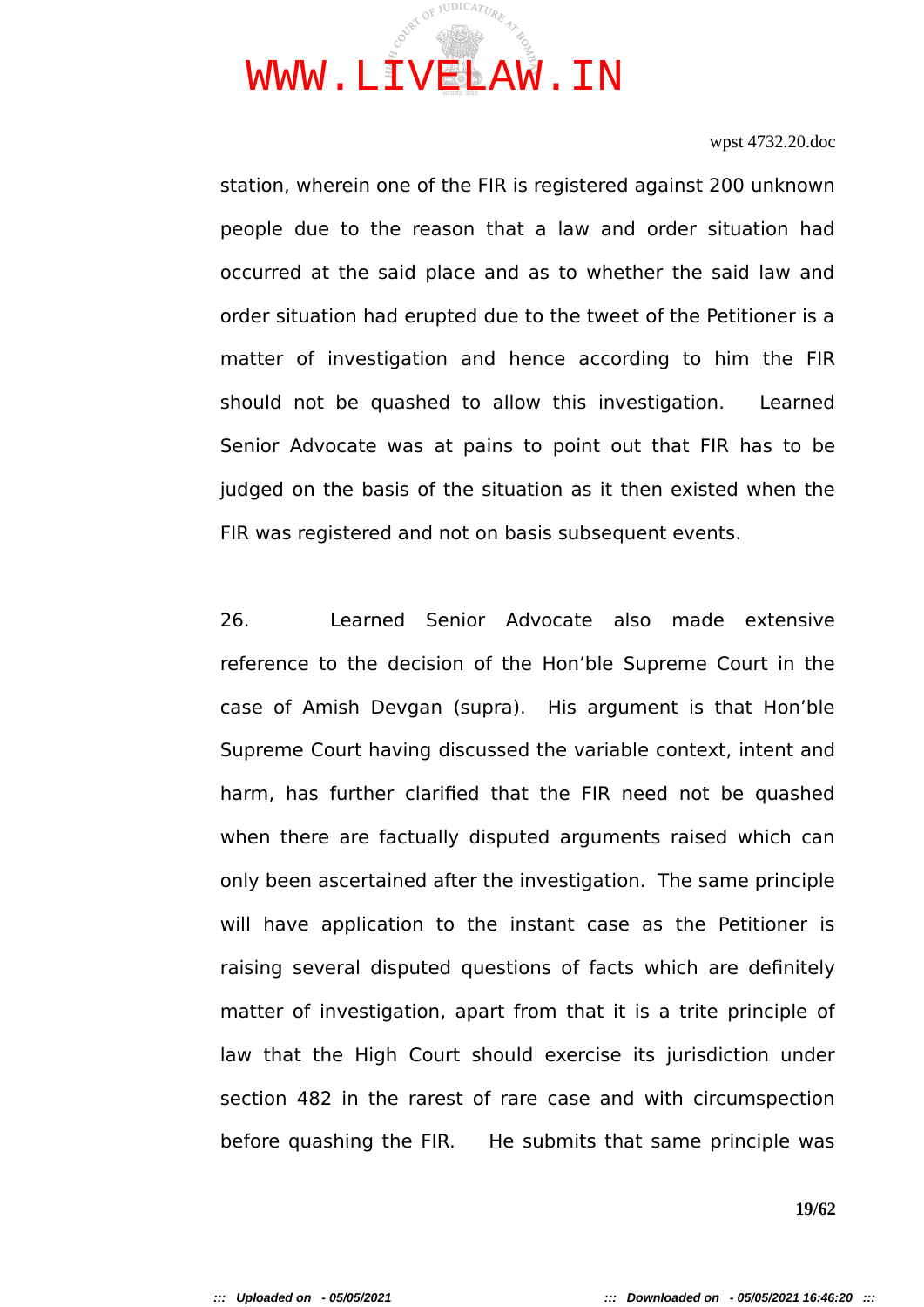

applied by Hon'ble Supreme Court in Amish Devgan's case and accordingly Hon'ble Supreme Court was pleased to reject the Petition of Amish Devgan for quashing of FIR. He vehemently urged that the said principle would apply to the present case and it would be inappropriate to stife the case of the prosecution at such a nascent stage and hence the present FIR registered against the Petitioner deserves investigation and should not be quashed. Learned Senior Advocate then was at pains to point out that even in Amish Devgan's case, there was no reference to two diferent religions and communities for according to him, in fact in the said judgment there were insinuations made against one community but the inference was drawn that it afected the other community. He submits that similarly in the present matter too, the Petitioner has not mentioned two diferent religions, however, her conduct, the twitter profle and the words used clearly indicate the intention to involve two communities.

27. Heavily relying on the decision of the Supreme Court in the case of Amish Devgan, learned Senior Advocate reiterates that if the tweet of the Petitioner is perused, it becomes clear that she too has not mentioned two religions, groups or communities in her tweet, however she has in a very sly manner made obvious references insinuating people following Muslim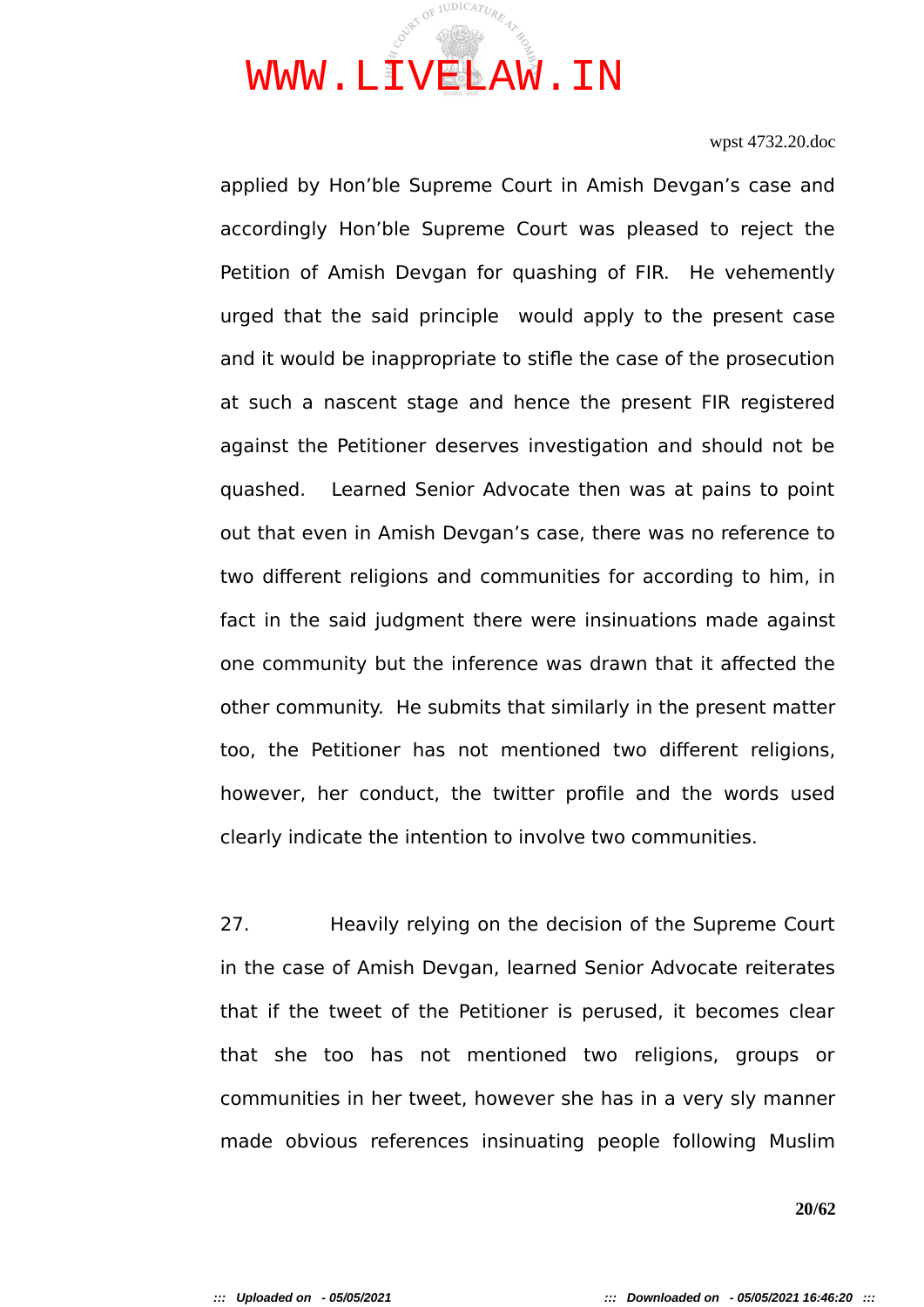

faith. He submits that the Petitioner's tweet is made with words in such a manner that the real intention is disguised and obscured. Similarly, her tweet is capable of causing silent harm. Learned Senior Advocate emphasised that in order to decipher the true intent and meaning of the tweet investigation has to be carried out.

# **CONSIDERATION**

28. We have heard learned Counsel for the parties at length. The tweet in respect of which the offence has been registered under Section 153A made on 14/04/2020 is reproduced in paragraph 3 of this judgment. The transcript of the video recording reposted by the Petitioner on Twitter which is the basis for the allegation that the Petitioner sought to create enmity between the Hindus and Muslims is reproduced in paragraph 4 of this judgment.

29. Section 153A of IPC, violation of which forms the basis of registering the crime against the Petitioner reads thus :

"[153A. Promoting enmity between diferent groups on grounds of religion, race, place of birth, residence, language, etc., and doing acts prejudicial to maintenance of harmony.—(1) Whoever

(a) by words, either spoken or written, or by signs or by visible representations or otherwise, promotes or attempts to promote, on grounds of religion, race, place of birth, residence, language,

**21/62**

—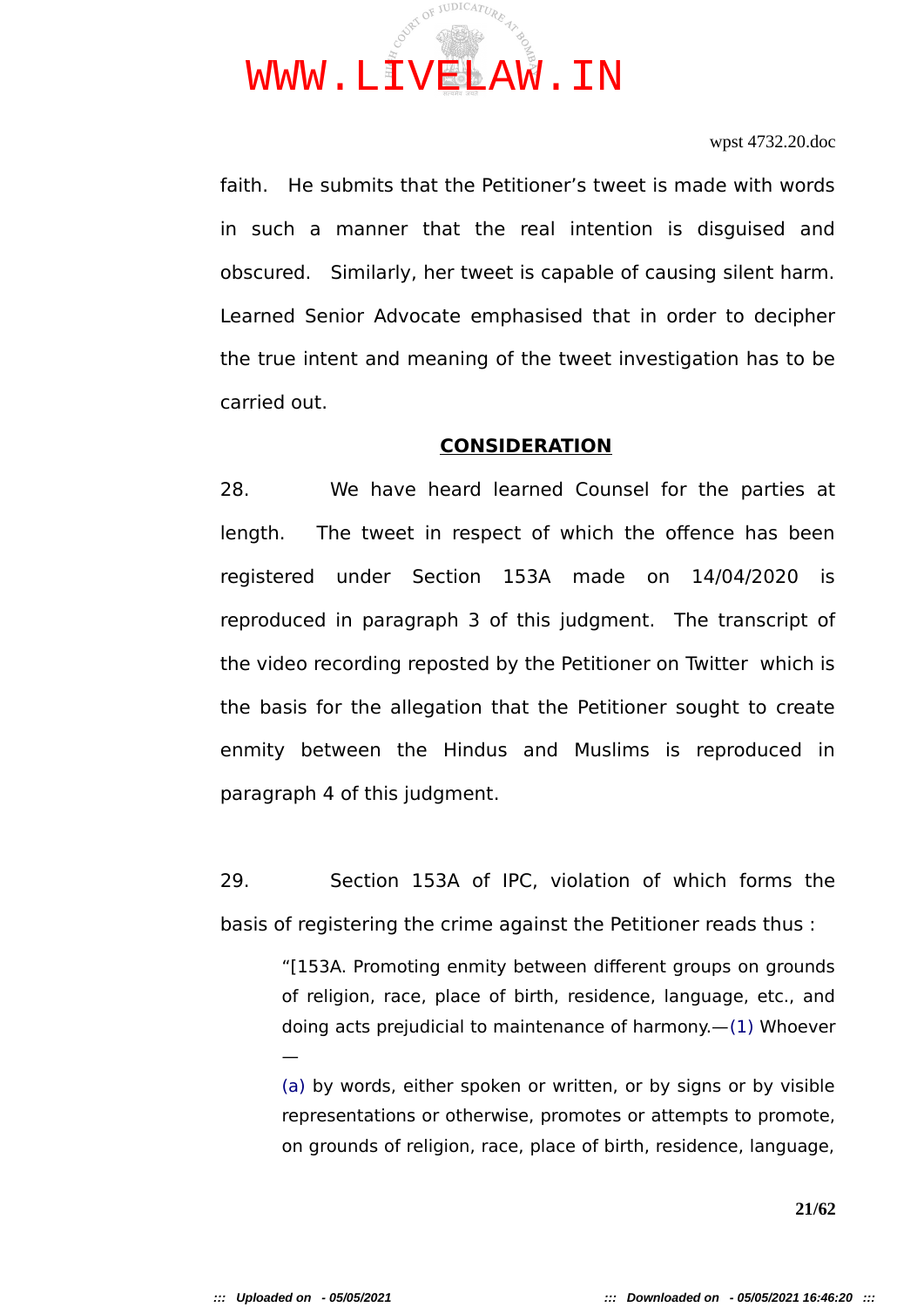

caste or community or any other ground whatsoever, disharmony or feelings of enmity, hatred or ill-will between diferent religious, racial, language or regional groups or castes or communities, or

(b) commits any act which is prejudicial to the maintenance of harmony between diferent religious, racial, language or regional groups or castes or communities, and which disturbs or is likely to disturb the public tranquillity, [or]

[(c) organizes any exercise, movement, drill or other similar activity intending that the participants in such activity shall use or be trained to use criminal force or violence or knowing it to be likely that the participants in such activity will use or be trained to use criminal force or violence, or participates in such activity intending to use or be trained to use criminal force or violence or knowing it to be likely that the participants in such activity will use or be trained to use criminal force or violence, against any religious, racial, language or regional group or caste or community and such activity for any reason whatsoever causes or is likely to cause fear or alarm or a feeling of insecurity amongst members of such religious, racial, language or regional group or caste or community,]

shall be punished with imprisonment which may extend to three years, or with fine, or with both.

**Offence committed in place of worship**, etc.-(2) Whoever commits an offence specified in sub-section (1) in any place of worship or in any assembly engaged in the performance of religious worship or religious ceremonies, shall be punished with imprisonment which may extend to five years and shall also be liable to fine.1

30. It is an admitted position that the Petitioner did not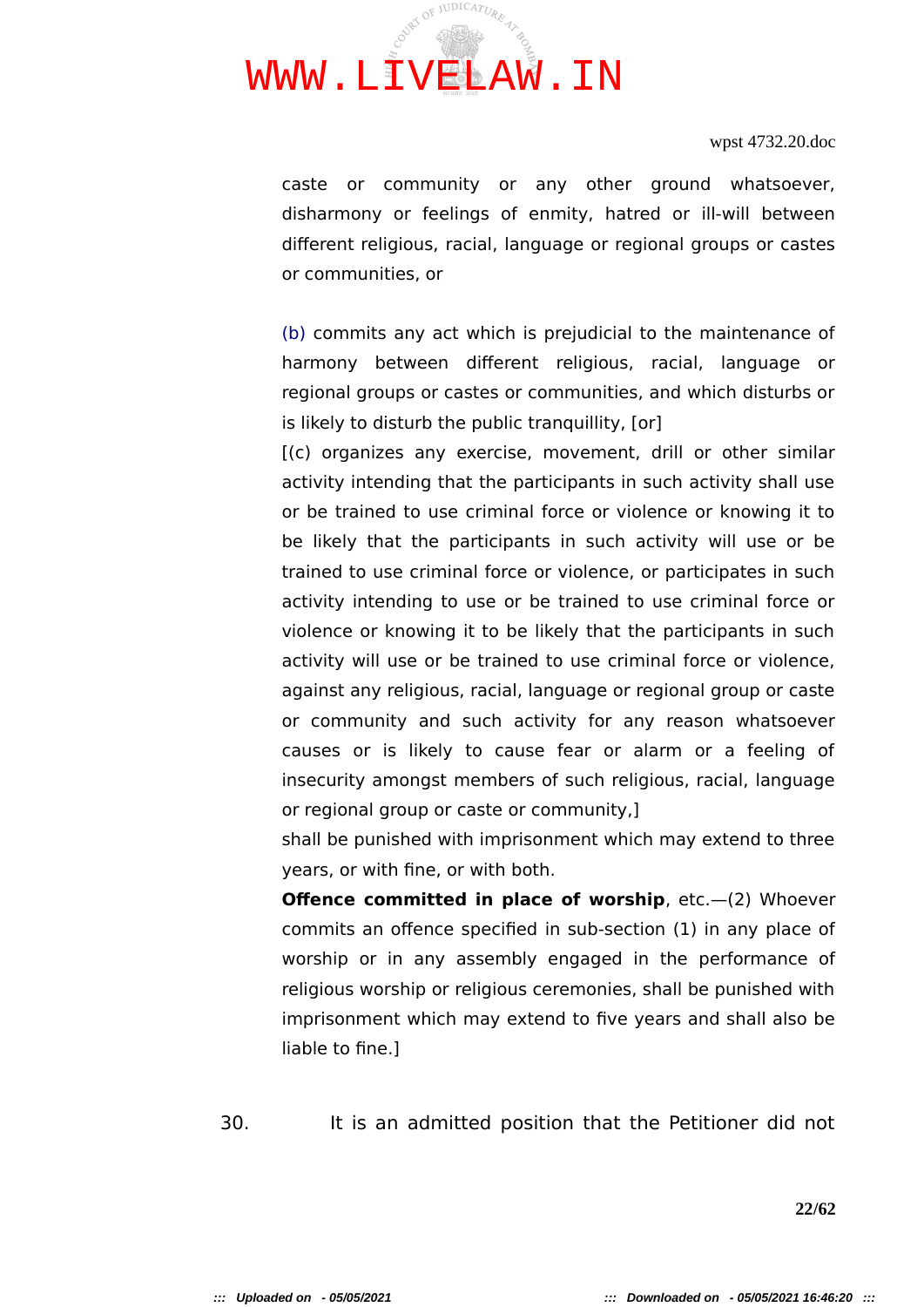# OF JUDICATUR WWW.LIVELAW.IN

### wpst 4732.20.doc

create the said video and that no case has been registered against the person(s) who created the said video. The Petitioner "reposted" the video which was already created by someone else on her Twitter feed. In the said video, one person is seen informing the crowd that Covid-19 pandemic is an act of God, when another person in the crowd can be heard shouting that the Covid-19 pandemic is not an act of God but has been brought about by the Prime Minister of India. It is the submission of the learned Counsel for the Petitioner that she was unhappy with this viewpoint and reposted the video in order to criticize the viewpoint that Covid-19 pandemic was brought about by the Prime Minister of India. The question for consideration is whether reposting the video along with the tweet by the Petitioner makes out a case against the Petitioner thereby constituting offence under Section 153A of IPC.

31. In order to appreciate the controversy, we frstly refer to the decision of the Hon'ble Supreme Court in the case of **Manzar Sayeed Khan** (supra). In Manzar Sayeed Khan' case, Their Lordship were considering the case in respect of an accused who had published a book which contained pejorative statements against Shivaji Maharaj. It will be pertinent to reproduce paragraphs 10, 16, 17, 18, 19, 20, 21 of Manzar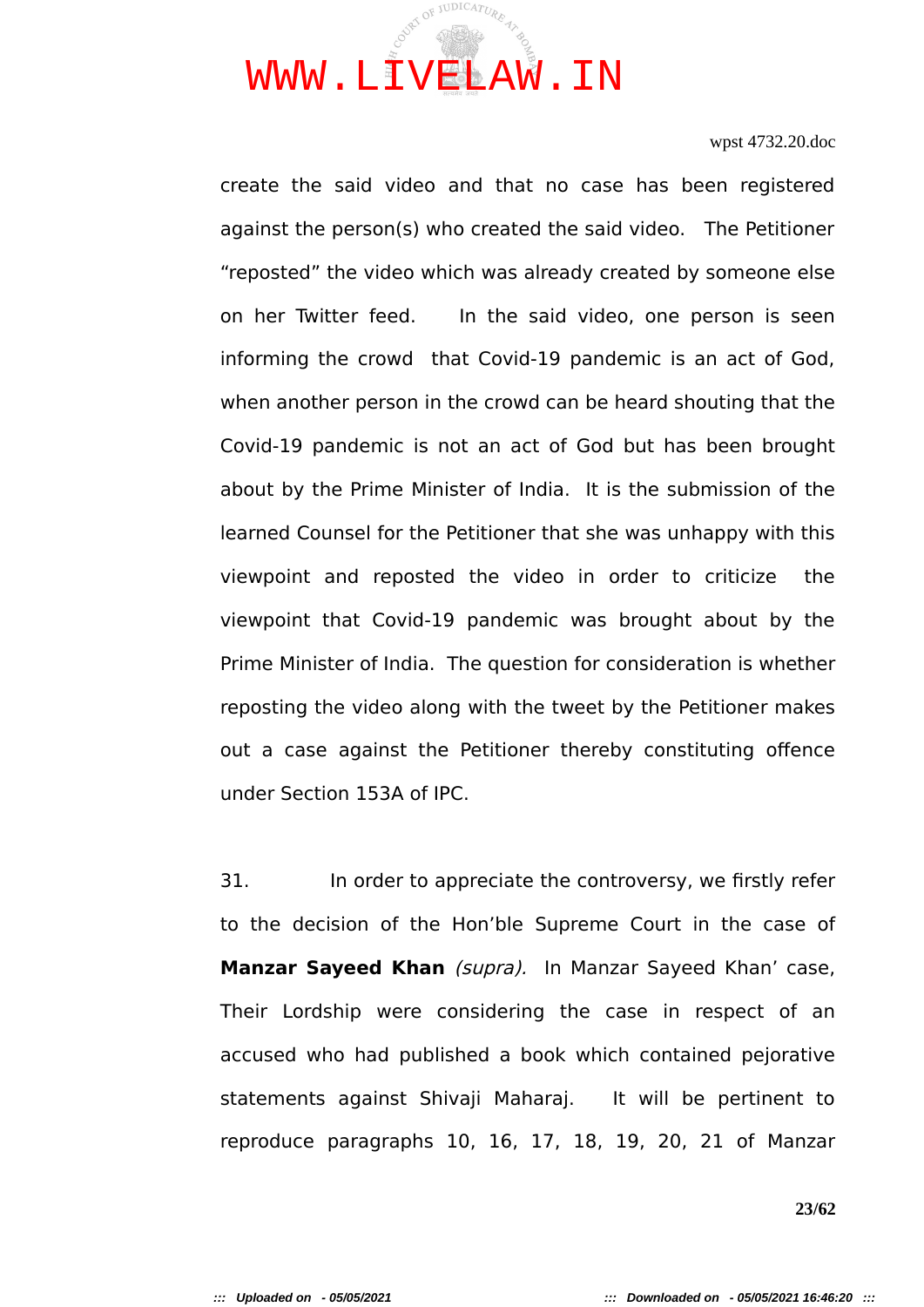

Sayeed Khan's case where Their Lordships observed thus :

10. On 05.05.2004, the counsel for the appellant submitted written submissions that no ofence under Section 153 and 153A was made out against the appellants. During the pendency of the writ petitions, interim order of stay of further proceedings in FIR No. 10 of 2004 was granted. The affidavit dated 16.04.2004 fled by Prof. James W. Laine, the author of the book, was taken on record on 27.04.2004 and the affidavit dated 20.04.2004 filed by the appellant-publisher of the book, was also taken on record on 27.04.2004. The High Court on 06.05.2004 recorded an order that the undertakings given by Prof. James W. Laine as well as by the appellants were accepted by the Court, but the interim stay order granted on 23.02.2004, whereby further proceedings in the FIR were stayed, was vacated holding that the investigation was not complete and the Court had to see all the statements recorded after full investigation. The Criminal Writ Petitions fled by the appellants were kept pending. Now, the order dated 06.05.2004 is impugned before us by the appellants.

16.Section 153-A IPC, as extracted hereinabove, covers a case where a person by words, either spoken or written, or by signs or by visible representations or otherwise, promotes or attempts to promote, disharmony or feelings of enmity, hatred or ill-will between diferent religious, racial, language or regional groups or castes or communities or acts prejudicial to the maintenance of harmony or is likely to disturb the public tranquillity. The gist of the offence is the intention to promote feelings of enmity or hatred between diferent classes of people. The intention to cause disorder or incite the people to violence is the sine qua non of the offence under Section 153-A IPC and the prosecution has to prove prima facie the existence of mens rea on the part of the accused. The intention has to be judged primarily by the language of the book and the circumstances in which the book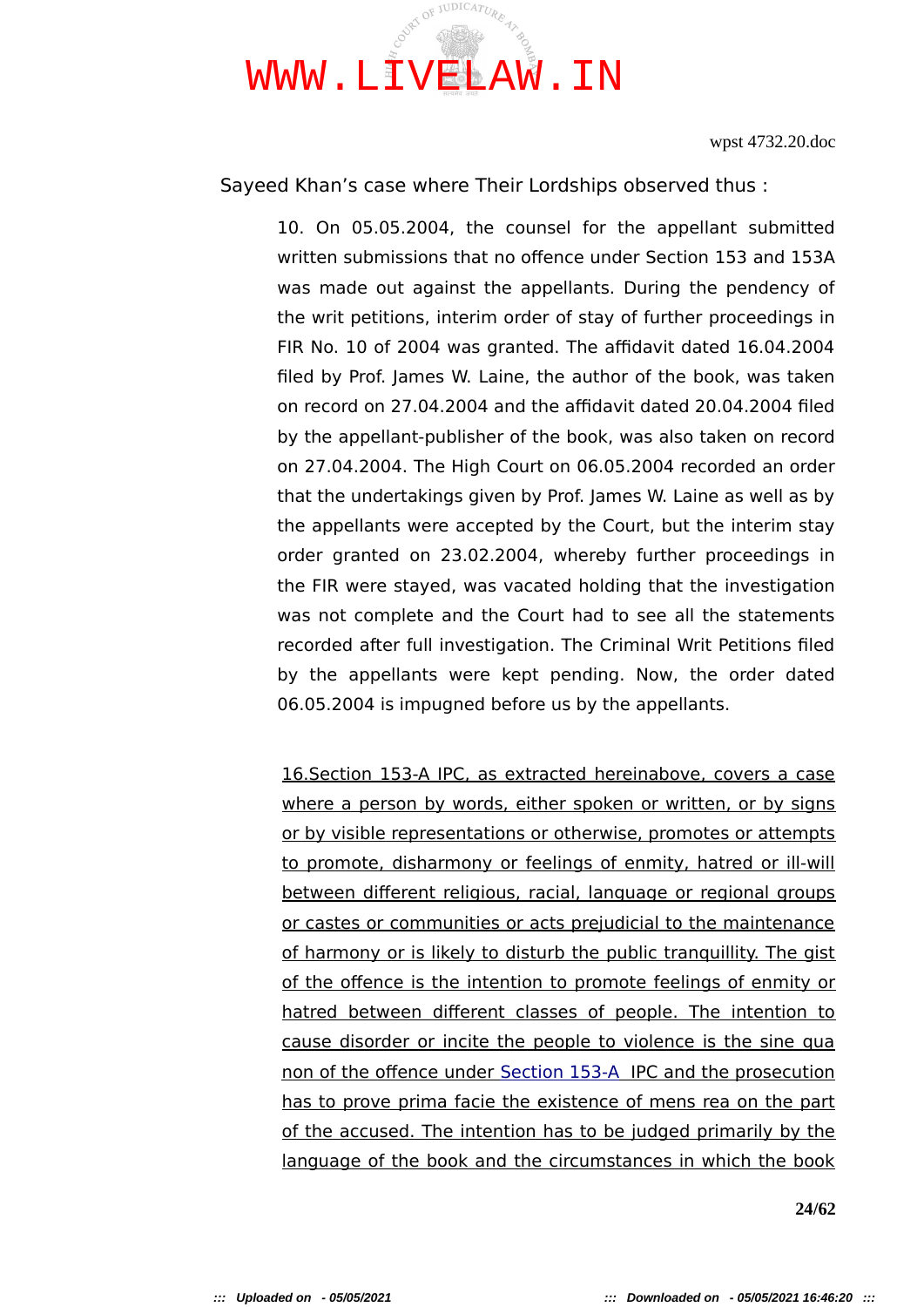

was written and published. The matter complained of within the ambit of Section 153-A must be read as a whole. One cannot rely on strongly worded and isolated passages for proving the charge nor indeed can one take a sentence here and a sentence there and connect them by a meticulous process of inferential reasoning.

17. In Ramesh Chotalal Dalal v. Union of India [AIR 1988 SC 775], this Court held that TV serial "Tamas" did not depict communal tension and violence and the provisions of Section 153A of IPC would not apply to it. It was also not prejudicial to the national integration falling under Section 153B of IPC. Approving the observations of Vivian Bose, J. in Bhagvati Charan Shukla v. Provincial Government [AIR 1947 Nagpur 1], the Court observed that

"the effect of the words must be judged from the standards of reasonable, strong-minded, frm and courageous men, and not those of weak and vacillating minds, nor of those who scent danger in every hostile point of view... It is the standard of ordinary reasonable man or as they say in English Law, 'the man on the top of a Clapham omnibus'"(Ramesh Case, SCC p. 676, para 13)

18. Again in Bilal Ahmed Kaloo v. State of A.P. [(1997) 7 SCC 431], it is held that the common feature in both the Sections, viz., Sections 153A and 505 (2), being promotion of feeling of enmity, hatred or ill-will "between diferent" religious or racial or linguistic or regional groups or castes and communities, it is necessary that at least two such groups or communities should be involved. Further, it was observed that merely inciting the feeling of one community or group without any reference to any other community or group cannot attract either of the two sections.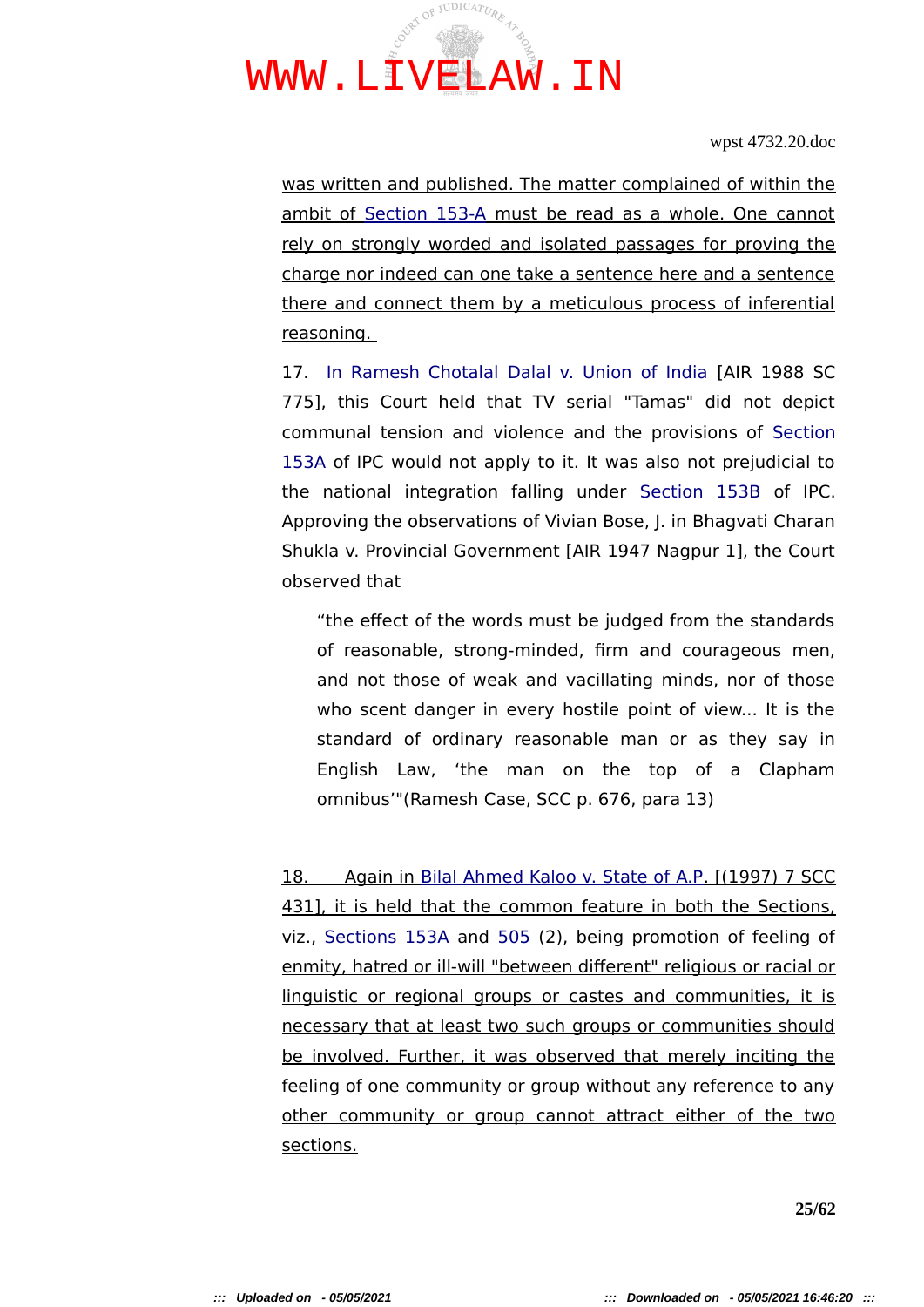

19. Prof. James W. Laine, the author of the book, has exercised his reason and his own analytical skills before choosing any literature which he intends to include in his book. Even if the appellant-Manzer Sayeed Khan, a constituted attorney of Oxford University Press, India and the appellant-Vinod Hansraj Goyal, Proprietor of the Rashtriya Printing Press, Shahdara, Delhi, or the persons whose names are mentioned in the acknowledgment by the author, have provided information for the purpose, including the said paragraph in the book, it is important and worth observing that the author has mentioned that BORI, Pune has been his scholarly home in India and many people therein helped him for collecting the material. The author has given the names of many persons, who had helped him in one way or the other and enlightened him about the history of the historical hero 'Shivaji'. The author has also mentioned in the book about the International Conference on Maharashtra, etc., which has given him a lot of material for inclusion in his book. As it appears from the records, BORI, Pune was established almost 90 years back and it has a great tradition of scholarly work. It is very improbable to imagine that any serious and intense scholar will attempt to malign the image of this glorious Institute. The author thought his work to be worth of dedication to his mother Marie Whitwell Laine, which was purely a scholarly pursuit and without any intention or motive to involve himself in trouble. It is the sole responsibility of the State to make positive eforts to resolve every possible confict between any of the communities, castes or religions within the State and try every possible way to establish peace and harmony within the State under every and all circumstances.

20. In State of Haryana v. Chaudhary Bhajanlal [AIR 1992 SC 604], this Court has observed that an FIR can be quashed if it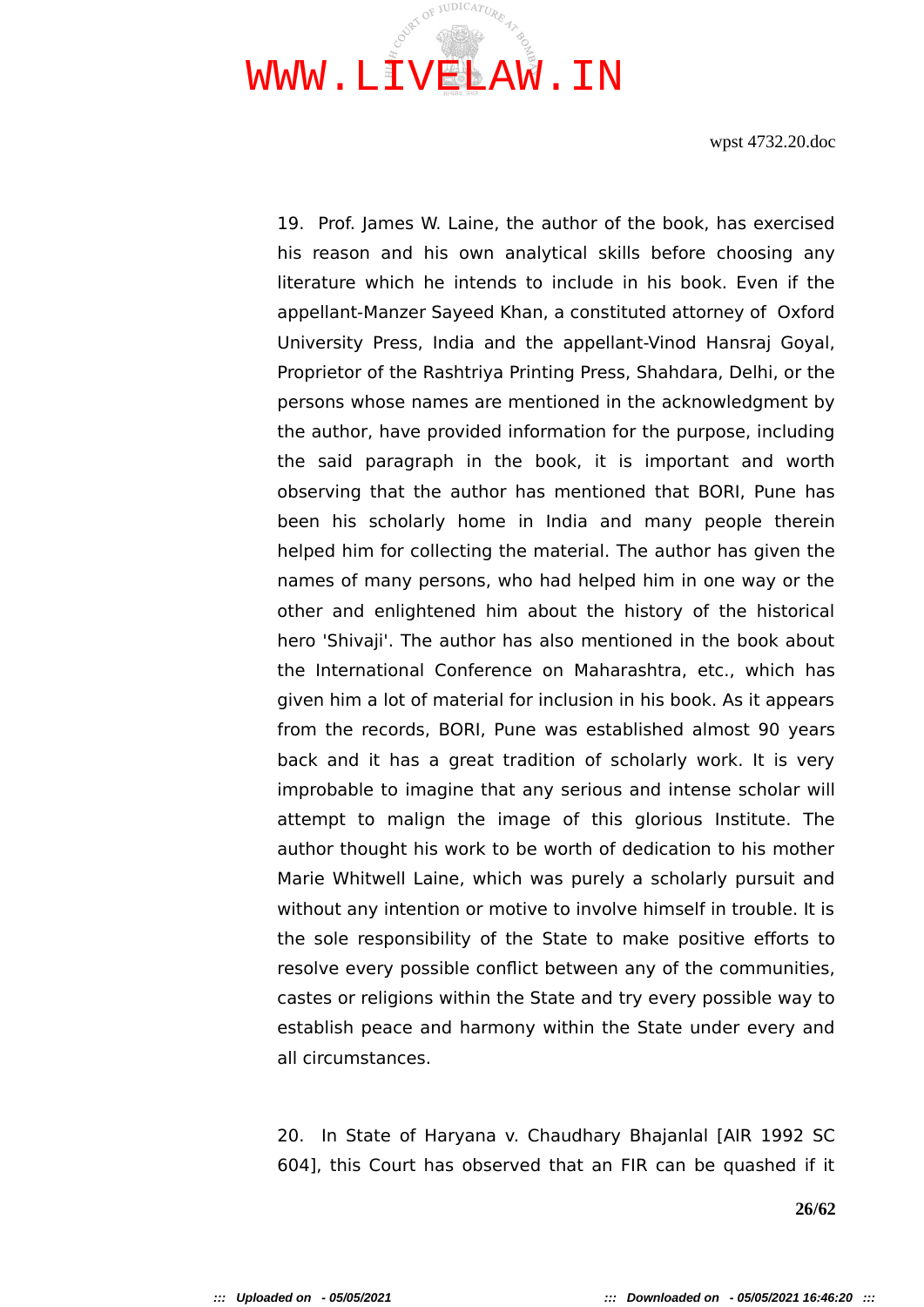

does not disclose an offence and there is no need for any investigation or recording of any statement.

21. In the result, for the abovesaid reasons, the respondents shall not proceed against Professor James W. Laine, the author of the book, for ofences under Sections 153, 153A and 34 of the IPC being the subject matter of FIR No. 10 of 2004 registered at the Deccan Police Station, Pune.

(emphasis supplied)

32. In **Balwant Singh's** case (supra) the Hon'ble Supreme Court was considering the case of two persons who shouted offensive slogans like "Khalistan Zindabad" in a crowded place on the date on which the former Prime Minster of India, Smt.Indira Gandhi was assassinated. Their Lordships in paragraph 9 observed thus :

"9. Insofar as the ofence under Section 153-A IPC is concerned, it provides for punishment for promoting enmity between diferent groups on grounds of religion, race, place of birth, residence, language, caste or community or any other ground whatsoever or brings about disharmony or feeling of hatred or ill-will between diferent religious, racial, linguistic or regional groups or castes or communities. In our opinion only where the written or spoken words have the tendency or intention of creating public disorder or disturbance of law and order or efect public tranquillity, that the law needs to step in to prevent such an activity. The facts and circumstances of this case unmistakably show that there was no disturbance or semblance of disturbance of law and order or of public order or peace and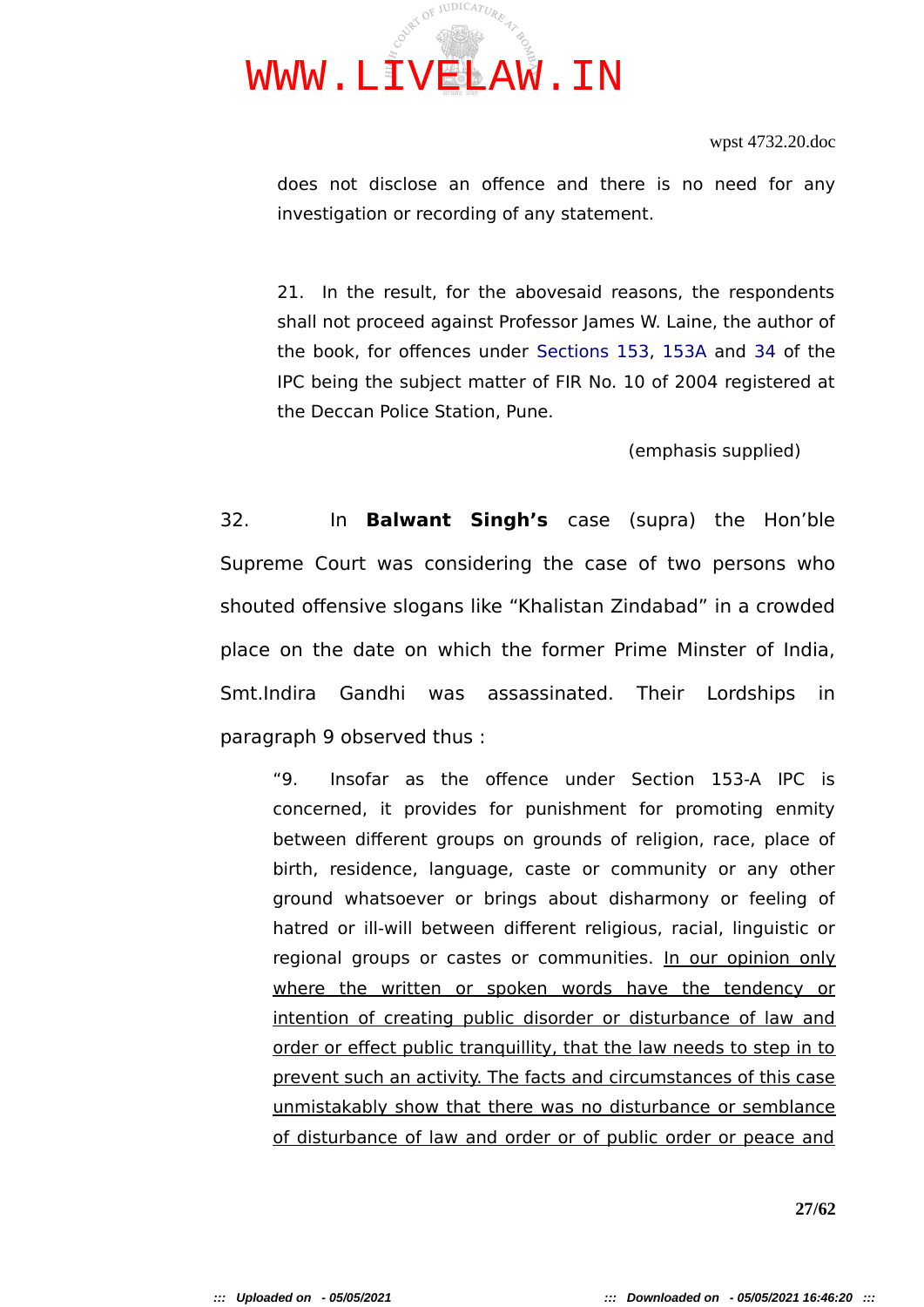

tranquillity in the area from where the appellants were apprehended while raising slogans on account of the activities of the appellants. The intention to cause disorder or incite people to violence is the sine qua non of the offence under Section 153-A IPC and the prosecution has to prove the existence of mens rea in order to succeed. In this case, the prosecution has not been able to establish any mens rea on the part of the appellants, as envisaged by the provisions of Section 153-A IPC, by their raising causally the three slogans a couple of times. The ofence under Section 153-A IPC is, therefore, not made out. "

(emphasis supplied)

33. In the case of **Bilal Ahmed Kaloo's** case (supra) the Hon'ble Supreme Court was considering the case of a boy from Kashmir who had visited Hyderabad and informed young Muslim boys there that the Indian army was perpetrating atrocities against Muslims in Kashmir. The relevant paragraphs 9, 12, 15, 16 which are material read thus :

"9. Evidence of the prosecution relating to ofences under Section 153-A and 505(2) IPC consists of oral testimony of certain witnesses who claimed that appellant was telling others that the Army personnel have been committing atrocities on Muslims in Kashmir. Among those witnesses PW 7, PW 12 and PW 13 were not cross-examined at all. Accepting their evidence, it can be held without any difficulty that prosecution has established beyond doubt that appellant was spreading the news that members of the Indian Army were indulging in commission of atrocities against Kashmiri Muslims. So it is not necessary to advert to the other evidence which only repeats what those witnesses said. Hence the question to be decided now is whether those acts of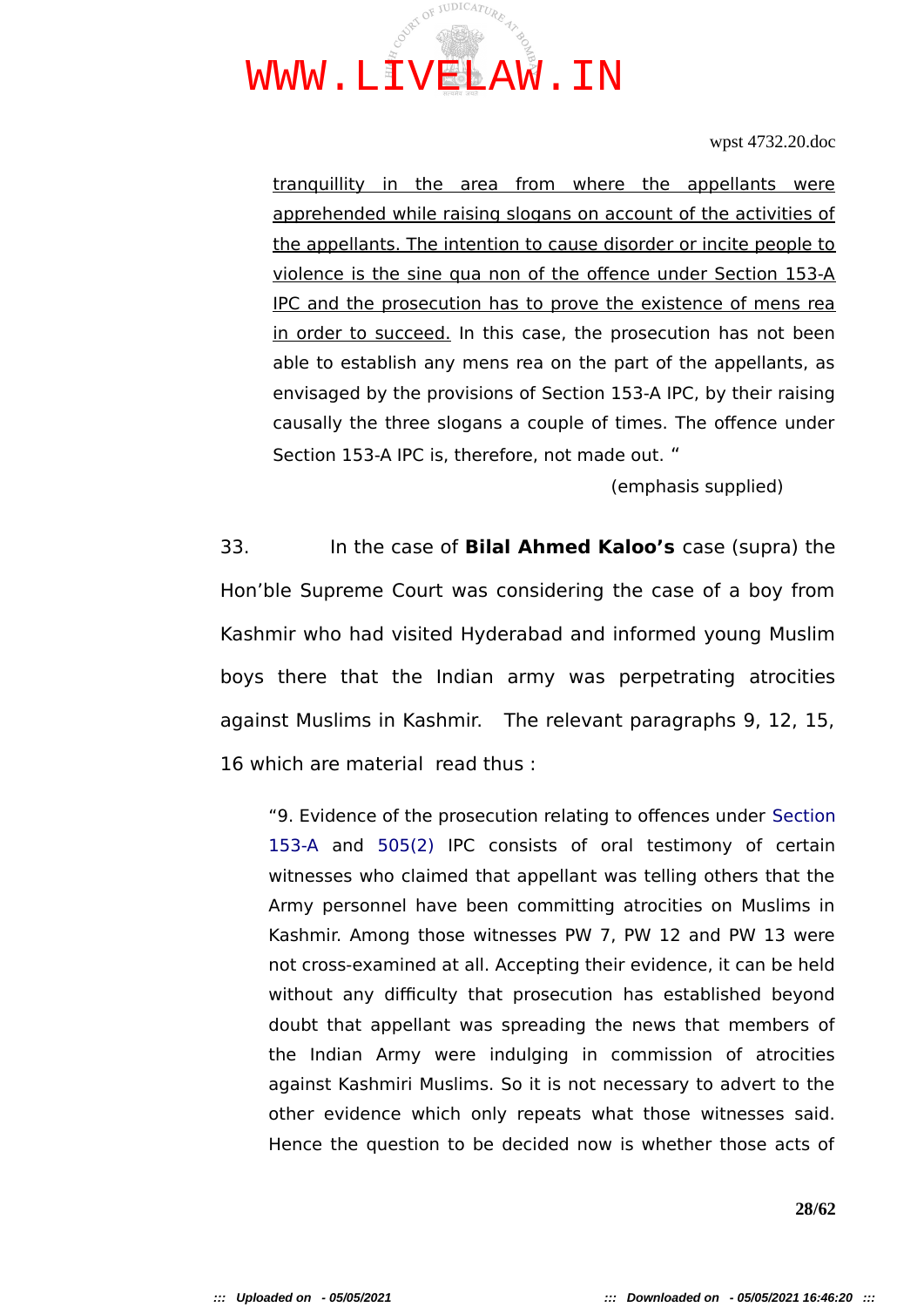

the appellant would attract the penal consequences envisaged in Section 153-A or 505(2) of IPC.

12. The main distinction between the two ofences is that while publication of the words or representation is not necessary under the former, such publication is sine qua non under Section 505. The words "whoever makes, publishes or circulates" used in the setting of Section 505(2) cannot be interpreted disjunctively but only as supplementary to each other. If it is construed disjunctively, anyone who makes a statement falling within the meaning of Section 505 would, without publication or circulation, be liable to conviction. But the same is the efect with Section 153-A also and then that Section would have been bad for redundancy. The intention of the legislature in providing two diferent sections on the same subject would have been to cover two diferent felds of similar colour. The fact that both sections were included as a package in the same amending enactment lends further support to the said construction.

15. The common feature in both sections being promotion of feeling of enmity, hatred or ill-will "between diferent" religious or racial or linguistic or regional groups or castes and communities, it is necessary that at least two such groups or communities should be involved. Merely inciting the feeling of one community or group without any reference to any other community or group cannot attract either of the two sections.

16. The result of the said discussion is that appellant who has not done anything as against any religious, racial or linguistic or regional group or community cannot be held guilty of either the ofence under Section 153A or under Section 505(2) of IPC."

(emphasis supplied)

34. In **Shreya Singhal's** case (supra), Hon'ble Supreme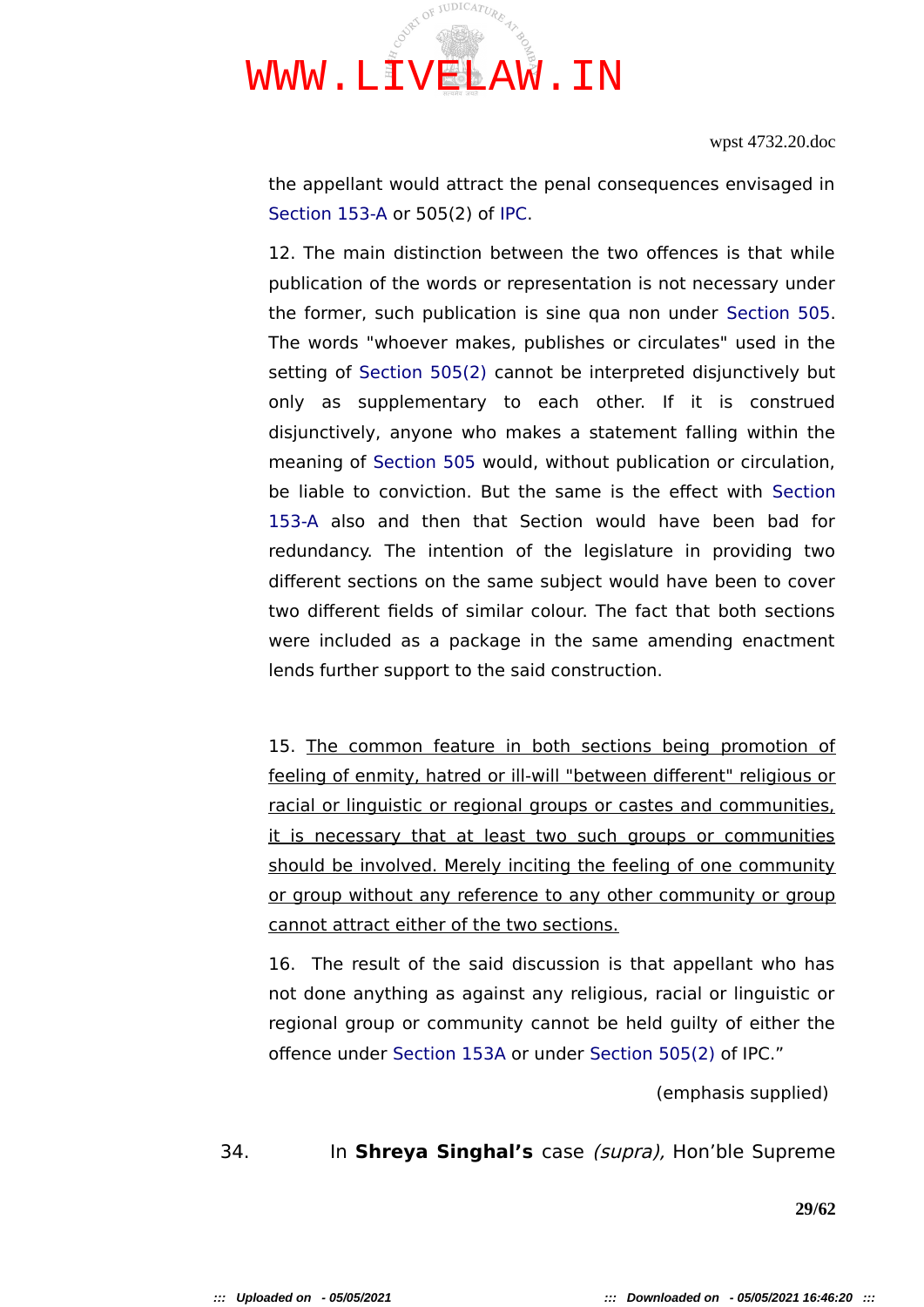

Court referred to the decision of US Supreme Court in the case of Whitney Vs. California (supra), relevant paragraphs of which read thus:

13. This leads us to a discussion of what is the content of the expression "freedom of speech and expression". There are three concepts which are fundamental in understanding the reach of this most basic of human rights. The first is discussion, the second is advocacy, and the third is incitement. Mere discussion or even advocacy of a particular cause howsoever unpopular is at the heart of Article 19(1)(a). It is only when such discussion or advocacy reaches the level of incitement that Article 19(2) kicks in. It is at this stage that a law may be made curtailing the speech or expression that leads inexorably to or tends to cause public disorder or tends to cause or tends to afect the sovereignty & integrity of India, the security of the State, friendly relations with foreign States, etc. Why it is important to have these three concepts in mind is because most of the arguments of both petitioners and respondents tended to veer around the expression "public order".

14. It is at this point that a word needs to be said about the use of American judgments in the context of Article 19(1)(a). In virtually every signifcant judgment of this Court, reference has been made to judgments from across the Atlantic. Is it safe to do so?

15. It is signifcant to notice frst the diferences between the US First Amendment and Article 19(1)(a) read with Article 19(2). The frst important diference is the absoluteness of the US First Amendment - Congress shall make no law which abridges the freedom of speech. Second, whereas the US First Amendment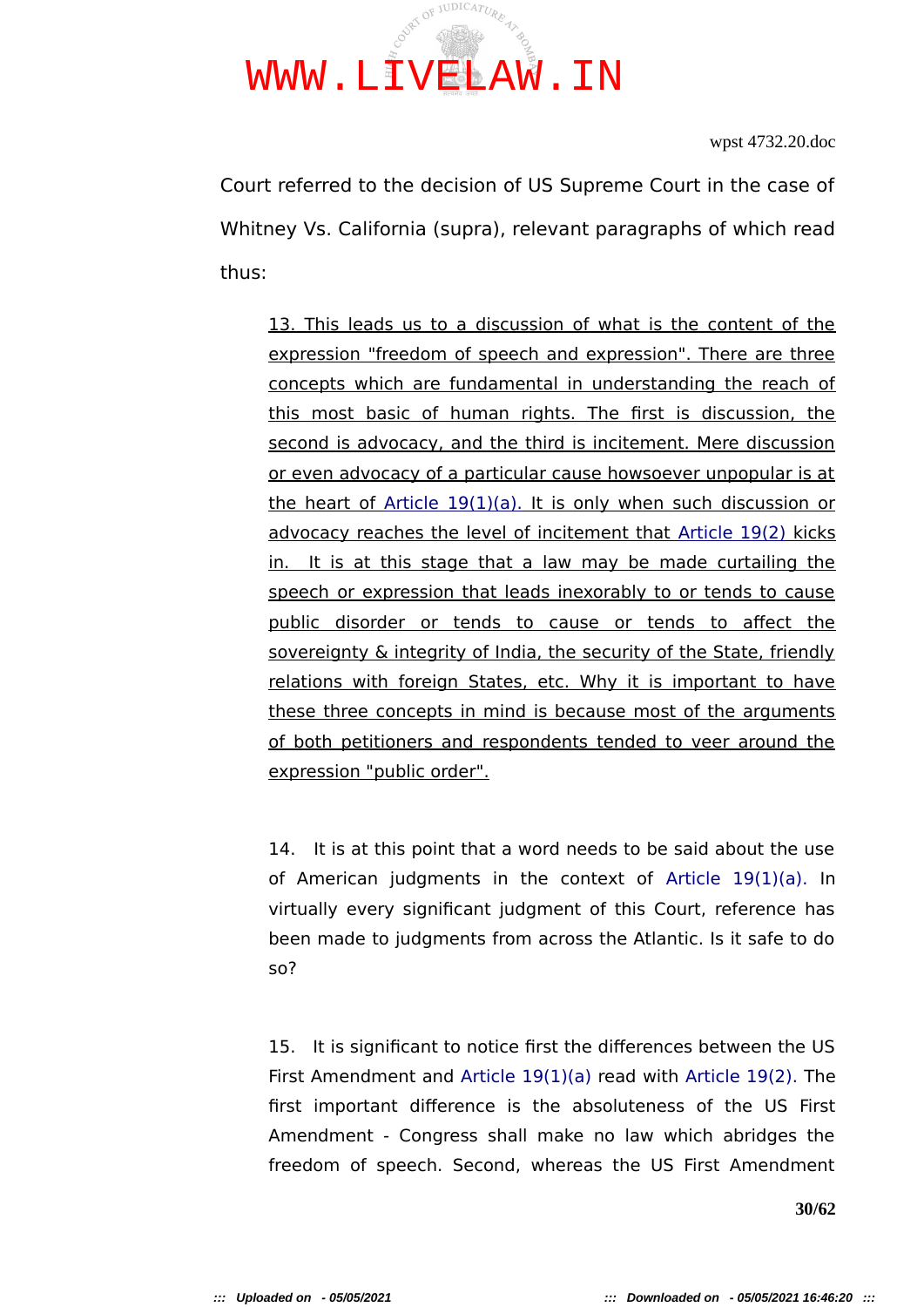

speaks of freedom of speech and of the press, without any reference to "expression", Article 19(1)(a) speaks of freedom of speech and expression without any reference to "the press". Third, under the US Constitution, speech may be abridged, whereas under our Constitution, reasonable restrictions may be imposed. Fourth, under our Constitution such restrictions have to be in the interest of eight designated subject matters - that is any law seeking to impose a restriction on the freedom of speech can only pass muster if it is proximately related to any of the eight subject matters set out in Article 19(2).

16. Insofar as the frst apparent diference is concerned, the US Supreme Court has never given literal effect to the declaration that Congress shall make no law abridging the freedom of speech. The approach of the Court which is succinctly stated in one of the early US Supreme Court Judgments, continues even today. In Chaplinsky v. New Hampshire, [ 86 L. Ed. 1031: 315 US 568 (1942)], Murphy J. who delivered the opinion of the Court put it thus: (L Ed p.1035)

"Allowing the broadest scope to the language and purpose of the Fourteenth Amendment, it is well understood that the right of free speech is not absolute at all times and under all circumstances. There are certain well defned and narrowly limited classes of speech, the prevention and punishment of which have never been thought to raise any Constitutional problem. These include the lewd and obscene, the profane, the libelous, and the insulting or 'fghting' words-those which by their very utterance infict injury or tend to incite an immediate breach of the peace. It has been well observed that such utterances are no essential part of any exposition of ideas, and are of such slight social value as a step to truth that any benefit that may be derived from them is clearly outweighed by the social interest in order and morality. 'Resort to epithets or personal abuse is not in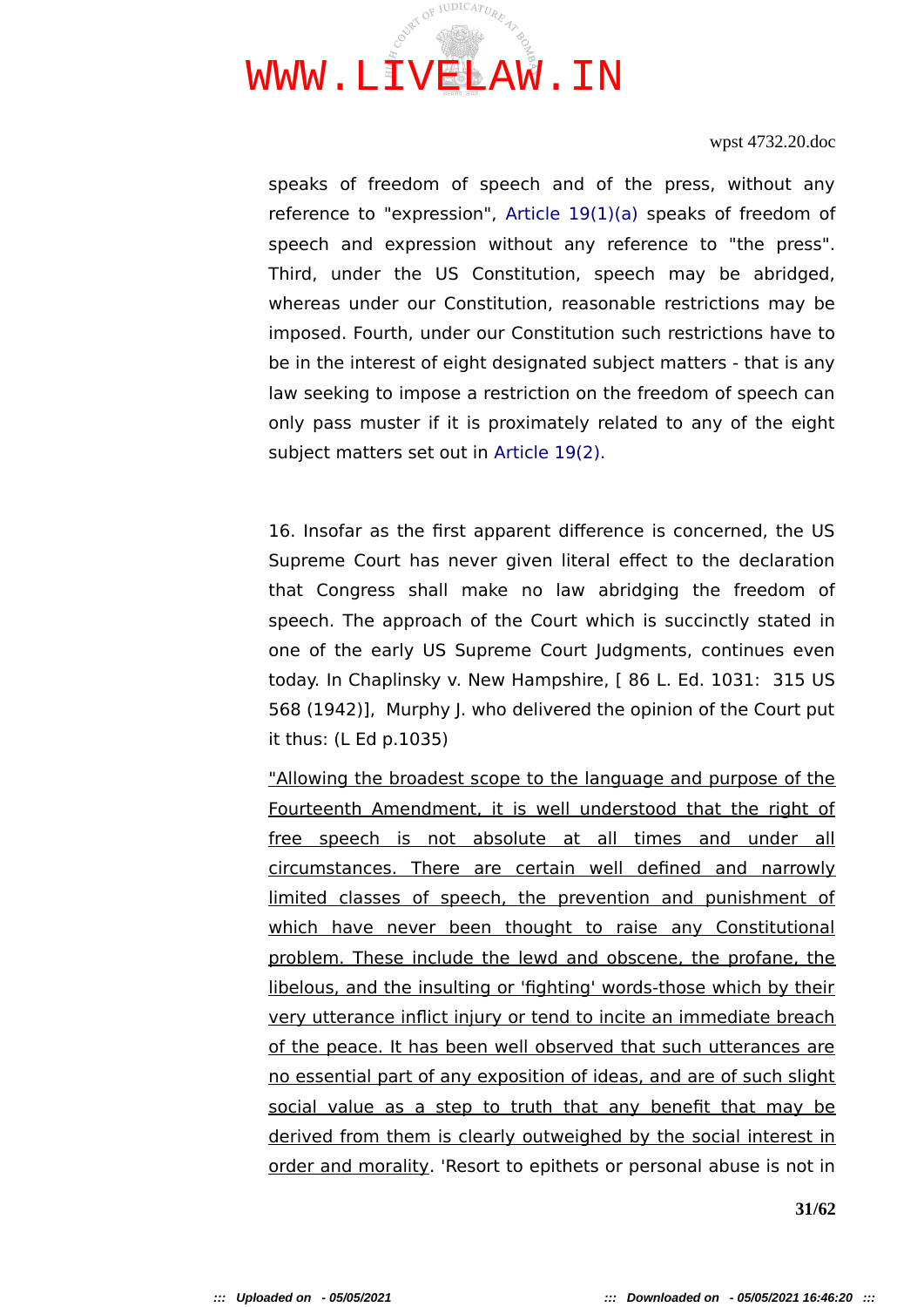

any proper sense communication of information or opinion safeguarded by the Constitution, and its punishment as a criminal act would raise no question under that instrument.' Cantwell v. Connecticut, [ 310 U.S. 296 : 60 S.Ct. 900 : 84 L.Ed.1213 : 128 ALR. 1352 (1940), US pp. 309, 310 : S Ct p.906"

17. So far as the second apparent diference is concerned, the American Supreme Court has included "expression" as part of freedom of speech and this Court has included "the press" as being covered under Article 19(1)(a), so that, as a matter of judicial interpretation, both the US and India protect the freedom of speech and expression as well as press freedom. Insofar as abridgment and reasonable restrictions are concerned, both the US Supreme Court and this Court have held that a restriction in order to be reasonable must be narrowly tailored or narrowly interpreted so as to abridge or restrict only what is absolutely necessary. It is only when it comes to the eight subject matters that there is a vast diference. In the US, if there is a compelling necessity to achieve an important governmental or societal goal, a law abridging freedom of speech may pass muster. But in India, such law cannot pass muster if it is in the interest of the general public. Such law has to be covered by one of the eight subject matters set out under Article 19(2). If it does not, and is outside the pale of 19(2), Indian courts will strike down such law.

18. Viewed from the above perspective, American judgments have great persuasive value on the content of freedom of speech and expression and the tests laid down for its infringement. It is only when it comes to subserving the general public interest that there is the world of a diference. This is perhaps why in Kameshwar Prasad . v. The State of Bihar [1962 Supp (3) SCR 369 : AIR 1962 SC 1166], this Court held: (SCR p. 378 : AIR pp. 1169-70, para 8)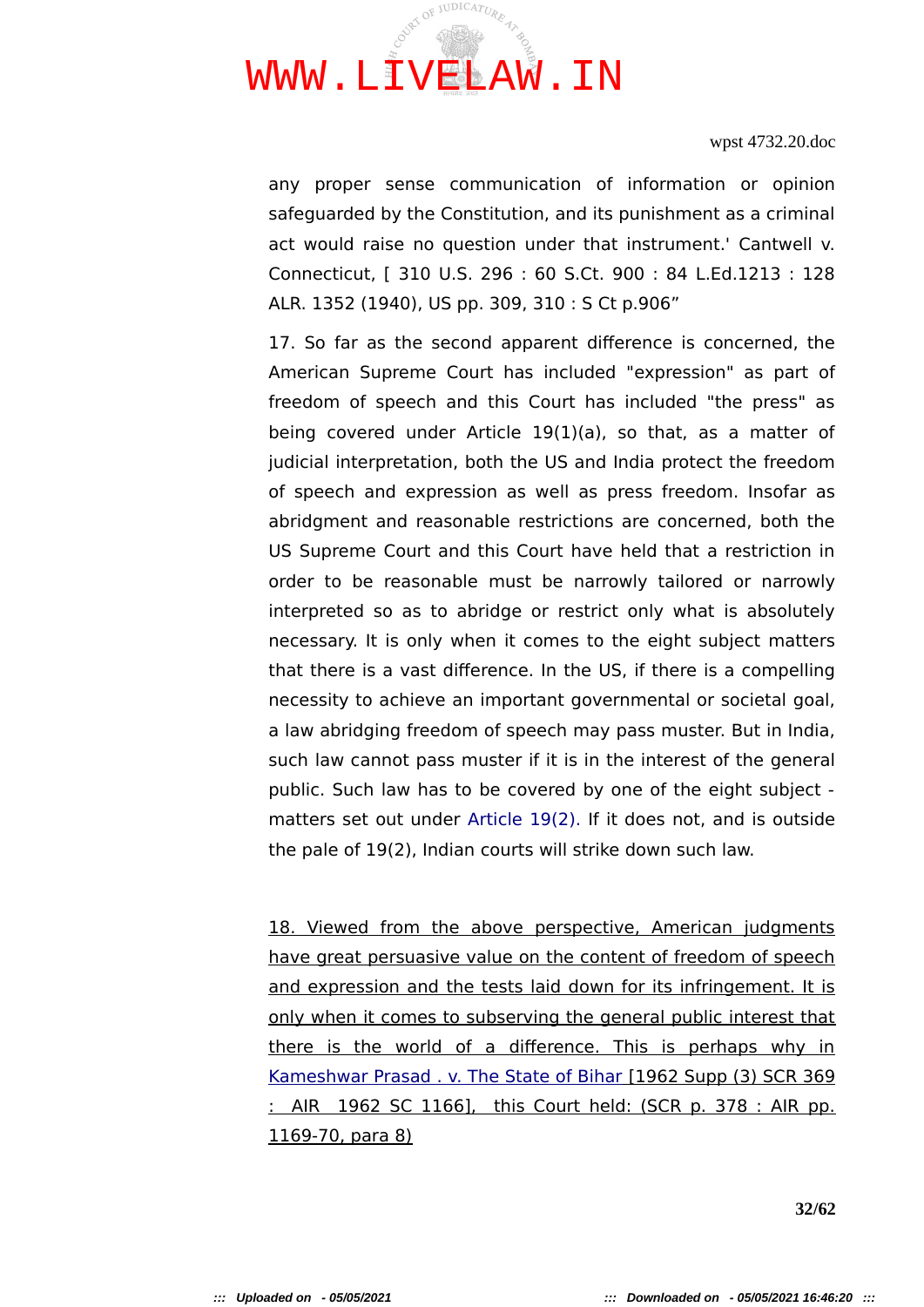

"As regards these decisions of the American Courts, it should be borne in mind that though the First Amendment to the Constitution of the United State reading "Congress shall make no law.... abridging the freedom of speech..." appears to confer no power on the Congress to impose any restriction on the exercise of the guaranteed right, still it has always been understood that the freedom guaranteed is subject to the police power – the scope of which however has not been defned with precision or uniformly. It is on the basis of the police power to abridge that freedom that the constitutional validity of laws penalising libels, and those relating to sedition, or to obscene publications etc., has been sustained. The resultant fexibility of the restrictions that could be validly imposed renders the American decisions inapplicable to and without much use for resolving the questions arising under Art. 19(1) (a) or (b) of our Constitution wherein the grounds on which limitations might be placed on the guaranteed right are set out with defniteness and precision."

(emphasis supplied)

35. At this juncture itself we refer to the decision in Whitney Vs.California (supra) to appreciate the test for imminence which Justice Brandeis laid down and held as follows.

"Those who won our independence believed that the fnal end of the state was to make men free to develop their faculties, and that in its government the deliberative forces should prevail over the arbitrary. They valued liberty both as an end and as a means. They believed liberty to the secret of happiness and courage to be the secret of liberty. They believed that freedom to think as you will and to speak as you think are means indispensable to the discovery and spread of political truth; that without free speech and assembly discussion would be futile; that with them,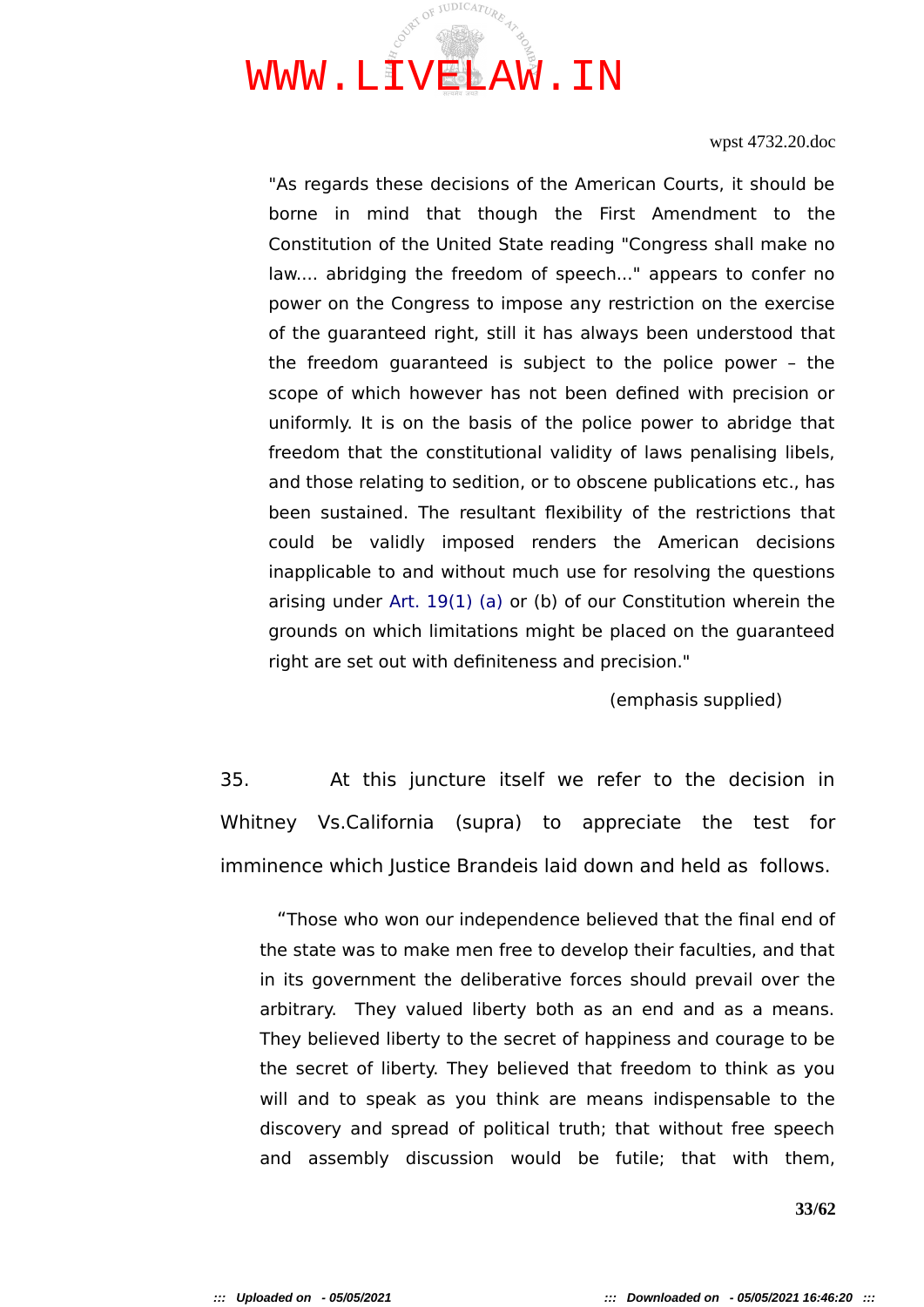

discussion affords ordinarily adequate protection against the dissemination of noxious doctrine; that the greatest menace to freedom is an inert people; that public discussion is a political duty; and that this should be a fundamental principle of the American government. They recognized the risks to which all human institutions are subject. But they knew that order cannot be secured merely through fear of punishment for its infraction; that it is hazardous to discourage thought, hope and imagination; that fear breeds repression; that repression breeds hate; that hate menaces stable government; that the path of safety lies in the opportunity to discuss freely supposed grievances and proposed remedies; and that the ftting remedy for evil counsels is good ones. Believing in the power of reason as applied through public discussion, they eschewed silence coerced by law-the argument of force in its worst form. Recognizing the occasional tyrannies of governing majorities, they amended the Constitution so that free speech and assembly should be guaranteed.

Fear of serious injury cannot alone justify suppression of free speech and assembly. Men feared witches and burnt women. It is the function of speech to free men from the bondage of irrational fears. To justify suppression of free speech there must be reasonable ground to fear that serious evil will result if free speech is practiced. There must be reasonable ground to believe that the danger apprehended is imminent. There must be reasonable ground to believe that the evil to be prevented is a serious one. Every denunciation of existing law tends in some measure to increase the probability that there will be violation of it. Condonation of a breach enhances the probability. Expressions of approval add to the probability. Propagation of the criminal state of mind by teaching syndicalism increases it. Advocacy of lawbreaking heightens it still further. But even advocacy of violation, however reprehensible morally, is not a justifcation for denying free speech where the advocacy falls short of incitement and there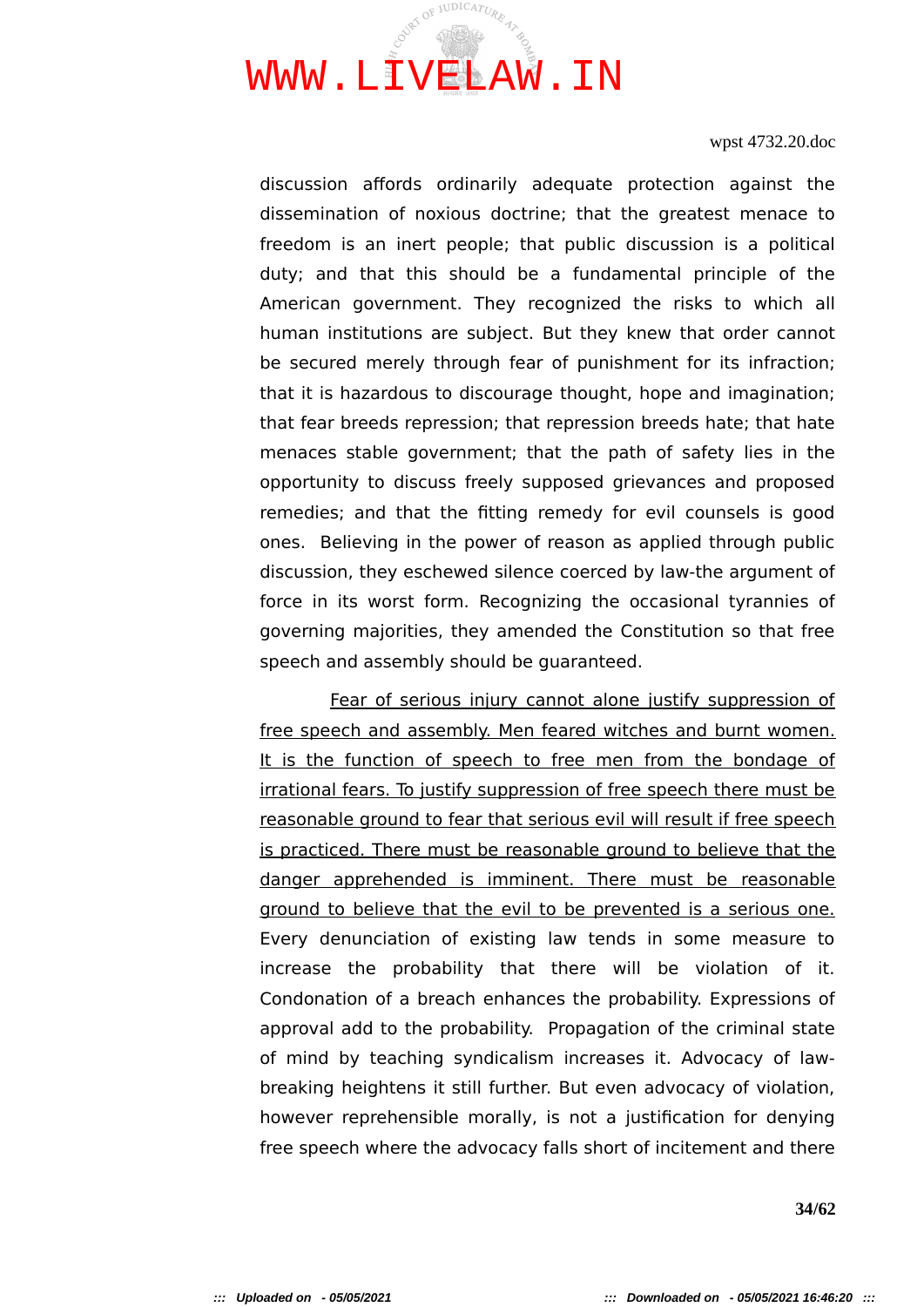

is nothing to indicate that the advocacy would be immediately acted on. The wide diference between advocacy and incitement, between preparation and attempt, between assembling and conspiracy, must be borne in mind. In order to support a fnding of clear and present danger it must be shown either that immediate serious violence was to be expected or was advocated, or that the past conduct furnished reason to believe that such advocacy was then contemplated.

Those who won our independence by revolution were not cowards. They did not fear political change. They did not exalt order at the cost of liberty. To courageous, self-reliant men, with confdence in the power of free and fearless reasoning applied through the processes of popular government, no danger fowing from speech can be deemed clear and present, unless the incidence of the evil apprehended is so imminent that it may befall before there is opportunity for full discussion. If there be time to expose through discussion the falsehood and fallacies, to avert the evil by the processes of education, the remedy to be applied is more speech, not enforced silence. Only an emergency can justify repression. Such must be the rule if authority is to be reconciled with freedom. Such, in my opinion, is the command of the Constitution. It is therefore always open to Americans to challenge a law abridging free speech and assembly by showing that there was no emergency justifying it."

(emphasis supplied)

36. We may also proftably refer to the decision in **Cohen Vs. California** (supra) where it is held as follows.

"Appellant's conviction, then, rests squarely upon his exercise of the "freedom of speech" protected from arbitrary governmental interference by the Constitution, and can be justifed, if at all,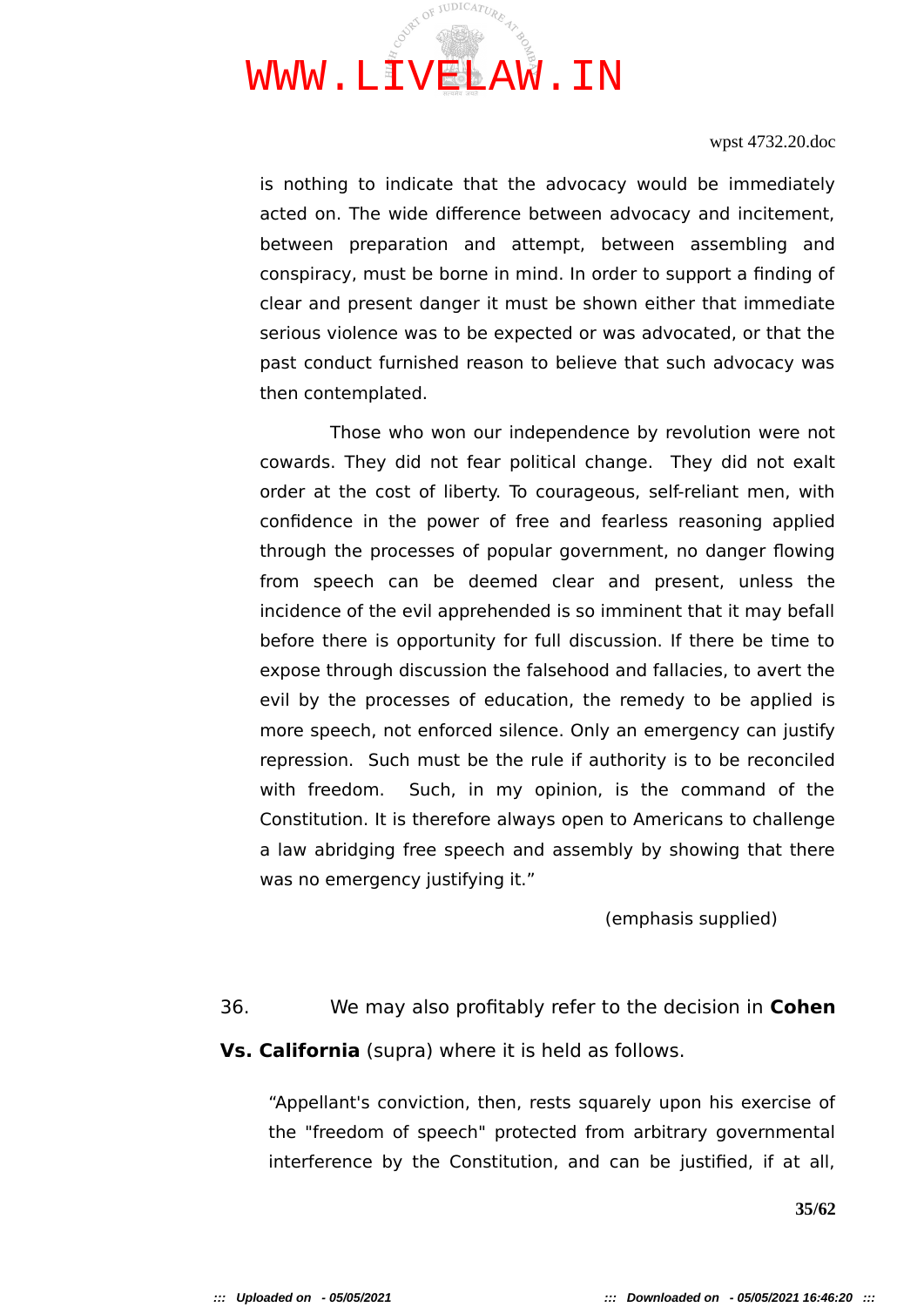

only as a valid regulation of the manner in which he exercised that freedom, not as a permissible prohibition on the substantive message it conveys. This does not end the inquiry, of course, for the First and Fourteenth Amendments have never been thought to give absolute protection to every individual to speak whenever or wherever he pleases, or to use any form of address in any circumstances that he chooses. In this vein, too, however, we think it important to note that several issues typically associated with such problems are not presented here. In the second place, as it comes to us, this case cannot be said to fall within those relatively few categories of instances where prior decisions have established the power of government to deal more comprehensively with certain forms of individual expression simply upon a showing that such a form was employed. This is not, for example, an obscenity case. Whatever else may be necessary to give rise to the States' broader power to prohibit obscene expression, such expression must be, in some signifcant way, erotic. Roth v. United States, 354 U.S. 476 (1957). It cannot plausibly be maintained that this vulgar allusion to the Selective Service System would conjure up such psychic stimulation in anyone likely to be confronted with Cohen's crudely defaced jacket.

In this regard, persons confronted with Cohen's jacket were in a quite diferent posture than, say, those subjected to the raucous emissions of sound trucks blaring outside their residences. Those in the Los Angeles courthouse could efectively avoid further bombardment of their sensibilities simply by averting their eyes.

At the outset, we cannot overemphasize that, in our judgment, most situations where the State has a justifable interest in regulating speech will fall within one or more of the various established exceptions, discussed above but not applicable here, to the usual rule that governmental bodies may not prescribe the form or content of individual expression. Equally important to our conclusion is the constitutional backdrop against which our decision must be made. The constitutional right of free expression is powerful medicine in a society

**36/62**

….

….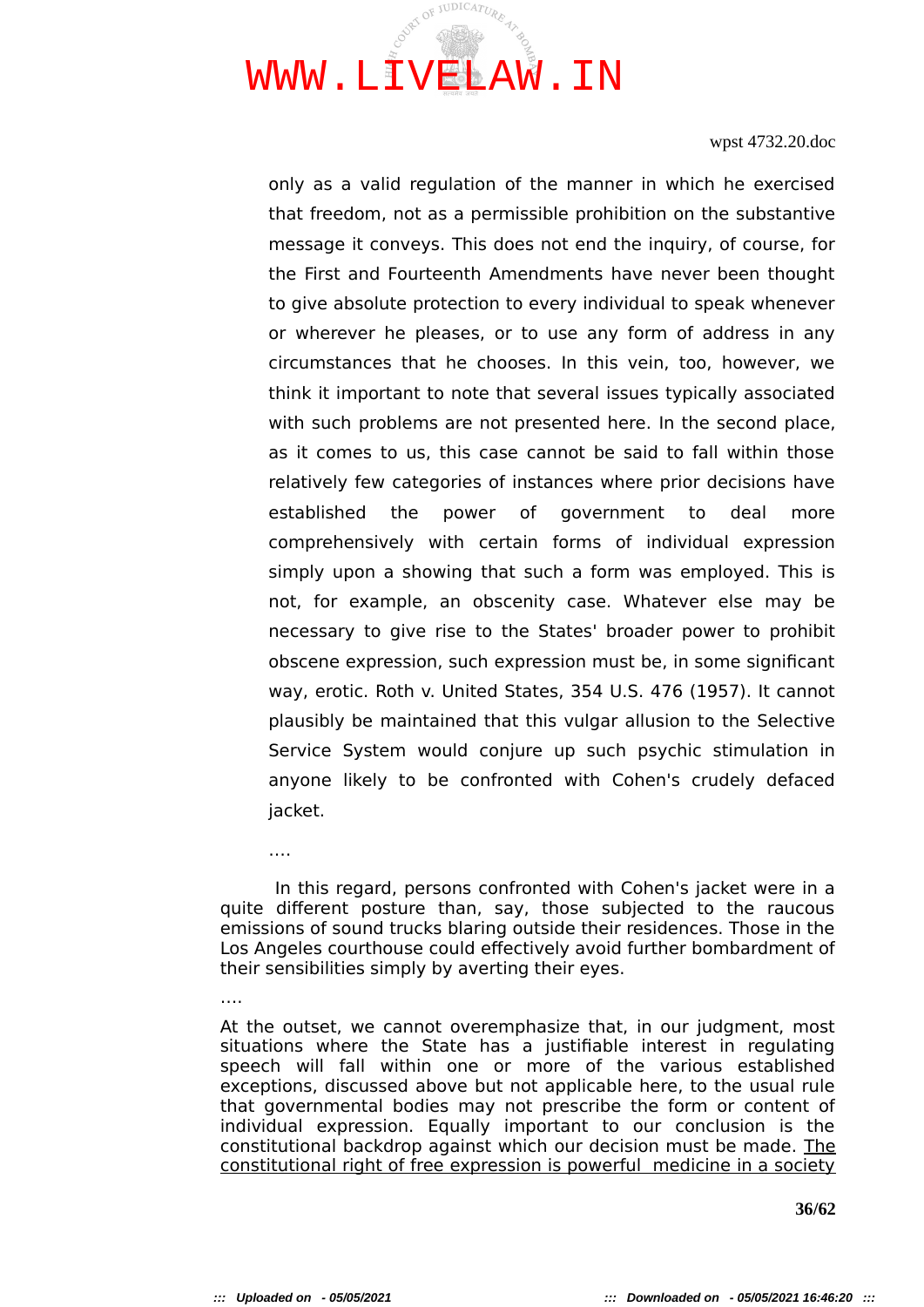as diverse and populous as ours. It is designed and intended to remove

WWW.LIVELAW.IN

COURT OF JUDICATURE 47

governmental restraints from the arena of public discussion, putting the decision as to what views shall be voiced largely into the hands of each of us, in the hope that use of such freedom will ultimately produce a more capable citizenry and more perfect polity and in the belief that no other approach would comport with the premise of individual dignity and choice upon which our political system rests. See

Whitney v. California, 274 U.S. 357, 375—377[1927] (Brandeis, J., concurring).

To many, the immediate consequence of this freedom may often appear to be only verbal tumult, discord, and even ofensive utterance. These are, however, within established limits, in truth necessary side

efects of the broader enduring values which the process of open debate permits us to achieve. That the air may at times seem flled with verbal cacophony is, in this sense not a sign of weakness but of strength. We cannot lose sight of the fact that, in what otherwise might seem a trifing and annoying instance of individual distasteful abuse of a privilege, these fundamental societal values are truly implicated. That is why '(w)holly neutral futilities ... come under the protection of free speech as fully as do Keats' poems or Donne's sermons,' Winters v. New York, 333 U.S. 507, 528[1948] (Frankfurter, J., dissenting), and why 'so long as the means are peaceful, the communication need not meet standards of acceptability,' Organization for a Better Austin v. Keefe, 402 U.S. 415, (1971).

Against this perception of the constitutional policies involved, we discern certain more particularized considerations that peculiarly call for reversal of this conviction. First, the principle contended for by the

State seems inherently boundless. How is one to distinguish this from any other ofensive word? Surely the State has no right to cleanse public debate to the point where it is grammatically palatable to the most squeamish among us. Yet no readily ascertainable general principle exists for stopping short of that result were we to affirm the judgment below. For, while the particular four-letter word being litigated here is perhaps more distasteful than most others of its genre, it is nevertheless often true that one man's vulgarity is another's lyric. Indeed, we think it is largely because governmental officials cannot make principled distinctions in this area that the Constitution leaves matters of taste and style so largely to the individual.

Additionally, we cannot overlook the fact, because it is well illustrated by the episode involved here, that much linguistic expression serves a dual communicative function: it conveys not only ideas capable of relatively precise, detached explication, but otherwise inexpressible emotions as well. In fact, words are often chosen as much for their emotive as their cognitive force. We cannot sanction the view that the Constitution, while solicitous of the cognitive content of individual speech has little or no regard for that emotive function which practically speaking, may often be the more important element of the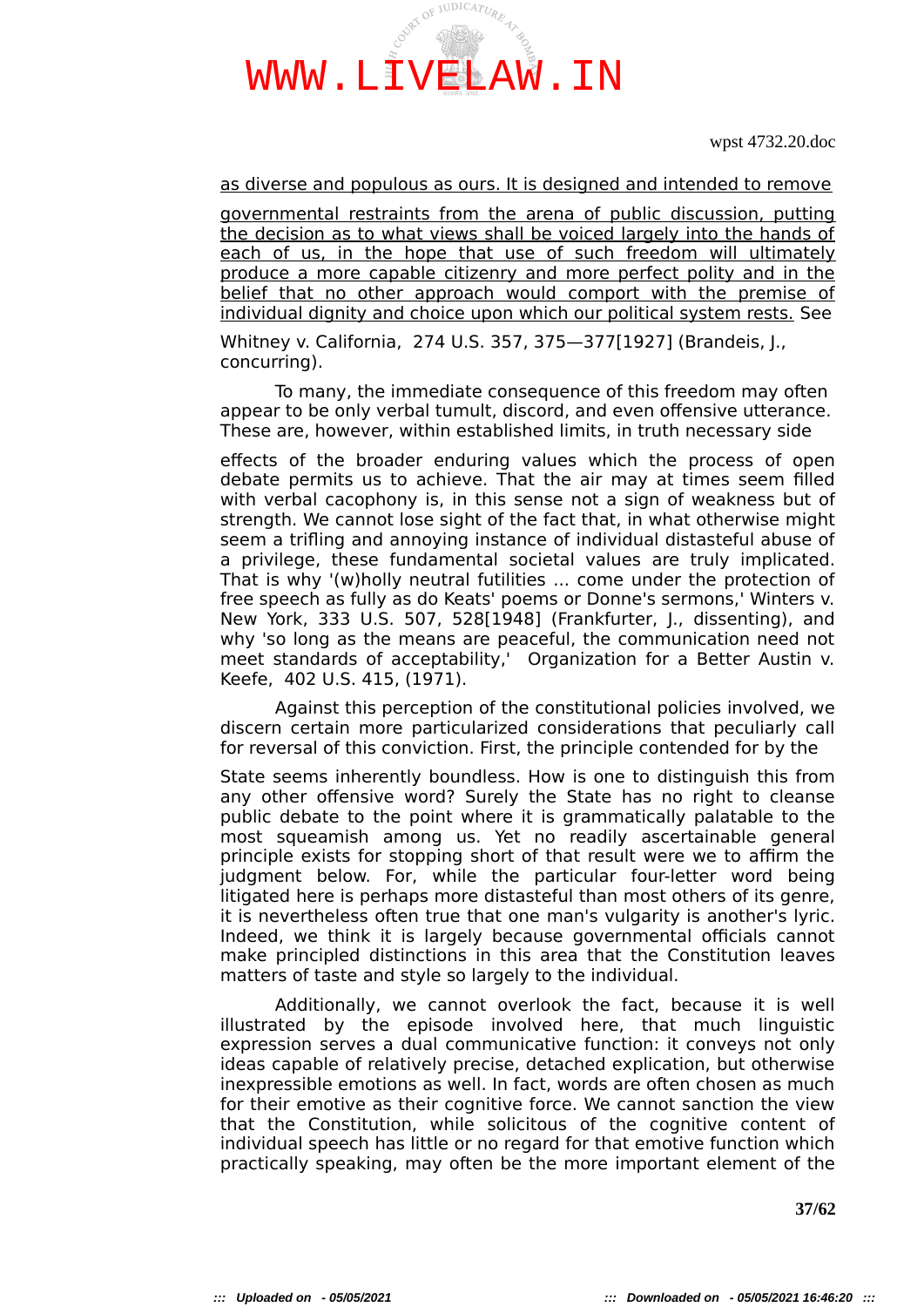

overall message sought to be communicated. Indeed, as Mr. Justice Frankfurter has said, '(o)ne of the prerogatives of American citizenship is the right to criticize public men and measures—and that means not only informed and responsible criticism but the freedom to speak foolishly and without moderation". Baumgartner V. United States, 322 U.S. 665, 673-674 (1944).

Finally, and in the same vein, we cannot indulge the facile assumption that one can forbid particular words without also running a substantial risk of suppressing ideas in the process. Indeed, governments might soon seize upon the censorship of particular words as a convenient guise for banning the expression of unpopular views. We have been able, as noted above, to discern little social beneft that might result from running the risk of opening the door to such grave results."

(emphasis supplied)

37. In **Amish Devgan's** (supra) case, the Hon'ble Supreme Court was considering the case where a television anchor on a prominent news channels (News 18 India and CNBC Awaaz) had referred to a beloved saint, Moinuddin Chisti, as "Terrorist Chisti" and "Robber Chisti". The anchor had said that "Terrorist Chisti came. Robber Chisti came thereafter the religion changed. Their Lordships held that the said case impliedly referred to two communities, Hindus and Muslims. It would be material to refer to paragraphs 49, 51, 52, 56, 58, 60, 62, 64, 78, 79 & 87 which read thus :

49. On the aspect of content, Ramesh states that the efect of the words must be judged from the standard of reasonable, strongminded, frm and courageous men and not by those who are weak and ones with vacillating minds, nor of those who scent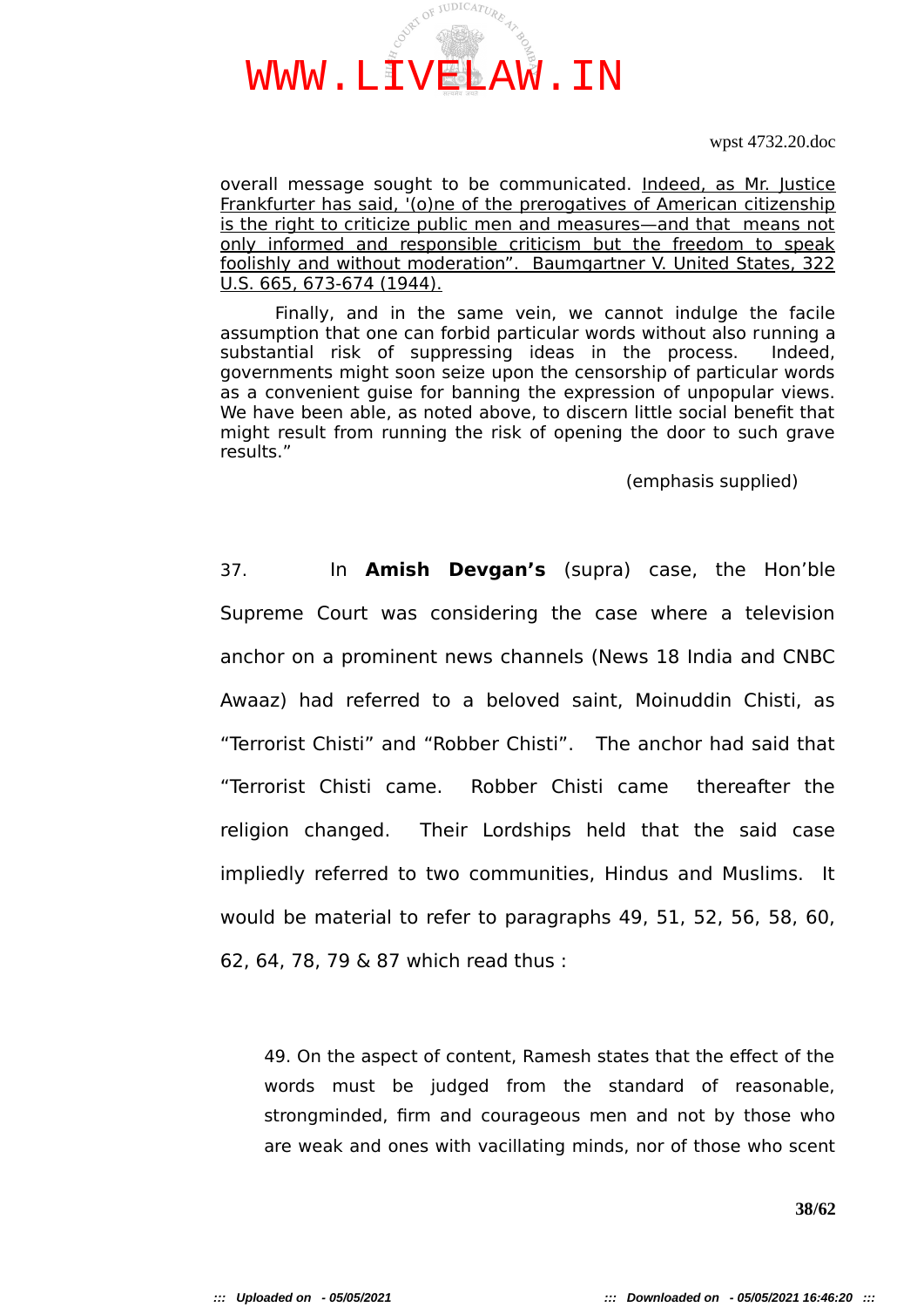# OF JUDICATUR WWW.LIVELAW.IN

### wpst 4732.20.doc

danger in every hostile point of view. The test is, as they say in English Law, – 'the man on the top of a Clapham omnibus'. Therefore, to ensure maximisation of free speech and not create 'free speaker's burden', the assessment should be from the perspective of the top of the reasonable member of the public, excluding and disregarding sensitive, emotional and atypical. It is almost akin or marginally lower than the prudent man's test. The test of reasonableness involves recognition of boundaries within which reasonable responses will fall, and not identifcation of a fnite number of acceptable reasonable responses. Further, this does not mean exclusion of particular circumstances as frequently diferent persons acting reasonably will respond in diferent ways in the context and circumstances. This means taking into account peculiarities of the situation and occasion and whether the group is likely to get offended. At the same time, a tolerant society is entitled to expect tolerance as they are bound to extend to others.

51. The 'context', as indicated above, has a certain key variable, namely, 'who' and 'what' is involved and 'where' and the 'occasion, time and under what circumstances' the case arises. The 'who' is always plural for it encompasses the speaker who utters the statement that constitutes 'hate speech' and also the audience to whom the statement is addressed which includes both the target and the others. Variable context review recognises that all speeches are not alike. This is not only because of group affiliations, but in the context of dominant group hate speech against a vulnerable and discriminated group, and also the impact of hate speech depends on the person who has uttered the words. The variable recognises that a speech by 'a person of infuence' such as a top government or executive functionary, opposition leader, political or social leader of following, or a credible anchor on a T.V. show carries a far more credibility and impact than a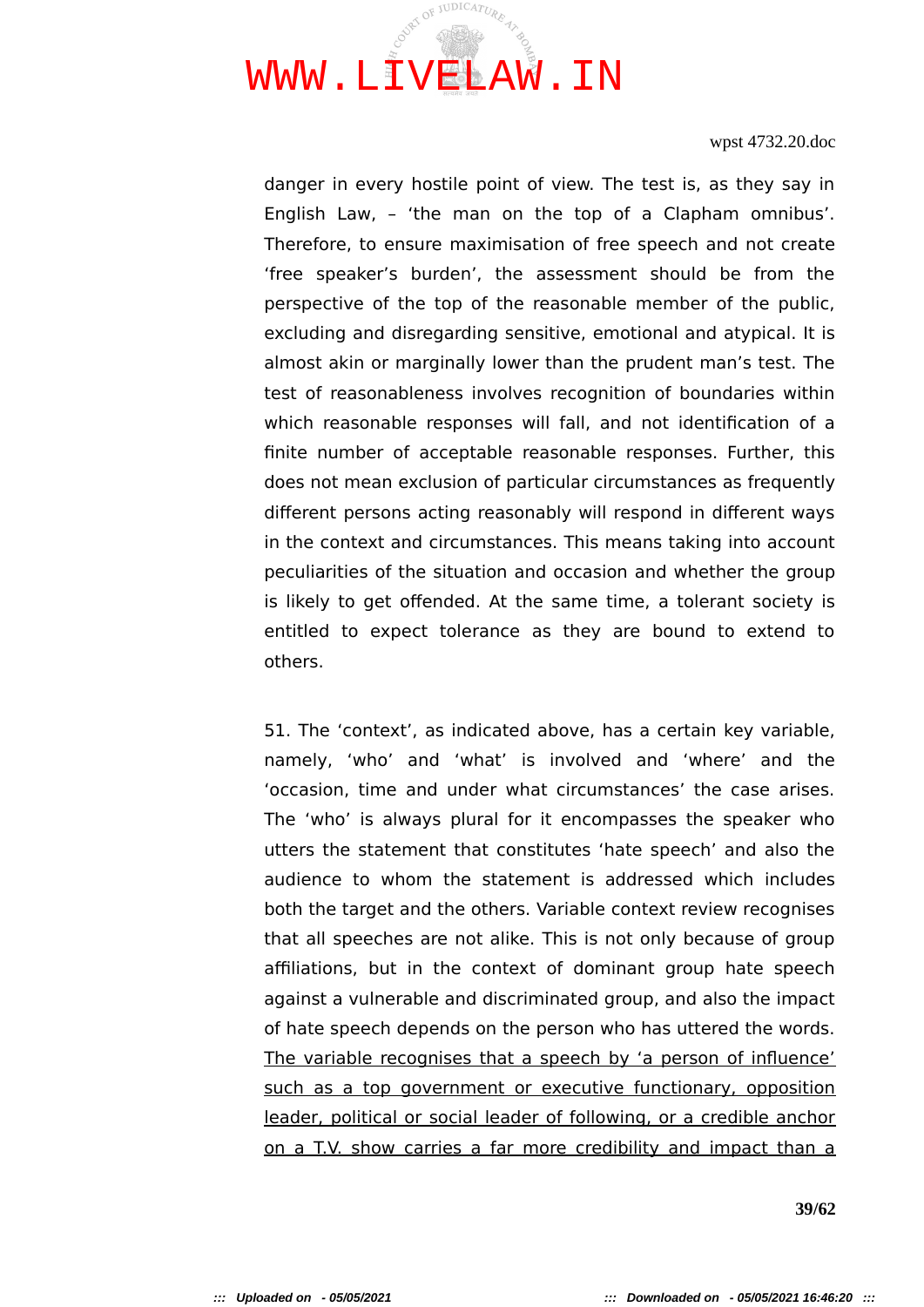

statement made by a common person on the street. Latter may be driven by anger, emotions, wrong perceptions or misinformation. This may affect their intent. Impact of their speech would be mere indiference, meet correction/criticism by peers, or sometimes negligible to warrant attention and hold that they were likely to incite or had attempted to promote hatred, enmity etc. between diferent religious, racial, language or regional groups. Further, certain categories of speakers may be granted a degree of latitude in terms of the State response to their speech. Communities with a history of deprivation, oppression, and persecution may sometimes speak in relation to their lived experiences, resulting in the words and tone being harsher and more critical than usual. Their historical experience often comes to be accepted by the society as the rule, resulting in their words losing the gravity that they otherwise deserve. In such a situation, it is likely for persons from these communities to reject the tenet of civility, as polemical speech and symbols that capture the emotional loading can play a strong role in mobilising. Such speech should be viewed not from the position of a person of privilege or a community without such a historical experience, but rather, the courts should be more circumspect when penalising such speech. This is recognition of the denial of dignity in the past, and the effort should be reconciliatory. Nevertheless, such speech should not provoke and 'incite' – as distinguished from discussion or advocacy – 'hatred' and violence towards the targeted group. Likelihood or similar statutory mandate to violence, public disorder or 'hatred' when satisfed would result in penal action as per law. Every right and indulgence has a limit. Further, when the offending act creates public disorder and violence, whether alone or with others, then the aspect of 'who' and question of indulgence would lose signifcance and may be of little consequence.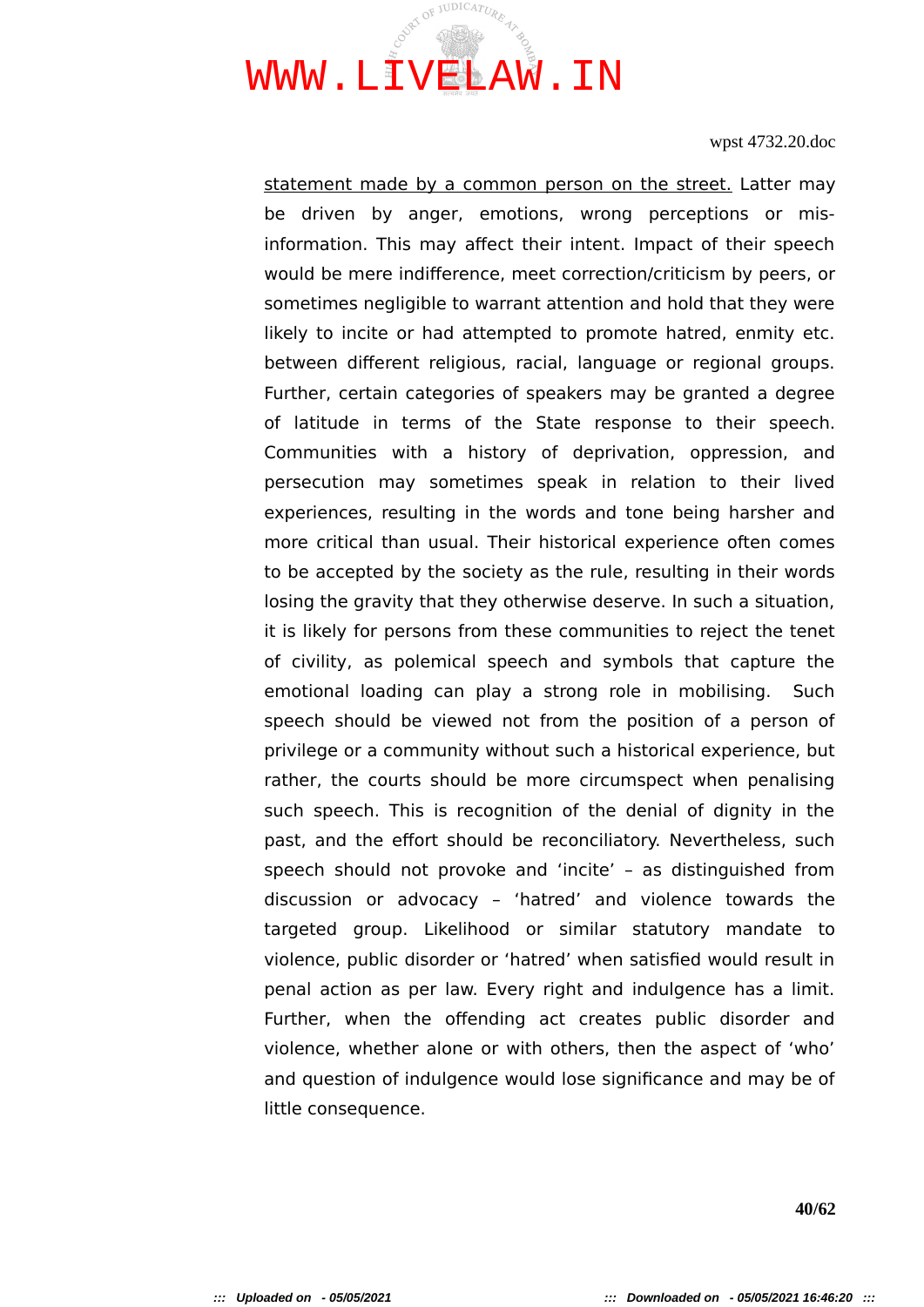

52. Persons of infuence, keeping in view their reach, impact and authority they yield on general public or the specific class to which they belong, owe a duty and have to be more responsible. They are expected to know and perceive the meaning conveyed by the words spoken or written, including the possible meaning that is likely to be conveyed. With experience and knowledge, they are expected to have a higher level of communication skills. It is reasonable to hold that they would be careful in using the words that convey their intent. The reasonable-man's test would always take into consideration the maker. In other words, the expression 'reasonable man' would take into account the impact a particular person would have and accordingly apply the standard, just like we substitute the reasonable man's test to that of the reasonable professional when we apply the test of professional negligence. This is not to say that persons of infuence like journalists do not enjoy the same freedom of speech and expression as other citizens, as this would be grossly incorrect understanding of what has been stated above. This is not to dilute satisfaction of the three elements, albeit to accept importance of 'who' when we examine 'harm or impact element' and in a given case even 'intent' and/or 'content element'.

56. Our observations are not to say that persons of infuence or even common people should fear the threat of reprisal and prosecution, if they discuss and speak about controversial and sensitive topics relating to religion, caste, creed, etc. Such debates and right to express one's views is a protected and cherished right in our democracy. Participants in such discussions can express divergent and sometimes extreme views, but should not be considered as 'hate speech' by itself, as subscribing to such a view would stife all legitimate discussions and debates in public domain. Many a times, such discussions and debates help in understanding diferent view-points and bridge the gap. Question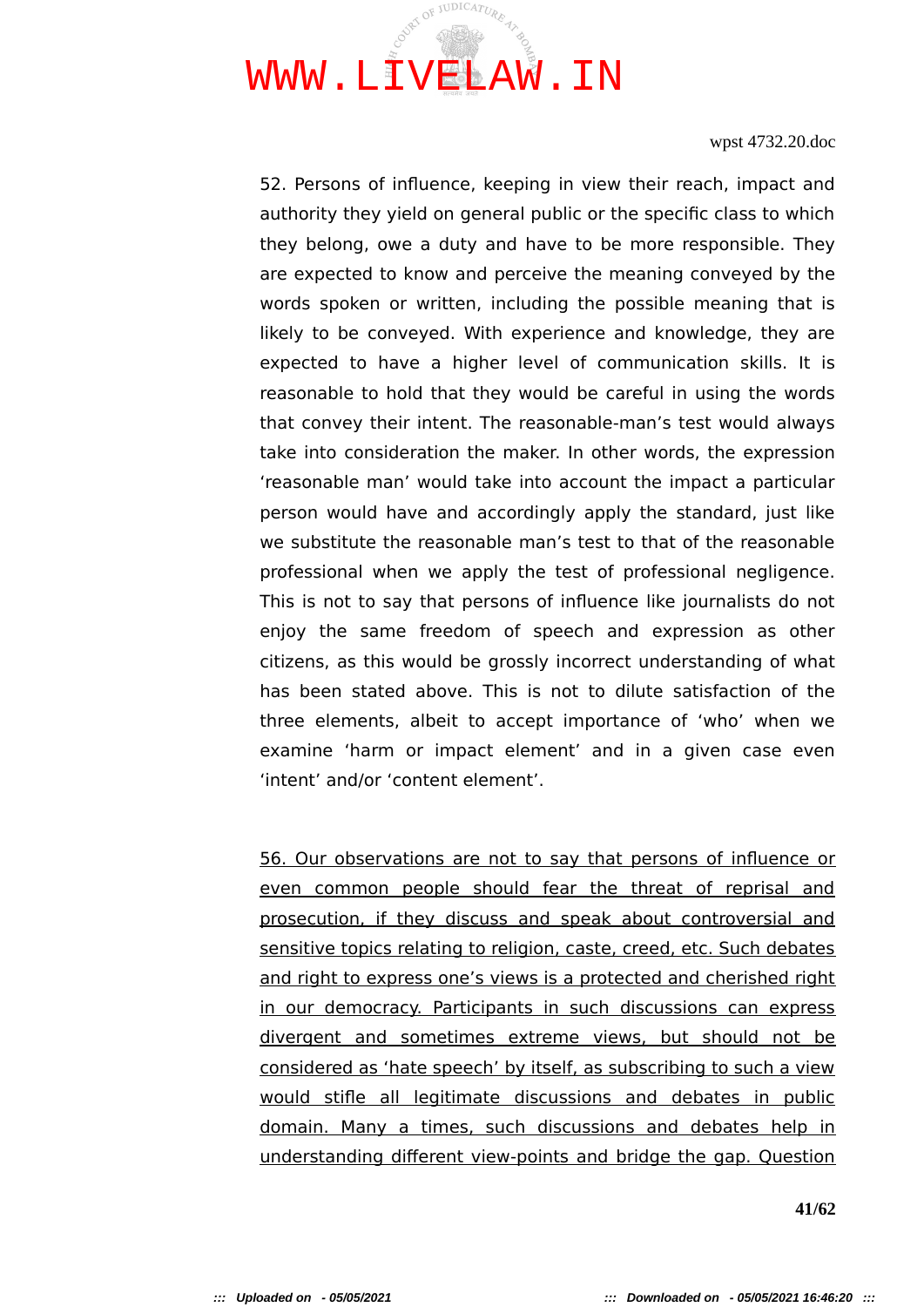

is primarily one of intent and purpose. Accordingly, 'good faith' and 'no legitimate purpose' exceptions would apply when applicable.

58. On the question of harm, the legislations refer to actual or sometimes likely or anticipated danger, of which the latter must not be remote, conjectural or farfetched. It should have proximate and direct nexus with the expression 'public order' etc. Otherwise, the commitment to freedom of expression and speech would be suppressed without the community interest being in danger. In the Indian context, the tests of 'clear and present danger' or 'imminent lawless action' unlike United States, are identical as has been enunciated in the case of Shreya Singhal. The need to establish proximity and causal connection between the speech with the consequences has been dealt with and explained in Dr. Ram Manohar Lohia in great detail. In the case of actual occurrence of public disorder, the cause and efect relationship may be established by leading evidence showing the relationship between the 'speech' and the resultant 'public disorder'. In other cases where public disorder has not occurred due to police, third party intervention, or otherwise, the 'clear and present danger' or 'imminent lawless action' tests are of relevance and importance. 'Freedom and rational' dictum should be applied in absence of actual violence, public disorder etc. Further, when reference is to likelihood, the chance is said to be likely when the possibility is reasonably or rather fairly certain, i.e. fairly certain to occur than not. Therefore, in absence of actual violence, public disorder, etc., something more than words, in the form of 'clear and present danger' or 'imminent lawless action', either by the maker or by others at the maker's instigation is required. This aspect has been examined subsequently while interpreting the penal provisions.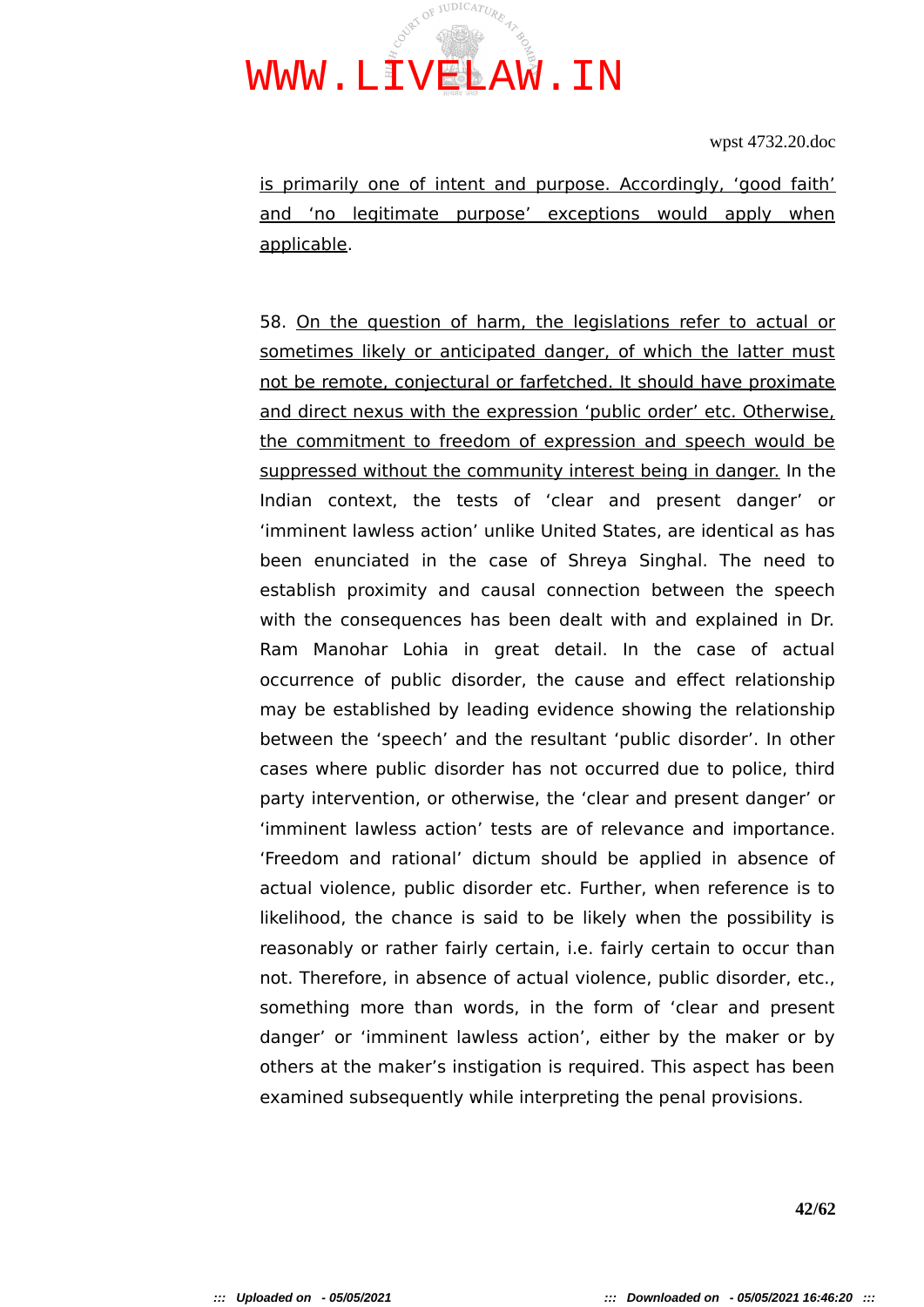

60. We would now interpret Section 153A of the Penal Code, which reads as under: ....

62. The Calcutta High Court in P.K. Chakravarty had delved into the question of intention and had observed that the intention as to whether or not the person accused was promoting enmity is to be collected from the internal evidence of the words themselves, but this is not to say that other evidence cannot be looked into. Likewise, while examining the question of likelihood to promote ill-feelings the facts and circumstances of that time must be taken into account. Something must be known of the kind of people to whom the words are addressed. Words will be generally decisive, especially in those cases where the intention is expressly declared if the words used naturally, clearly or indubitably have such tendency. Then, such intention can be presumed as it is the natural result of the words used. However, the words used and their true meaning are never more than evidence of intention, and it is the real intention of the person charged that is the test. The judgment rejects the concept of constructive intention. Similarly, the Lahore High Court in Devi Sharan Sharma had observed that intention can be deduced from internal evidence of the words as well as the general policy of the paper in which the concerned article was published, consideration of the person for whom it was written and the state of feeling between the two communities involved. In case the words used in the article are likely to produce hatred, they must be presumed to be intended to have that efect unless the contrary is shown. The Bombay High Court in Gopal Vinayak Godse has observed that the intention to promote enmity or hatred is not a necessary ingredient of the offence. It is enough to show that the language of the writing is of the nature calculated to promote feelings of enmity or hatred, for a person must be presumed to intend the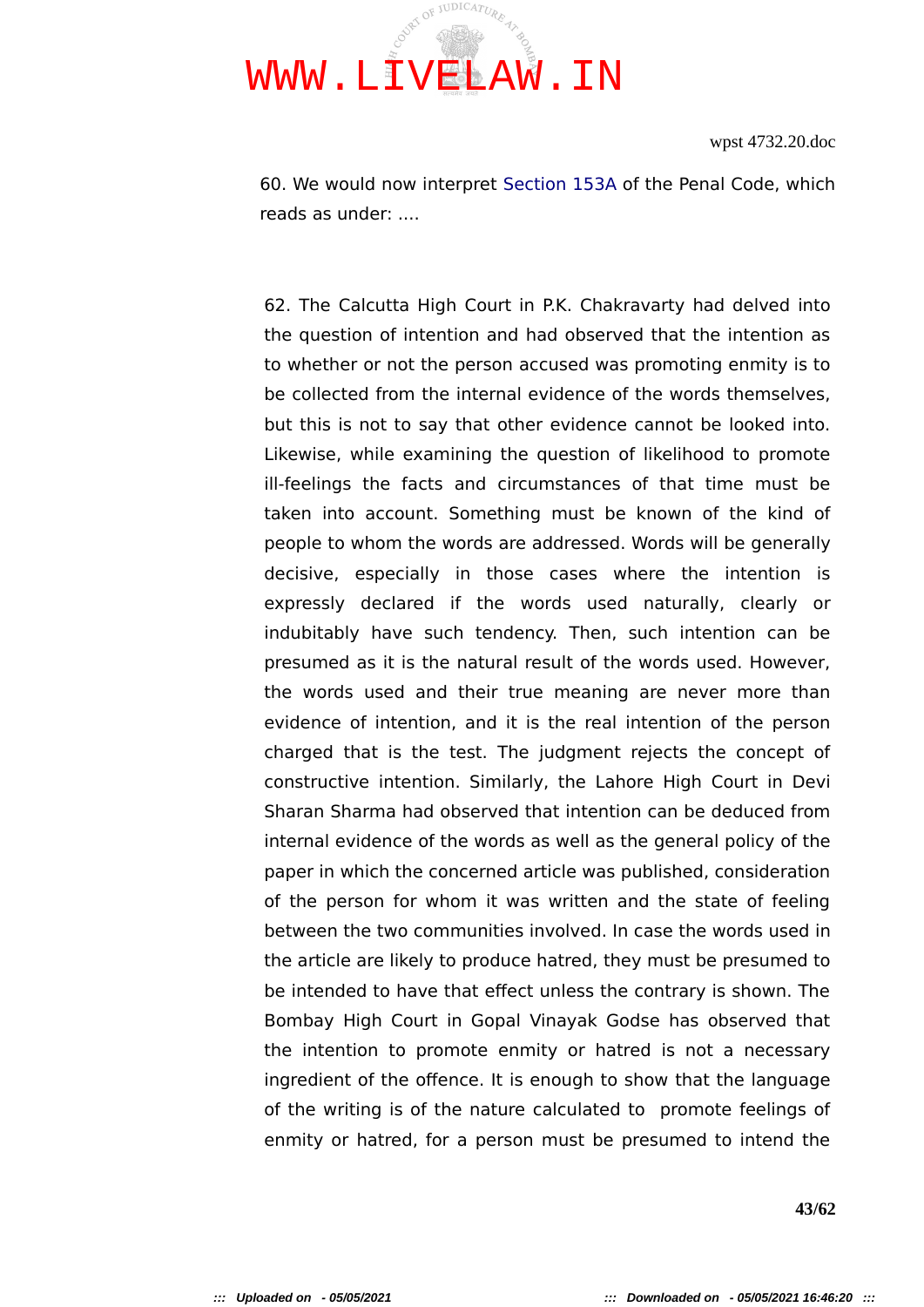

natural consequences of his act. The view expressed by the Bombay High Court in Gopal Vinayak Godse lays considerable emphasis on the words itself, but the view expressed in P.K. Chakravarthy and Devki Sharma take a much broader and a wider picture which, in our opinion, would be the right way to examine whether an offence under Section 153A, clauses (a) and (b) had been committed. The ordinary reasonable meaning of the matter complained of may be either the literal meaning of the published matter or what is implied in that matter or what is inferred from it. A particular imputation is capable of being conveyed means and implies it is reasonably so capable and should not be strained, forced or subjected to utterly unreasonable interpretation. We would also hold that deliberate and malicious intent is necessary and can be gathered from the words itself- satisfying the test of top of Clapham omnibus, the who factor- person making the comment, the targeted and non targeted group, the context and occasion factor- the time and circumstances in which the words or speech was made, the state of feeling between the two communities, etc. and the proximate nexus with the protected harm to cumulatively satiate the test of 'hate speech'. 'Good faith' and 'no legitimate purpose' test would apply, as they are important in considering the intent factor.

64. In the context of Section 153A(b) we would hold that public tranquillity, given the nature of the consequence in the form of punishment of imprisonment of up to three years, must be read in a restricted sense synonymous with public order and safety and not normal law and order issues that do not endanger the public interest at large. It cannot be given the widest meaning so as to fall foul of the requirement of reasonableness which is a constitutional mandate. Clause (b) of Section 153A , therefore, has to be read accordingly to satisfy the constitutional mandate. We would interpret the words 'public tranquillity' in clause (b) would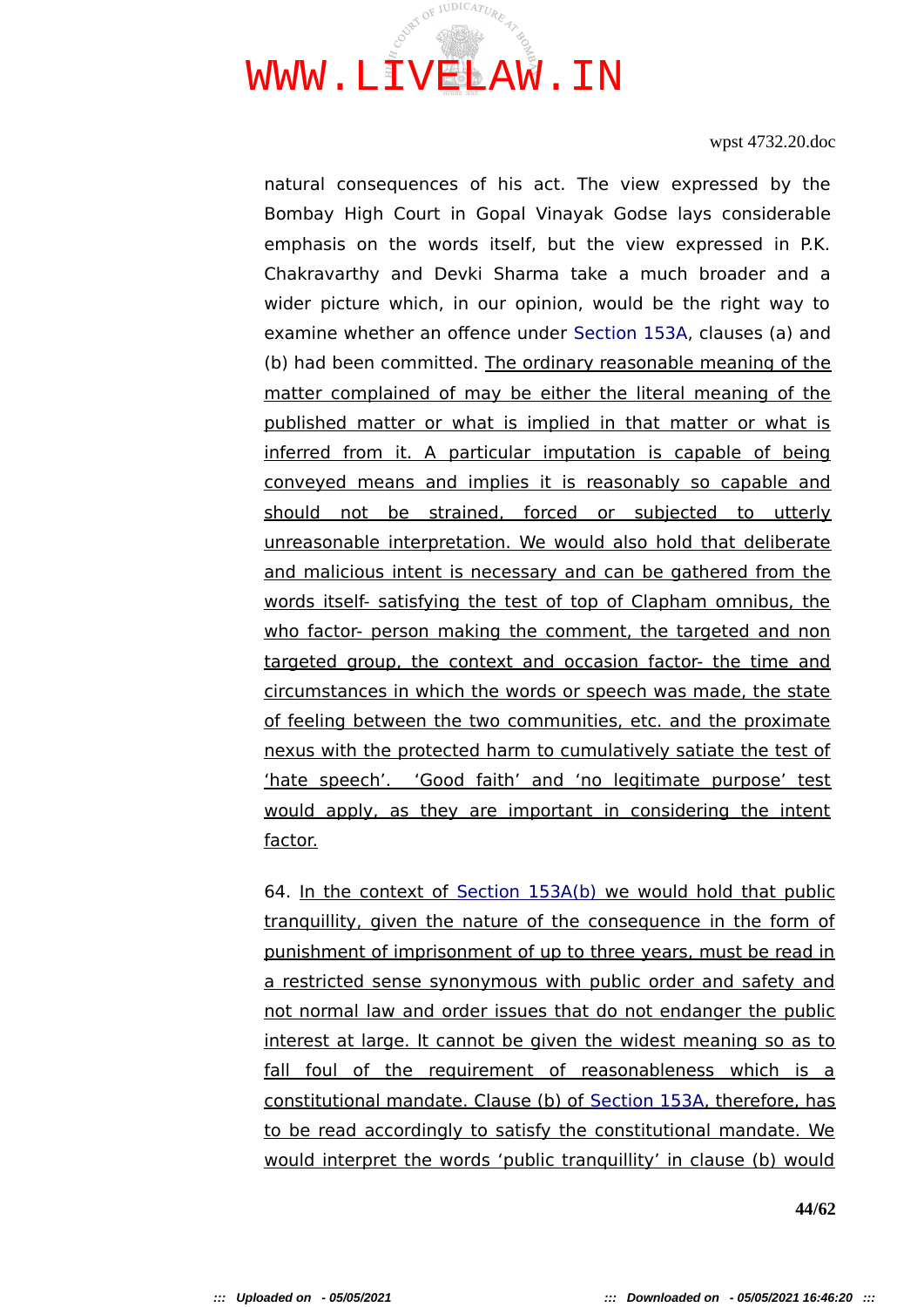

mean ordre publique a French term that means absence of insurrection, riot, turbulence or crimes of violence and would also include all acts which will endanger the security of the State, but not acts which disturb only serenity, and are covered by the third and widest circle of law and order. Public order also includes acts of local signifcance embracing a variety of conduct destroying or menacing public order. Public Order in clause (2) to Article 19 nor the statutory provisions make any distinction between the majority and minority groups with reference to the population of the particular area though as we have noted above this may be of some relevance. When we accept the principle of local signifcance, as a sequitur we must also accept that majority and minority groups could have, in a given case, reference to a local area.

78. We have already reproduced relevant portions of the transcript of the debate anchored by the petitioner. It is apparent that the petitioner was an equal co-participant, rather than a mere host. The transcript, including the offending portion, would form a part of the 'content', but any evaluation would require examination and consideration of the variable 'context' as well as the 'intent' and the 'harm/impact'. These have to be evaluated before the court can form an opinion on whether an offence is made out. The evaluative judgment on these aspects would be based upon facts, which have to be inquired into and ascertained by police investigation. 'Variable content', 'intent' and the 'harm/impact' factors, as asserted on behalf of the informants and the State, are factually disputed by the petitioner. In fact, the petitioner relies upon his apology, which as per the respondents/informants is an indication or implied acceptance of his acts of commission.

79. Having given our careful and in-depth consideration, we do not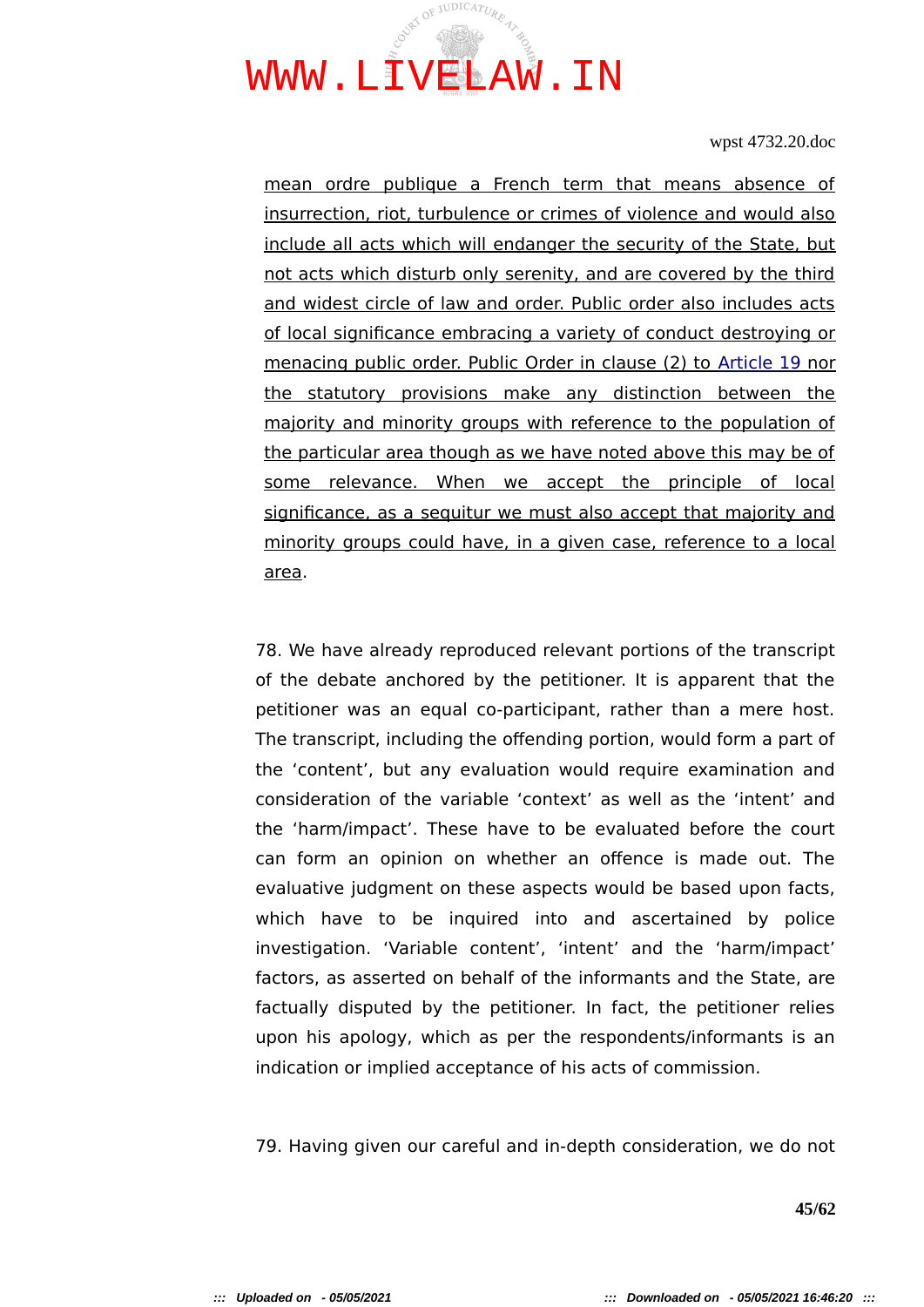

think it would be appropriate at this stage to quash the FIRs and thus stall the investigation into all the relevant aspects. However, our observations on the factual matrix of the present case in this decision should not in any manner infuence the investigation by the police who shall independently apply their mind and ascertain the true and correct facts, on all material and relevant aspects. Similarly, the competent authority would independently apply its mind in case the police authorities seek sanction, and to decide, whether or not to grant the same. Same would be the position in case charge-sheet is fled. The court would apply its mind whether or not to take cognisance and issue summons. By an interim order, the petitioner has enjoyed protection against coercive steps arising out of and relating to the program telecast on 15.06.2020. Subject to the petitioner cooperating in the investigation, we direct that no coercive steps for arrest of the petitioner need be taken by the police during investigation. In case and if charge-sheet is fled, the court would examine the question of grant of bail without being infuenced by these directions as well as any fndings of fact recorded in this judgment.

87. In view of the aforesaid discussion, we decline and reject the prayer of the petitioner for quashing of the FIRs but have granted interim protection to the petitioner against arrest subject to his joining and cooperating in investigation till completion of the investigation in terms of our directions in paragraphs 79 and 85 above. We have however accepted the prayer of the petitioner for transfer of all pending FIRs in relation to and arising out of the telecast/episode dated  $15<sup>th</sup>$  June 2020 to P.S. Dargah, Ajmer, Rajasthan, where the frst FIR was registered. On the third prayer, we have asked the concerned states to examine the threat perception of the petitioner and family members and take appropriate steps as may be necessary. "

(emphasis supplied)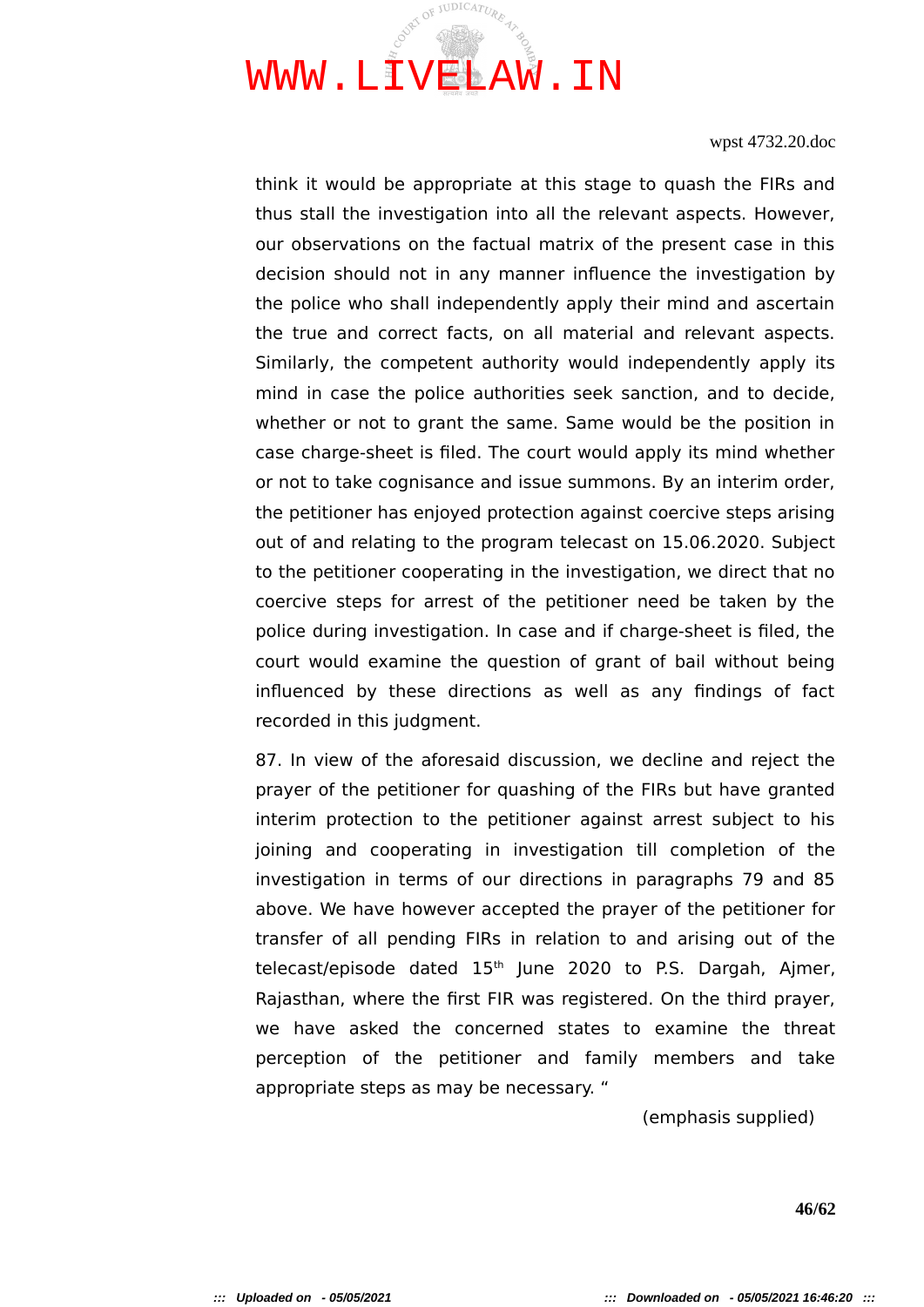

38. We may also refer to the decisions of this Court in case of **'Joseph Bain'** (supra). It is the submission of learned Counsel for the Petitioner that despite strong and extreme language used against the Muslim community, and despite the tense circumstances prevailing at the time when the said editorials were written, this Court thought it fit not to direct the police to register an FIR against the editor of the 'Saamna' under Section 153A of IPC for writing the said editorials. This Court observed thus :

23. If we take into consideration the article as a whole, it is clear that the criticism is against anti-national or traitorous section of Muslims and their selfish leaders who are creating rift between Hindus and Muslims and in the aforesaid portion reference is also made that Muslims should understand the sentiments of Hindu majority and merge themselves in the national mainstream instead of being carried away by the selfsh leaders who were prompting to attack Hindus. The Central Government is also castigated for dissolving the B.J.P. Government in U.P. The entire thrust of this article is against the Congress Government for adopting the lukewarm policy against the anti-national Muslims for the sake of votes, which according to the editorial ultimately resulted in communal riots. The readers of the editorial are not likely to develop hatred, spite or ill-will against Muslims as a whole but may develop hatred towards those Muslims indulging in anti-national activities. The criticism is against those Muslims who are indulging in the act of violence on the streets and desecrating Hindu deities and temples and they are referred to as traitors, because, according to the editor, no religion, no country, no God, no culture can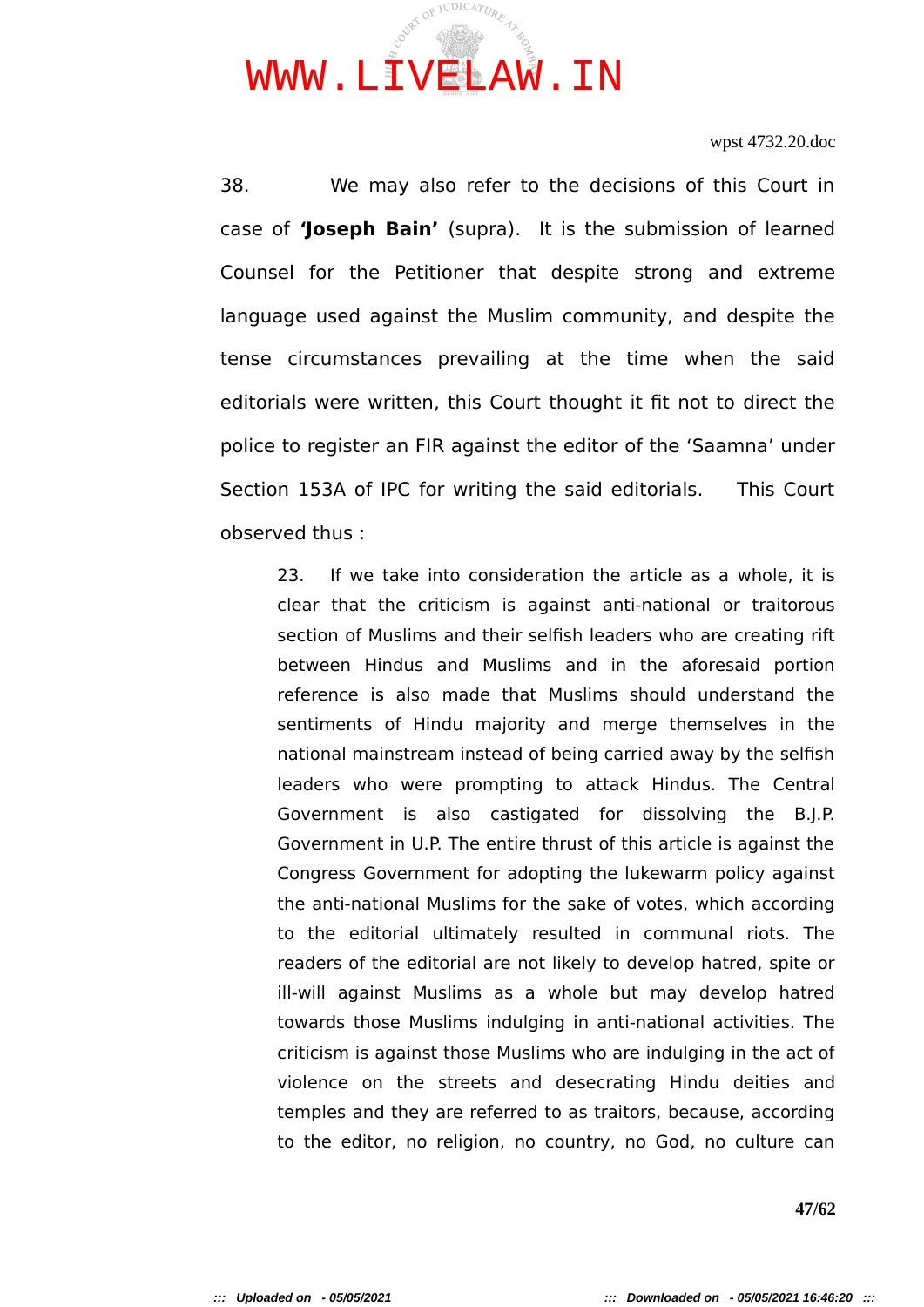

approve it. The criticism is not against the Muslims as a whole but only against anti-social elements in the Muslim community.

31. After going through the portion relied upon by the petitioners and the respondents, it is clear that the whole criticism is against the minorities who indulge in anti-national traitorous activities and since the Government is not taking proper action against these anti-national members of the minority communities such as Muslims, Sikhs, Christians and the like, the Hindus are held at ransom. The editorial is a criticism against anti-national activities of the members of the minority community and not against the minority community as a whole and, therefore, this article does not come within the ambit of section 153A and 153B of the Code.

40. The aforesaid article, when read an a whole, refers to the activities of Muslim traitors who were destroying culture, tradition, piety, family, law, truth, afection, public administration and such other cherished values and showing their cruelty before the police and army. The article also criticised tendency of these Muslims who treat religion as frst and nation as secondary. The main thrust of the article is against the lukewarm attitude shown by the S.R.P. and police at the behest of the Government when in the riots persons were killed. This also in our opinion does not attract provisions of section 153A and 153B of the Code.

45. After going through all the aforesaid articles which were published from time to time after the fall of Babri Masjid and in the wake of riots which broke out in the areas predominantly occupied by Muslims, it appears that criticism is levelled against anti-national Muslims, who at the behest of Pakistani agents,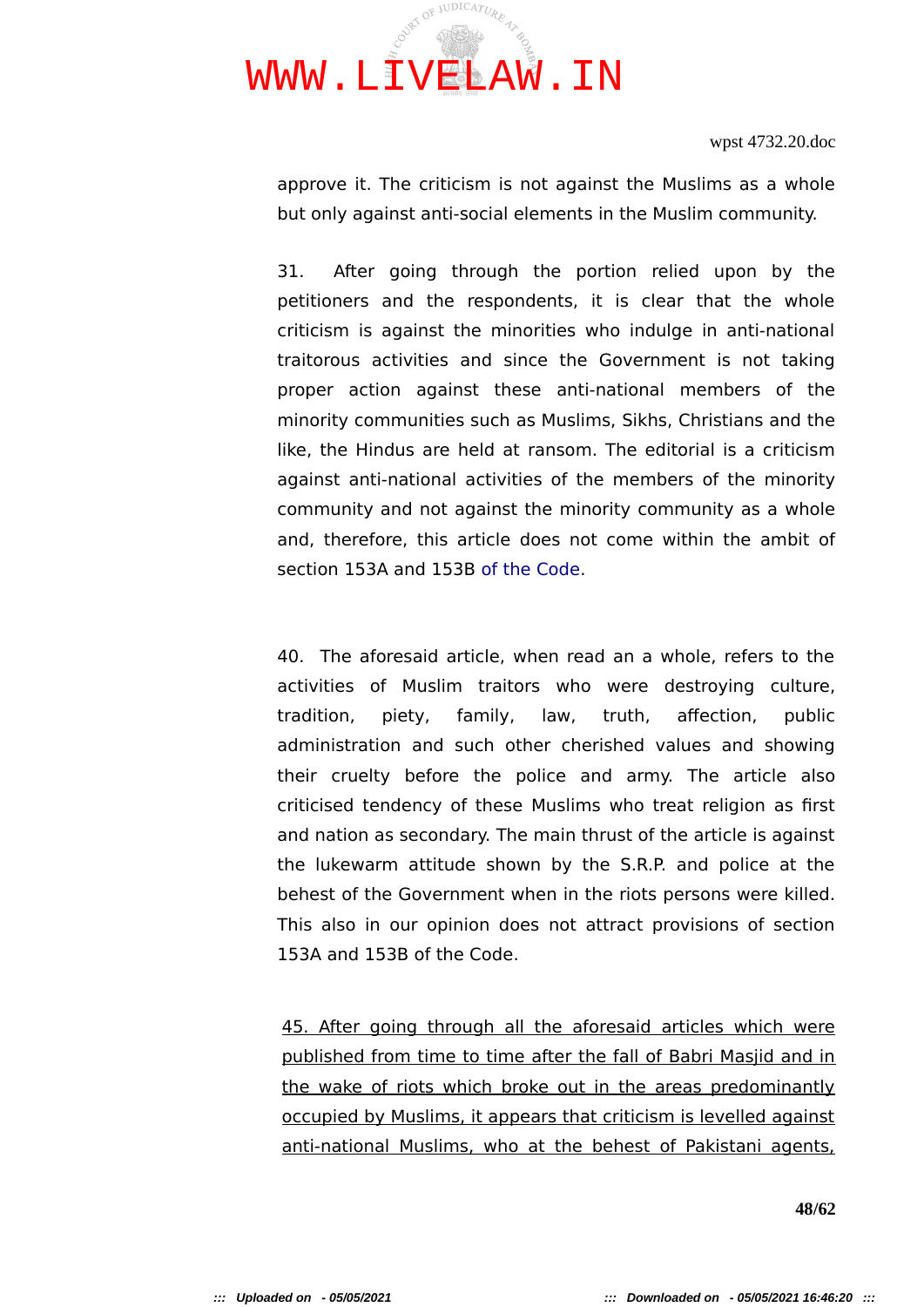

poured poison in the minds of local Muslims and developed hatred in their minds against Hindus in Bombay which ultimately resulted in unprecedented riots. According to these articles, by the fssiparous mentality created in the minds of Muslims by the aforesaid anti-social elements, Muslims started drifting from the mainstream of life. According to the said editorials, had the Government curbed the anti-national activities of the said Muslims, this would not have resulted in ugly situation. These articles further observed that the appeasing attitude of the Government towards the minority for getting votes created dangerous situation in India. These articles do not criticise Muslims as a whole but criticise Muslims who were traitors to India. This attitude of the Government, according to these articles, provided Pakistan an opportunity to create explosive situation like atom bomb in India. The main thrust of these articles is against anti-national Muslims and attitude of police and the Government. In these articles reference is also made to respect holy Koran which, according to the editor, not only belongs to the Muslims but to the whole humanity. In the said editorials appeal was also made to the Muslims to forget the past and to join the mainstream of public life in India. It is true that in some of these articles due to the emotional outburst high-fown and caustic language is used but this per se will not fall within the mischief of sections 153A and 153B of the Code.

50. We have already expressed that these articles do not come within the mischief of section 153A and 153B of the Code. We are further of the opinion that looking at the recent monstrous riots and the result thereof, both the communities must have realised that path of ill-will, spite and hatred against each other will benefit none but surely destroy both. Taking the experience from the past events, both the communities have started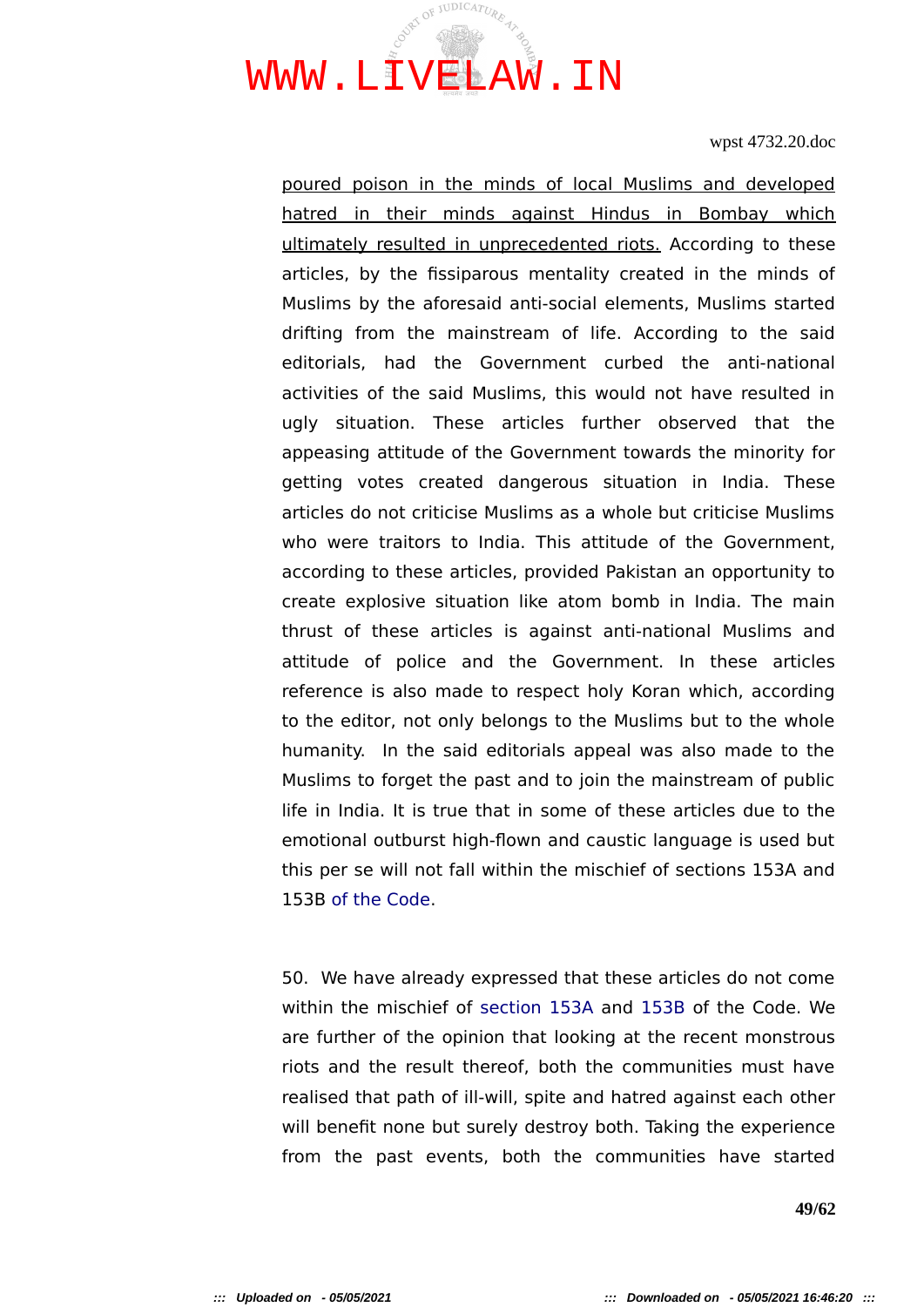

forgetting the ill feelings thereby creating communal harmony and leading the life as a part of the mainstream of this country towards prosperity and, therefore, from this point of view also, it is not desirable to reopen the old issue afresh. With these observations, we dismiss the criminal writ petition, Rule discharged."

(emphasis supplied)

39. A reference to the observations of Division Bench of this Court in **Rajaram Shankar Patwardhan's** case is also material. This Court held thus :

11. It is also not in dispute that the thought expressed by the writer was immediately countered by another writer. In our opinion, this was a proper way to counter a thought by another thought. It is also accepted way of a progressive society i.e. to counter one thought if it is lacking in study by another thought which is based on a better research. It will not be out of place for us to refer an often quoted principle in Sanskrit read as " *and* and <u>जयते तत्व बोधा". It can be loosely translated as if one submission</u> is countered by another submission, it helps to understand the principle in a better way and there cannot be any criticism for accepting such a method.

12. In so far as attracting the provisions, Mr. Paranjape was absolutely justifed in submitting that attracting Section 153-A was a serious error committed. It may not be out of place to refer to the observations of the Hon'ble Apex Court while dealing with this Section in the Judgment Balwant Singh and Anr. V/s State of Punjab, reported in AIR 1995 Supreme Court 1785. Hon'ble Apex Court observed thus :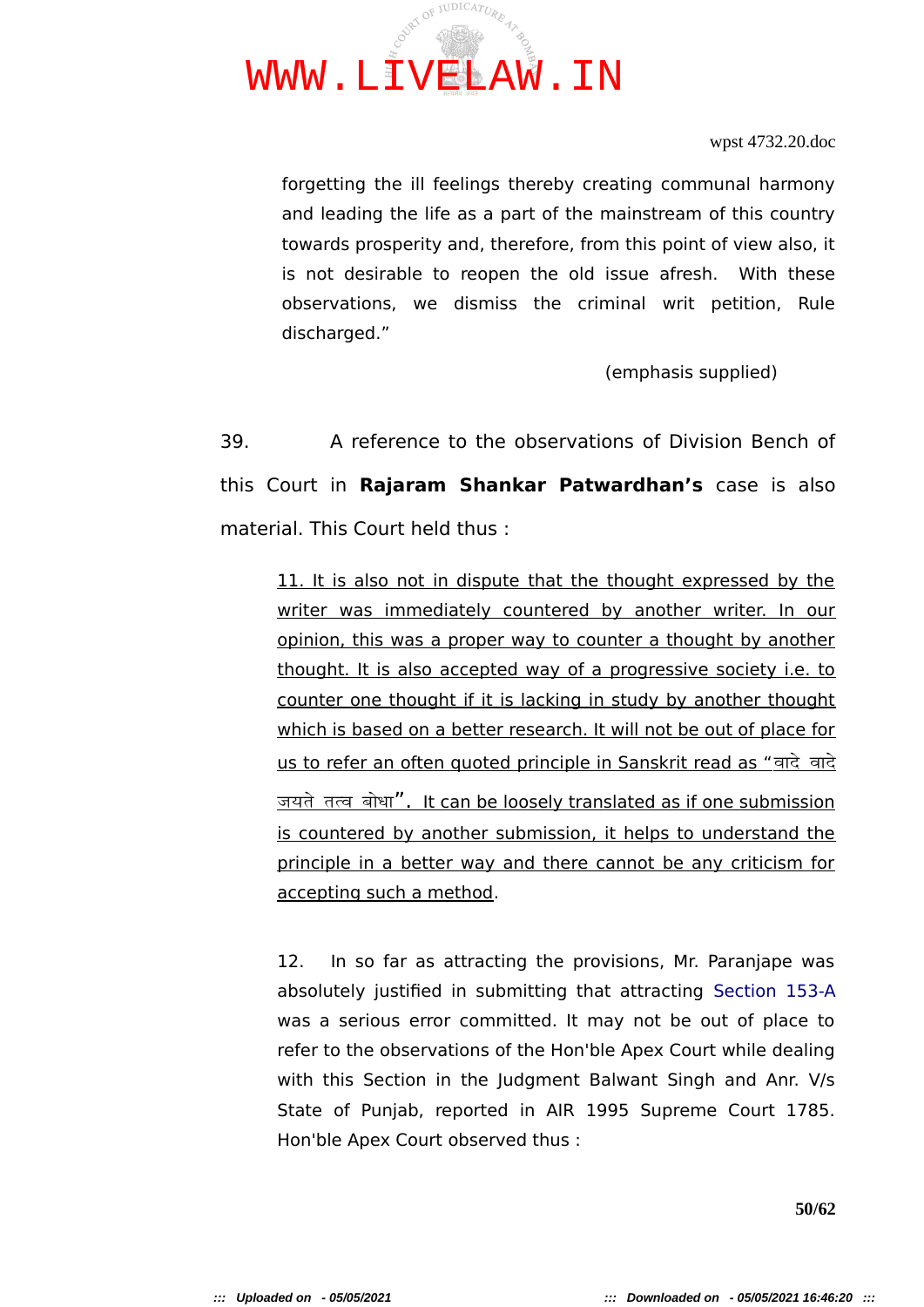

"In so far as the fndings under Section 153A of Indian Penal Code is concerned it provides for punishment for promoting enmity between diferent groups on grounds of religion, race, place of birth, residence, language, caste or community or any other ground whatsoever or brings about disharmony or feeling of hatred or ill-will between diferent religious, racial, language or regional groups or castes or communities. It is only where the written or spoken words have the tendency or intention of creating public disorder or disturbance of law and order or afect public tranquillity, that the law needs to step in, to prevent such an activity. The intention to cause disorder or incite people to violence is the sine qua non of the offence under Section 153A, I. P. C. and the prosecution has to prove the existence of mens rea in order to succeed."

As the matter relates to epic of Mahabharata and as the article refers to its source, it will not be out of place to refer the work under title "Sampoorna Mahabharata", Pro. Bhalba Kelkar. It also refers to as Adipary Adhyay  $1<sup>st</sup>$  and then there is also reference to Adhyay  $105<sup>th</sup>$ . Thus, what reveals is, this source material referred to by the writer of the article is not his own creation. If it is not the own creation of the writer if it is a reference to a source material then Mr. Paranjape the learned Counsel for the applicant was wholly justifed in submitting that lodgment of the report and for an unsustainable material attracting criminal provisions and asking the applicant to face a criminal prosecution would nothing but an abuse of process of law. Considering all these facts we are of the opinion that the counsel for the applicant had made out a case for grant of relief as prayed in the application.

13. On the backdrop of these facts, we are unable to accept the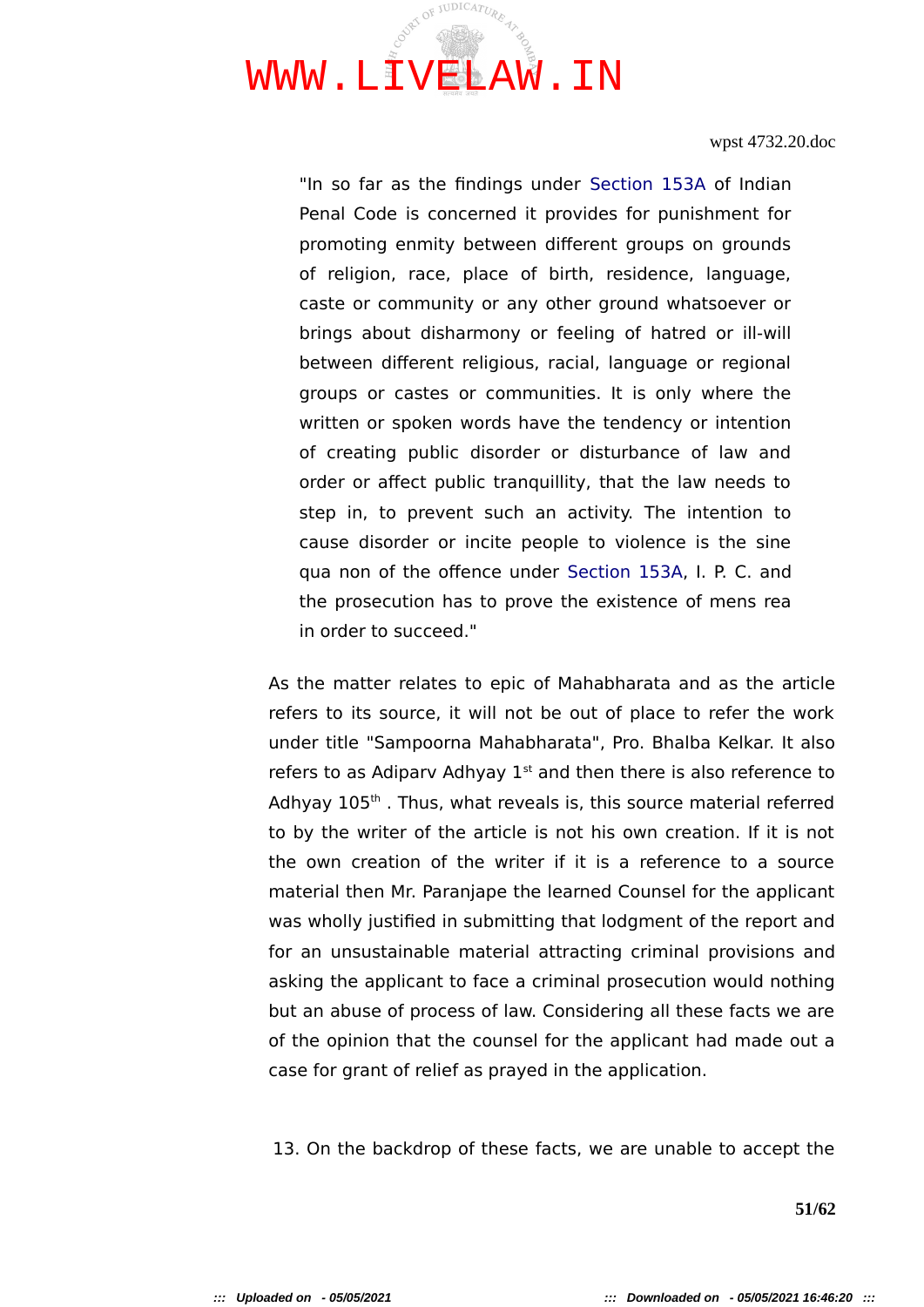

submission of Mr. Thombre that writer of the article misused the freedom of expression."

### (emphasis supplied)

40. So far as under what circumstances FIR can be quashed has been authoritatively dealt with by the Hon'ble Supreme Court in the case of **Bhajanlal** (supra). Para 102 which is relevant reads thus :

102. In the backdrop of the interpretation of the various relevant provisions of the Code under Chapter XIV and of the principles of law enunciated by this Court in a series of decisions relating to the exercise of the extraordinary power under Article 226 or the inherent powers under Section 482 of the Code which we have extracted and reproduced above, we give the following categories of cases by way of illustration wherein such power could be exercised either to prevent abuse of the process of any Court or otherwise to secure the ends of justice, though it may not be possible to lay down any precise, clearly defined and sufficiently channelised and inflexible guidelines or rigid formulae and to give an exhaustive list of myriad kinds of cases wherein such power should be exercised.

(1) Where the allegations made in the First Information Report or the complaint, even if they are taken at their face value and accepted in their entirety do not prima facie constitute any ofence or make out a case against the accused.

(2) Where the allegations in the First Information Report and other materials, if any, accompanying the FIR do not disclose a cognizable offence, justifying an investigation by police officers under Section 156 (1) of the Code except under an order of a Magistrate within the purview of Section 155(2) of the Code.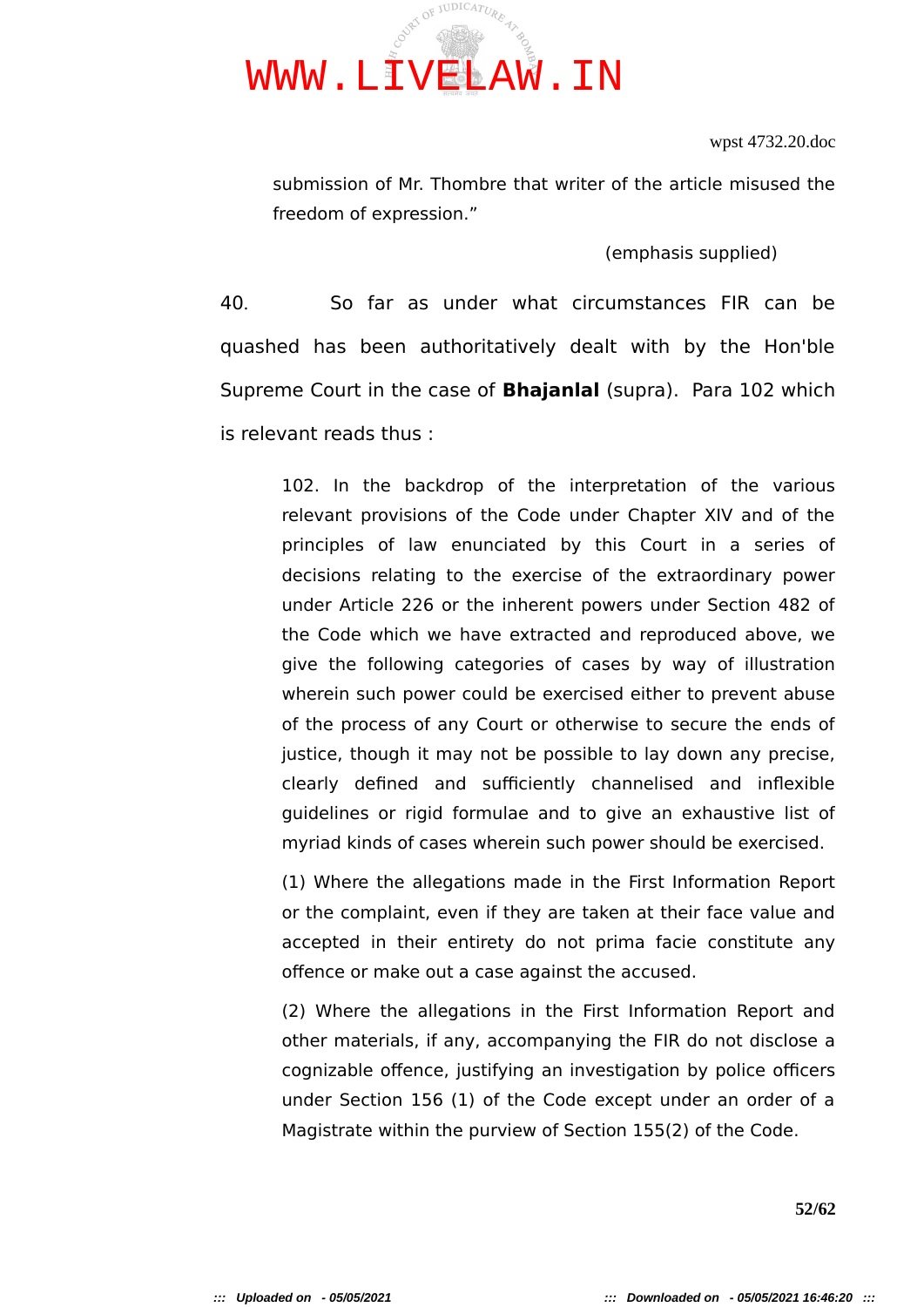

(3) Where the uncontroverted allegations made in the FIR or complaint and the evidence collected in support of the same do not disclose the commission of any offence and make out a case against the accused.

(4) Where, the allegations in the FIR do not constitute a cognizable offence but constitute only a non-cognizable offence, no investigation is permitted by a police officer without an order of a Magistrate as contemplated under Section 155(2) of the Code.

(5) Where the allegations made in the FIR or complaint are so absurd and inherently improbable on the basis of which no prudent person can ever reach a just conclusion that there is sufficient ground for proceeding against the accused.

(6) Where there is an express legal bar engrafted in any of the provisions of the Code or the concerned Act (under which a criminal proceeding is instituted) to the institution and continuance of the proceedings and/ or where there is a specifc provision in the Code or the concerned Act, providing efficacious redress for the grievance of the aggrieved party.

(7) Where a criminal proceeding is manifestly attended with mala fde and/ or where the proceeding is maliciously instituted with an ulterior motive for wreaking vengeance on the accused and with a view to spite him due to private and personal grudge."

41. Whether the FIR against the Petitioner in the present case deserves to be quashed will have to be considered on the touchstone of the decisions referred to hereinabove. Some of the propositions which can be culled out and need to be considered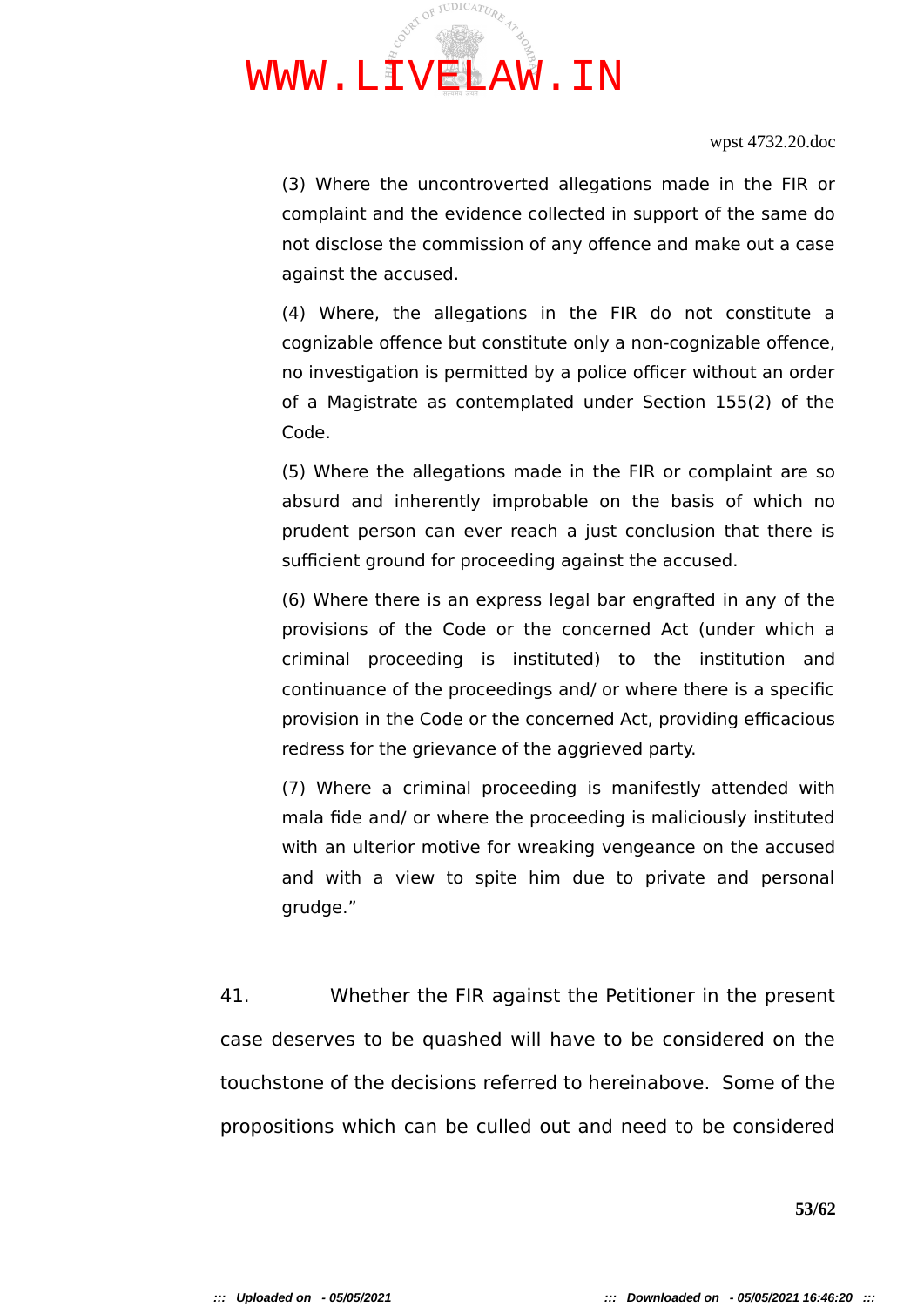

in the contextual facts of the present case are thus :-

(i) It is not an absolute proposition that one must wait for investigation to be completed before quashing FIR under Section 482 of Cr.PC as the same would depend upon the facts and circumstances of each case. (Refer Manzar Sayyed Khan & Bhajanlal's case.)

(ii) The intention of the accused must be judged on the basis of the words used by the accused along with surrounding circumstances. (Refer Manzar Sayyed Khan's case)

(iii) The statement in question on the basis of which the FIR has been registered against the accused must be judged on the basis of what reasonable and strong minded persons will think of the statement, and not on the basis of the views of hypersensitive persons who scent danger in every hostile point of view. (Refer Manzar Sayyed Khan's case)

(iv) In order to constitute an offence under Section 153A of the IPC, two communities must be involved. Merely inciting the feeling of one community or group without any reference to any other community or group cannot attract either Section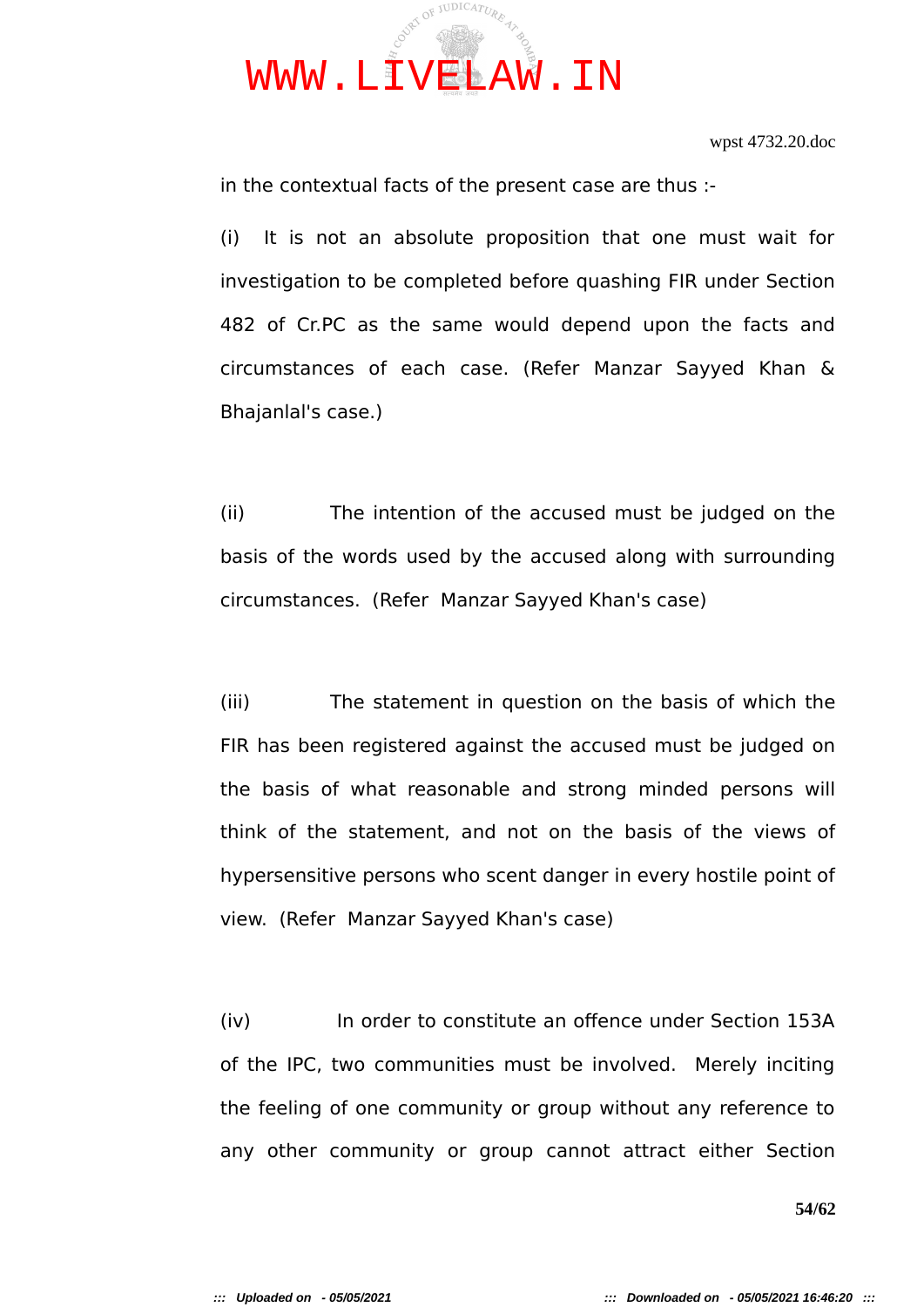

# 153A. (Refer Bilal Ahmed Kaloo's case)

(v) The intention to cause disorder or incite people to violence is the sine qua non of the offence under Section 153A of IPC and prosecution has to prove prima facie the existence of mens rea on the part of the accused. (Refer Balwant Singh's case)

(vi) An infuential person such as "top government or executive functionary, opposition leader, political or social leader of following or a credible anchor on a T.V. show" carries more credibility and has to exercise his right to free speech with more restraint, as his/her speech will be taken more seriously than that of a "common person on the street". (Refer Amish Devgan's case)

(vii) A citizen or even an infuential person is under no obligation to avoid a controversial or sensitive topic. Even expressing an extreme opinion in a given case does not amount to hate speech. (Refer Amish Devgan's case)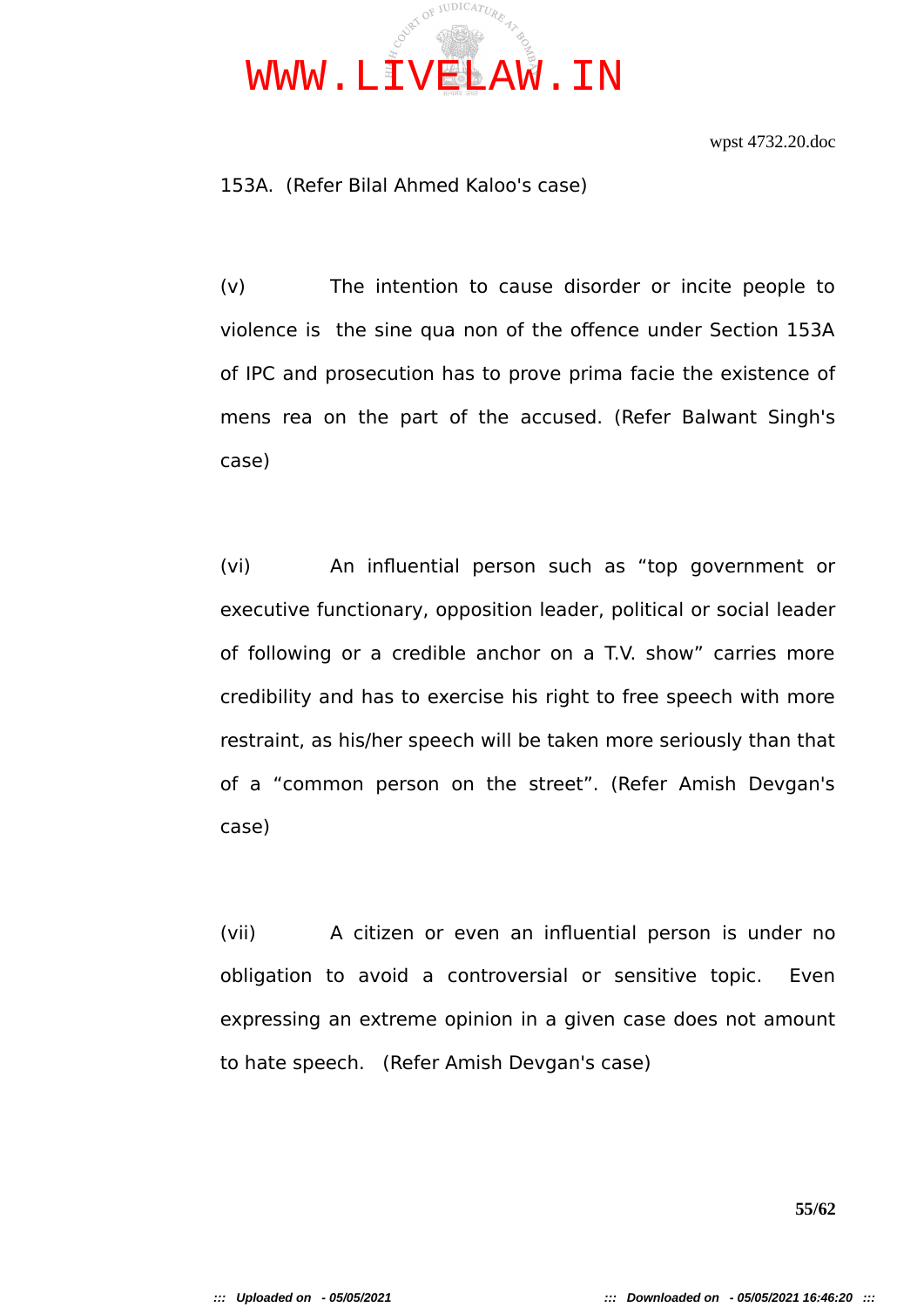

(viii) The Apex Court has reiterated the test of imminence in Amish Devgan's case by holding that the likelihood of harm arising out of the accused's speech must not be remote, conjectural or far-fetched.

42. Let us test the Petitioner's case in the light of these principles laid down in various judgments referred hereinabove We have gone through the Petitioner's tweet and video recording which was reposted carefully and our observations are thus :

(a) The tweet was made on 14/04/2020 during the period of a nationwide lockdown declared from 25/03/2020. The nation was battling with one of the worst crisis befallen on mankind. The pandemic had infused fear, terror, chaos and confusion in the minds and hearts of the people. The crowd had gathered near the Bandra railway station due to a rumour circulated that the train services are facilitated by the government for ensuring the safe return of the people to their respective native place. The police machinery was faced with the responsibility of controlling the crowd of such huge magnitude who had assembled at Bandra Railway station and accordingly took steps to ensure that there is no breach of law and order. The police machinery realising the sensitivity of the situation asked a gentleman to address the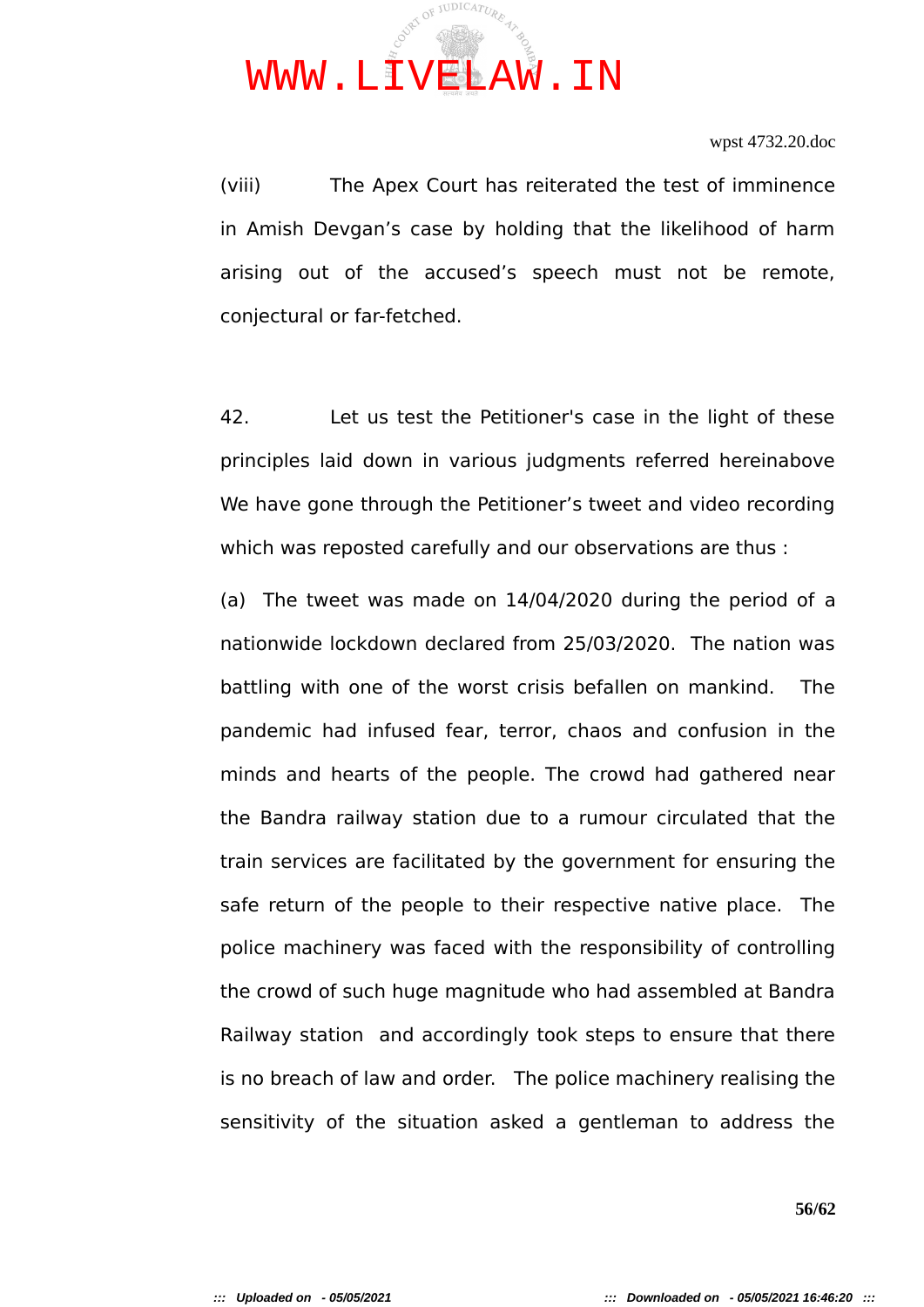

crowd and thereby pacify them. It appears that someone made a video recording of the crowd which had gathered and that of the person addressing the crowd. The said video which was created by an unknown person was reposted by the Petitioner on her twiteer feed. While reposting the video, the Petitioner tweeted the statement which is the subject matter of the ofence.

(b) The Petitioner is not the author of the video. She has merely reposted it on her twitter feed. She posted a tweet expressing her opinion thereby criticising the member in the crowd who blamed the Prime Minister of India for the outbreak of the pandemic. It is a matter of record that no ofence has been registered against the author of the video which the Petitioner reposted on her twitter feed. What we fnd is the Petitioner has expressed her disapproval to the view point of the person in the crowd who blamed the Prime Minister of India for the pandemic. Learned Senior Advocate for the State wants us to read too many things between the lines to come to the conclusion that an ofence under Section 153A IPC is made out. The concern of the State Police machinery to control the situation though justifed, but the approach in registering the FIR for the comments made on the twitter feed by the Petitioner on the apprehension that the same may lead to promoting hatred or enmity between diferent groups on the ground of religion or that the Petitioner has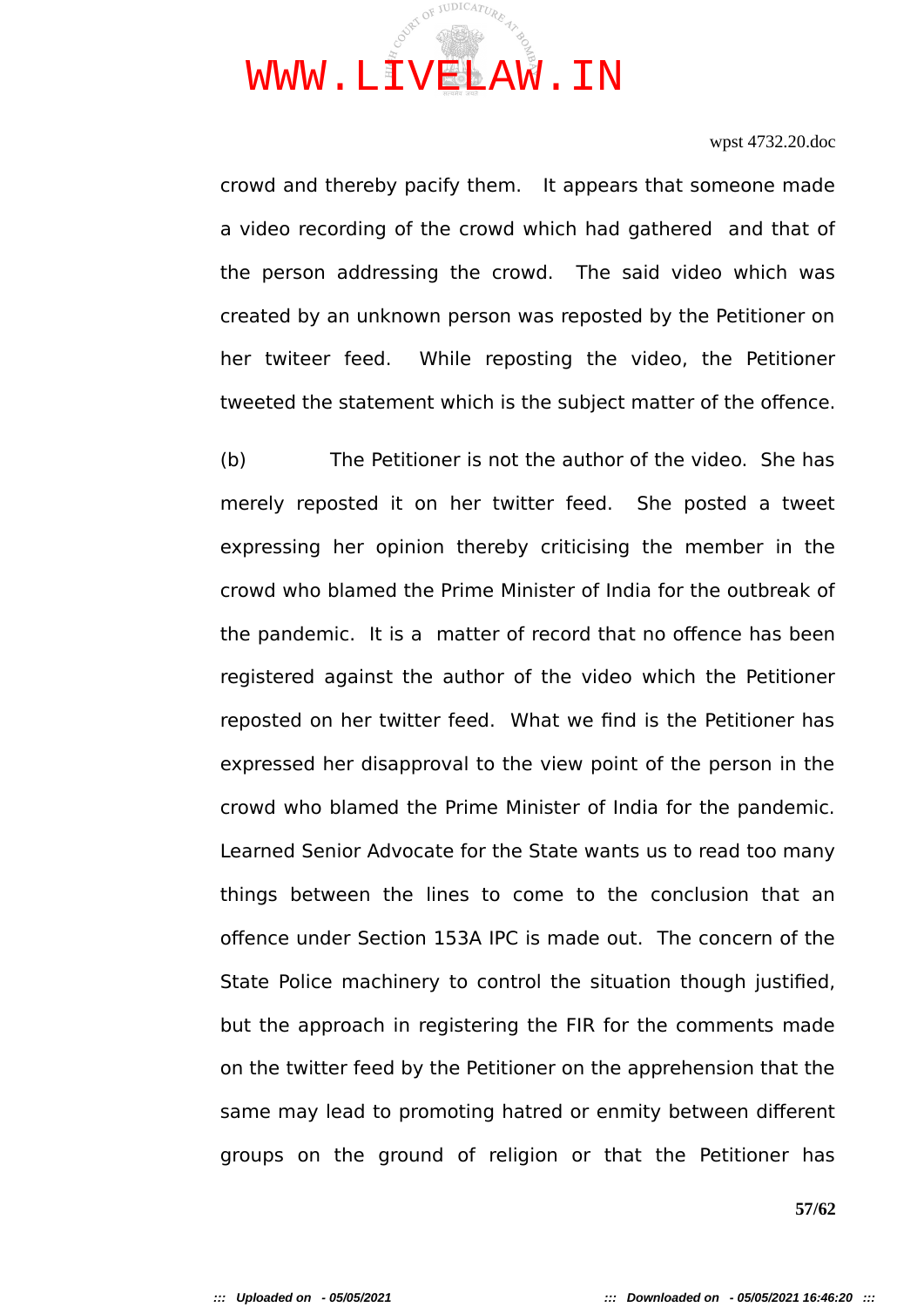

committed an act which is prejudicial to the maintenance of harmony between diferent religious groups, is too far fetched and remote. The tweet in question, if judged on the basis of what a reasonable and strong minded person will think of it, leaves little manner of doubt in our mind that the same is only expressing a hostile point of view. The Respondent's approach towards the tweet is hypersensitive and over cautious thereby trying to scent danger in the hostile point of view expressed by the Petitioner.

43 We also need to appreciate the surrounding circumstances. We fnd that the video was already in circulation. The Petitioner merely reposted the video on her twitter feed objecting the view point of the person seen in the video. No doubt, the Petitioner's tweets are followed by a number of persons. However, it is difficult to form an opinion of likelihood of harm arising from the tweet made by the Petitioner as the same is too remote, conjectural or far-fetched. The intention on the part of the Petitioner is obviously to counter the point of view expressed by the person blaming the Prime Minister in the video. The intention on the part of the Petitioner can by no stretch of imagination be said to cause disorder or incite people to violence which is sine qua non for the offence under section 153A of the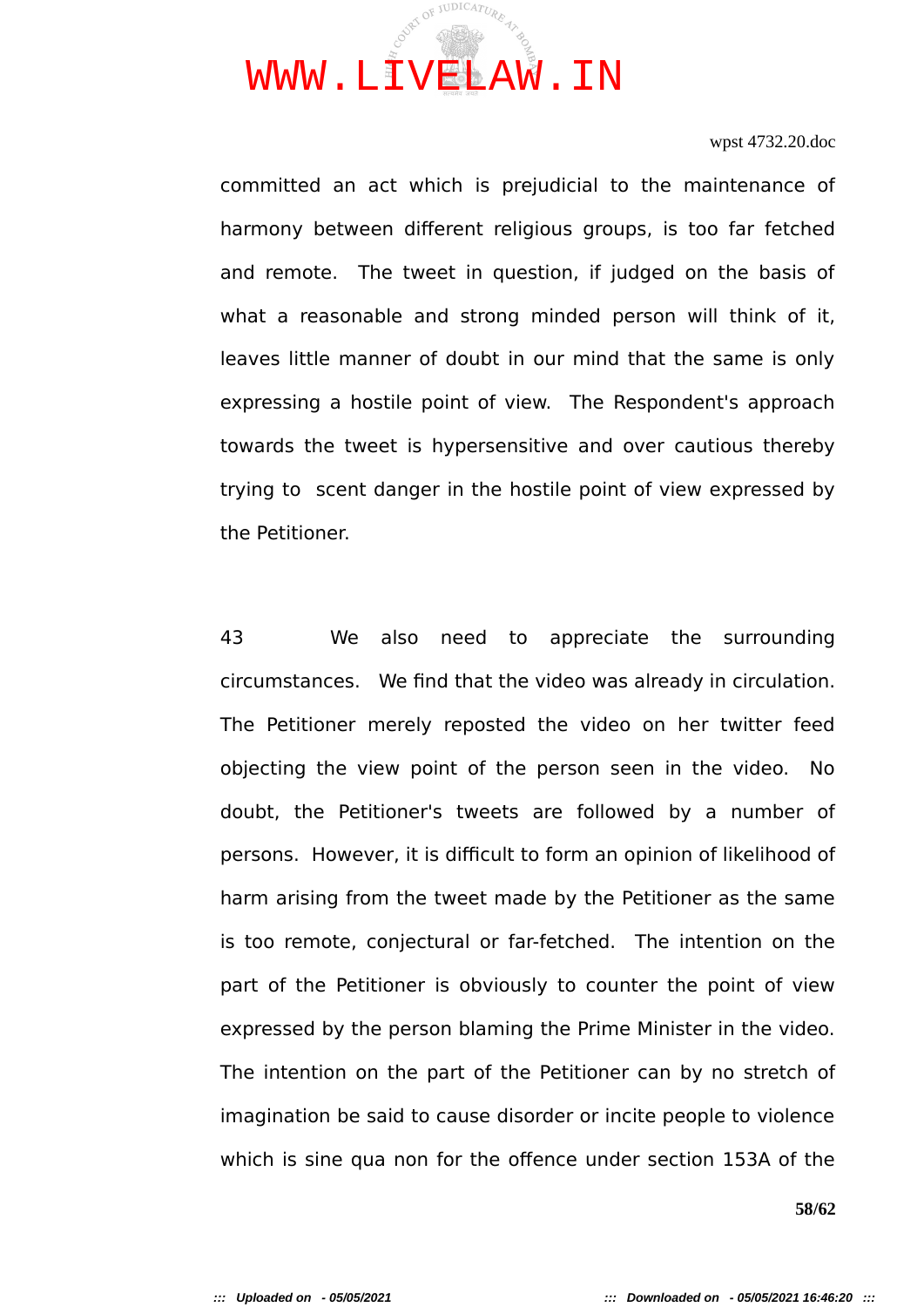

IPC. It is also not the case of the Respondents that there was disturbance of law and order or of public order or peace and tranquillity as a result of tweet made by the Petitioner. Though the police machinery had ample opportunity to investigate, nothing has been placed on record to indicate that the tweet led to any such disturbance. The right to express one's views is a protected and cherished right in our democracy. Merely because the point of view of the Petitioner is extreme or harsh will not make it a hate speech as it is only expressing a diferent point of view. Whether the Petitioner intended to commit ofence under Section 153A of IPC is to be collected from the internal evidence of the words themselves, the materials on record and the facts and circumstances of that time which needs to be taken into account. It is material to appreciate that a large number of persons had gathered at railway station to leave for their native place. The police requested one gentleman to pacify the crowd. The incident was recorded by some one on video and one person in the crowd shouted that Covid - 19 pandemic is not an act of God but has been brought out by Prime Minister of India. The Petitioner's objection was to this point of view. Merely because a reference is made to Bandra Masjid location in the tweet by the Petitioner would not attract the provisions of Section 153A of IPC. The prime intent of the Petitioner is obviously to criticize and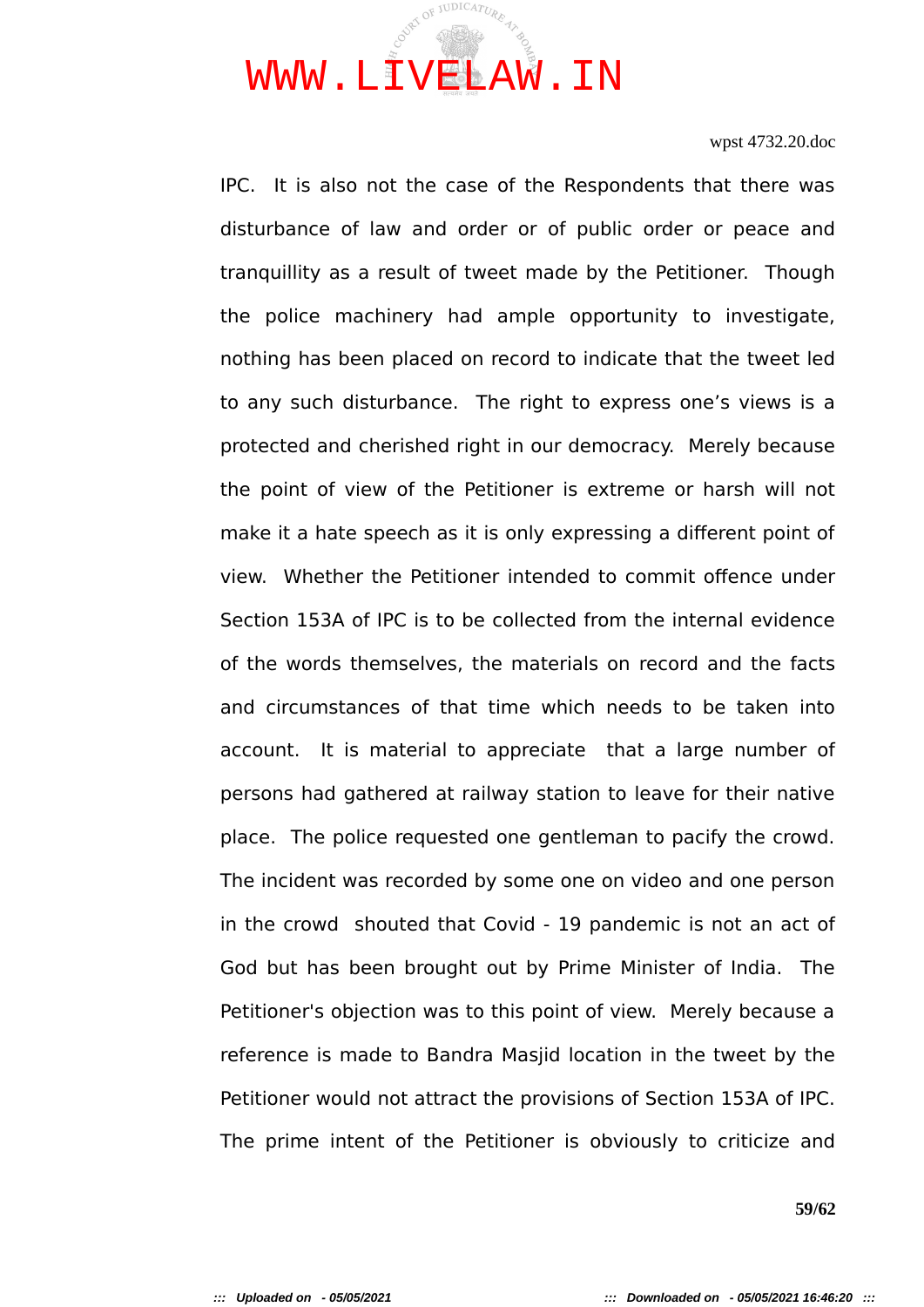

counter the view point of the person in the video who was blaming the Prime Minister of India for the spread of virus. No ofence has been registered against the author of the video or the person blaming the Hon'ble Prime Minister. There is no disturbance reported immediately after the tweet is posted or even during the course of investigation as a result of the tweet.

44. We do fnd force in the submission of learned Senior Advocate Shri Mohite for the State that the police machinery was faced with the responsibility of controlling a crowd of such huge magnitude which had assembled at the Bandra Railway Station pursuant to a rumour that the train services are facilitated by the Government to ensure safe return of all concerned to their native place. The pandemic had started wreaking havoc. Migrants were anxious to go back to their native place as all hell had broken loose due to the pandemic. The people were restless, anxious and in panic. Accordingly the police requested a gentleman in the crowd to pacify them. The police machinery proceeded in the correct direction trying to control & pacify the crowd. It was their responsibility to control the situation and ensure maintenance of law and order. Keeping a check on the posts made on the social media platform to ensure the situation does not go out of hand was one such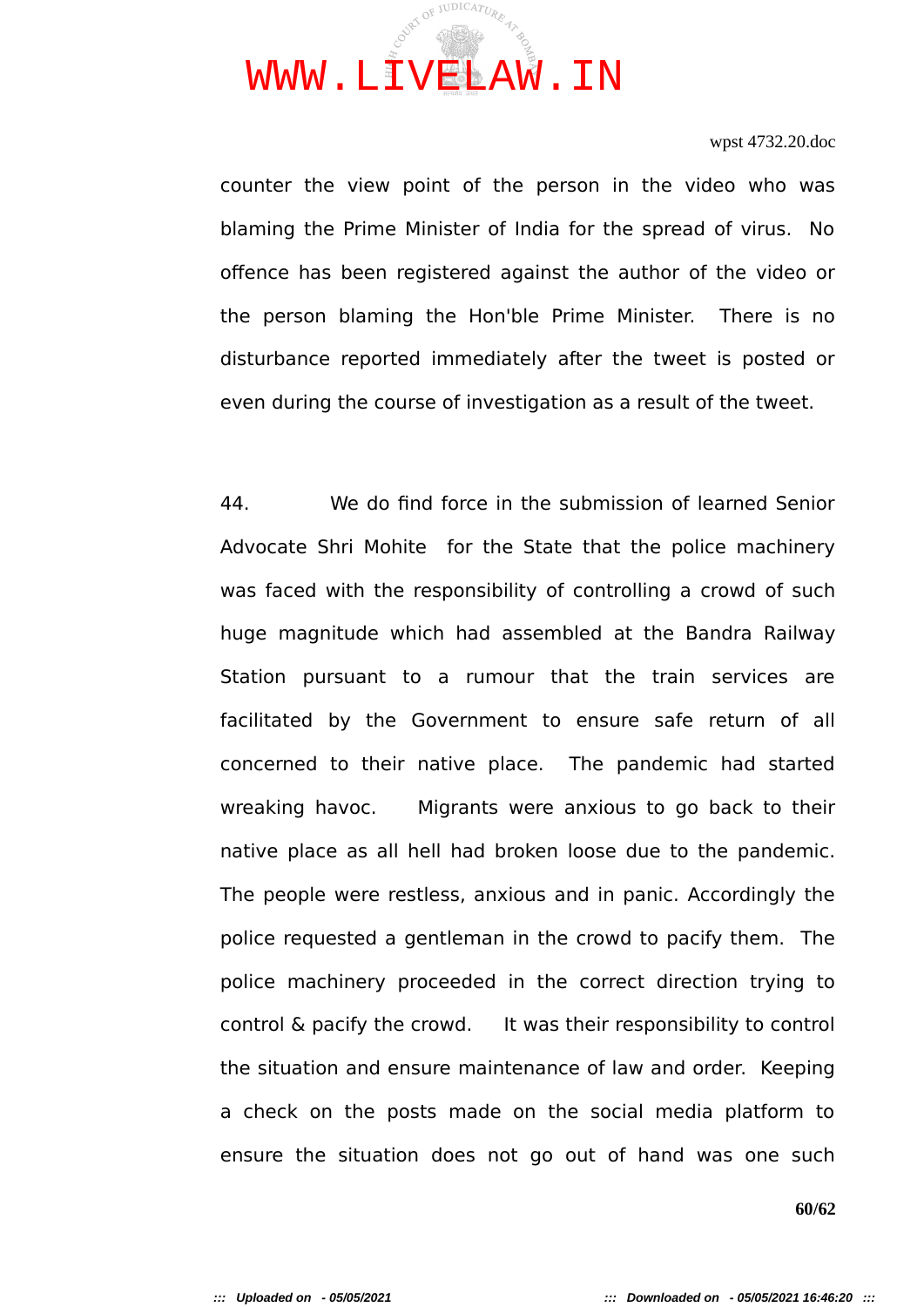

measure. The video and post in question was noticed with some degree of promptitude. Apprehending that the post may have the effect a deteriorating law & order situation, the FIR was registered against the Petitioner under Section 153A of IPC.

45. Assuming that the said tweet is an extreme view expressed in retaliation to the view expressed by one of the member of the crowd who was blaming the Prime Minister of India for the outbreak of the pandemic, the said tweet has still to be judged from the standpoint of what the reaction of a strong minded, reasonable or a prudent person would be. It is material to note that reading of the contents of the tweet would reveal that neither any community nor any religion is named. Nothing substantial has been brought on record by the prosecution to hold that because of the said tweet, hatred or enmity was created in between two communities. If the test of a strong or a prudent person judging the contents of the said tweet is applied, by no stretch of imagination it can be said that the said tweet created hatred or enmity between the two groups of communities. Upon reading of the contents of the said tweet, it is difcult to arrive at the conclusion that the Petitioner has mens rea to commit alleged offence under section 153A of the IPC.